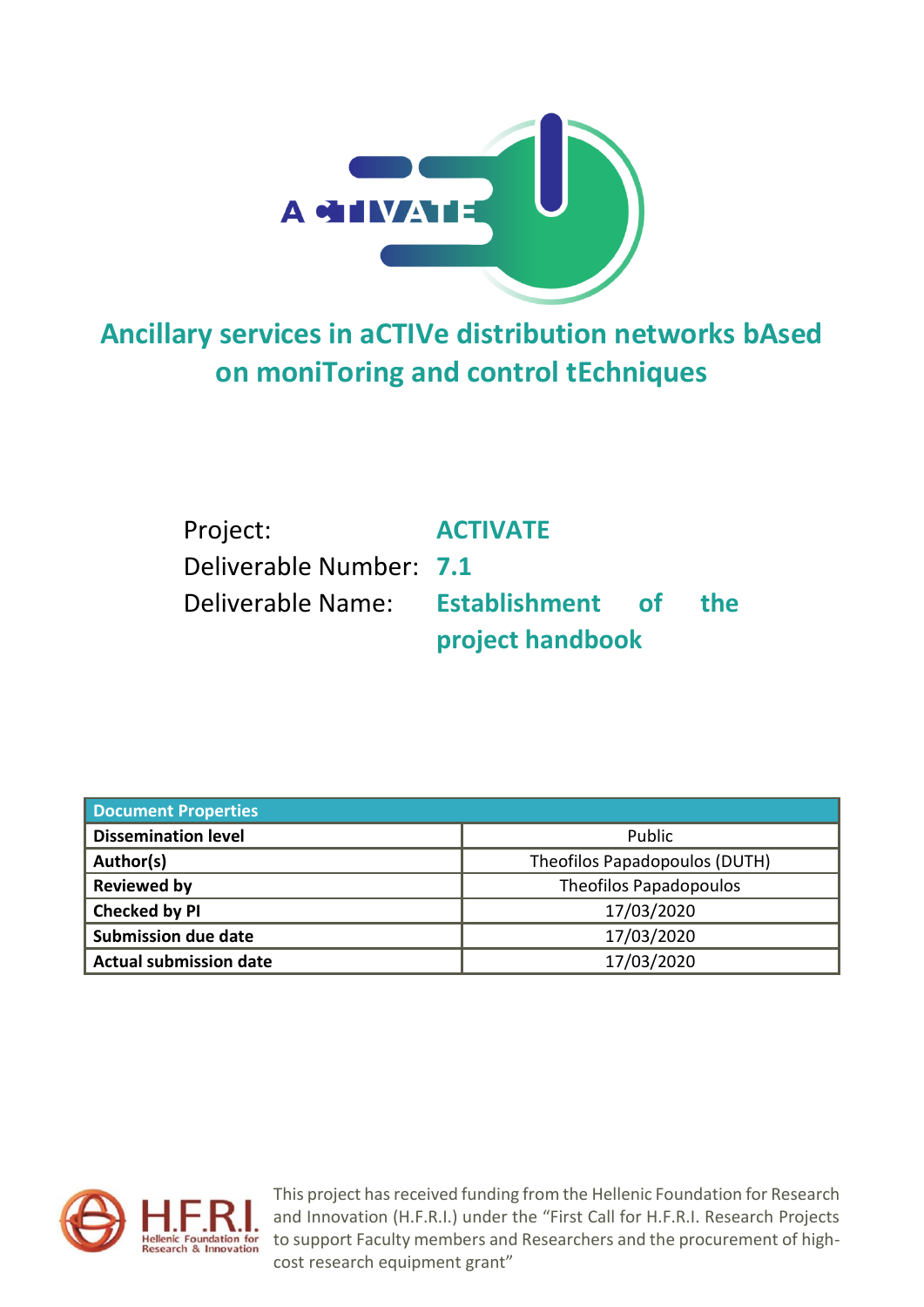



## **Document History**

| Version | <b>Date</b> | Contributor(s)         | <b>Description</b>   |  |  |  |
|---------|-------------|------------------------|----------------------|--|--|--|
| 1.0     | 23/02/2020  | Theofilos Papadopoulos | <b>First Draft</b>   |  |  |  |
| 2.0     | 12/03/2020  | Theofilos Papadopoulos | <b>Revised Draft</b> |  |  |  |
| 3.0     | 17/03/2020  | Theofilos Papadopoulos | Final                |  |  |  |

# **List of Acronyms**

| <b>Acronym</b> | <b>Meaning</b>                        |
|----------------|---------------------------------------|
| AB             | <b>Advisory Board</b>                 |
| <b>ADN</b>     | <b>Active Distribution Network</b>    |
| <b>AS</b>      | <b>Ancillary Services</b>             |
| <b>AUTH</b>    | Aristotle University of Thessaloniki  |
| <b>BESS</b>    | <b>Battery Energy Storage Systems</b> |
| <b>CMU</b>     | <b>Central Monitoring Unit</b>        |
| <b>DRES</b>    | Distributed Renewable Energy Sources  |
| <b>DSO</b>     | Distribution System Operator          |
| <b>DynA</b>    | <b>Dynamic Analysis</b>               |
| <b>DUTH</b>    | Democritus University of Thrace       |
| <b>ESS</b>     | <b>Energy Storage Systems</b>         |
| <b>HV</b>      | High voltage                          |
| <b>JRC</b>     | Joint Research Centre                 |
| LV             | Low voltage                           |
| <b>MIMO</b>    | Multiple-Input Multiple-Output        |
| <b>MV</b>      | Medium voltage                        |
| <b>NREL</b>    | National Renewable Energy Laboratory  |
| PI             | Principal Investigator                |
| <b>SISO</b>    | Single-Input Single-Output            |
| <b>ST</b>      | Sub-Tasks                             |
| <b>TSO</b>     | <b>Transmission System Operator</b>   |
| <b>TM</b>      | <b>Technical Meeting</b>              |
| <b>WP</b>      | <b>Work Package</b>                   |
| <b>PHIL</b>    | Power hardware-in-the loop            |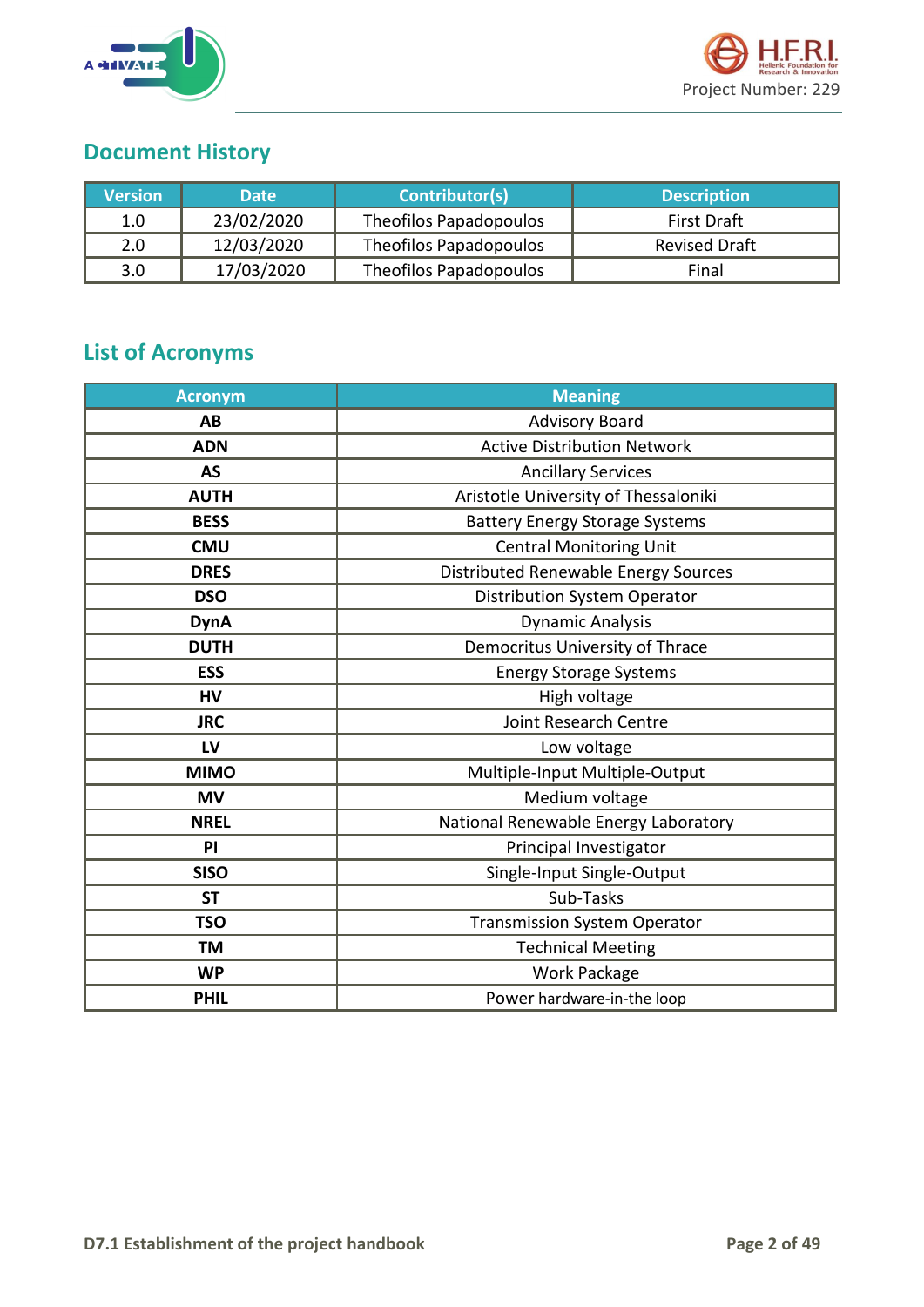



Disclaimer: "*This document has been prepared in the context of ACTIVATE project, funded by the Hellenic Foundation for Research and Innovation (H.F.R.I.) under the "First Call for H.F.R.I. Research Projects to support Faculty members and Researchers and the procurement of highcost research equipment grant". This document reflects only the authors' views and H.F.R.I. are not responsible for any use that may be made of the information it contains."*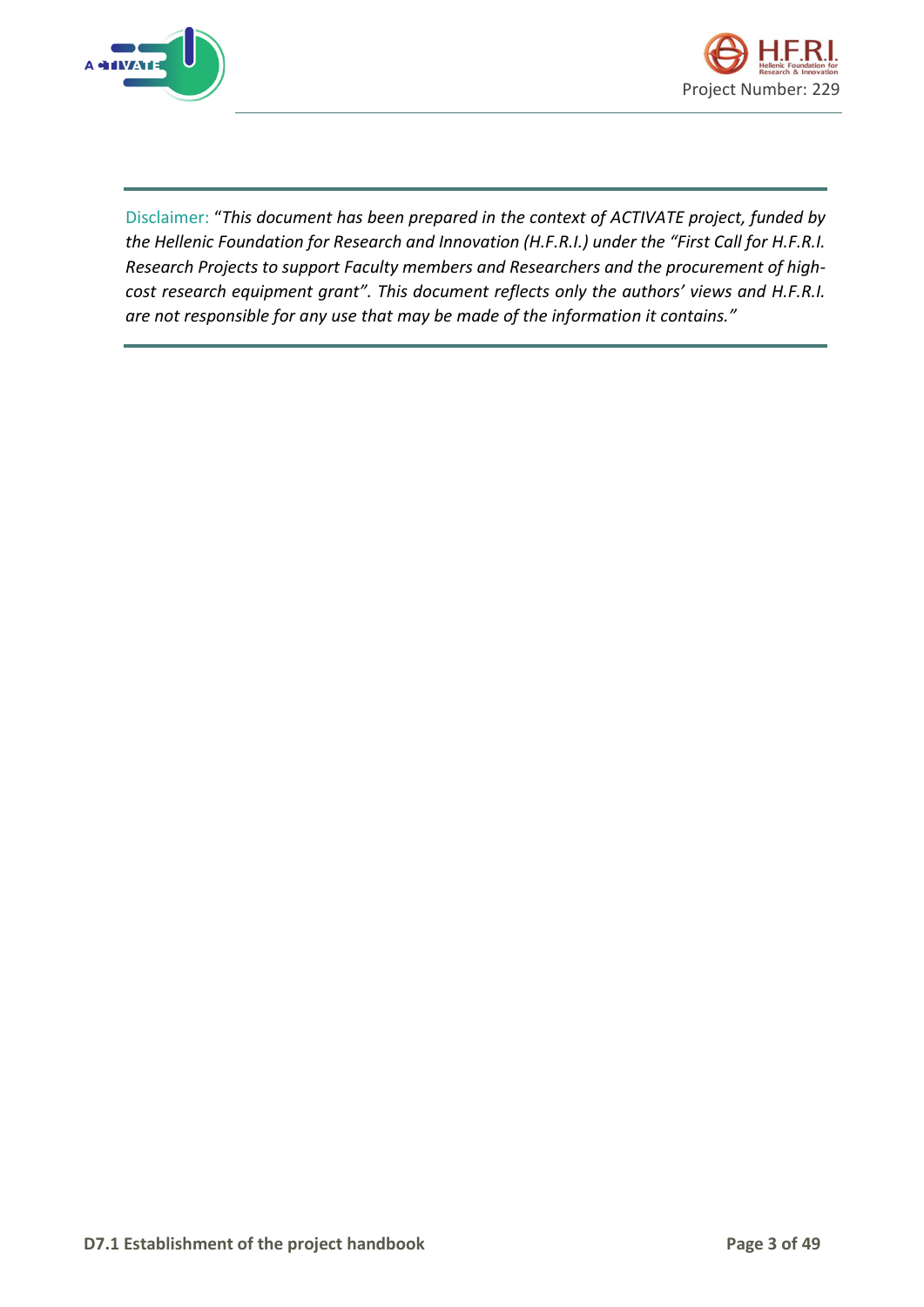



# **Table of contents**

| $\mathbf{1}$ |                  |                                                                                                          |  |
|--------------|------------------|----------------------------------------------------------------------------------------------------------|--|
|              | 1.1.             |                                                                                                          |  |
|              | 1.2.             |                                                                                                          |  |
|              | 1.3.             |                                                                                                          |  |
|              | 1.4.             |                                                                                                          |  |
| 2.           |                  |                                                                                                          |  |
|              | 2.1.             | DEVELOPMENT OF CONTROL STRATEGIES TO TACKLE NETWORK OPERATIONAL ISSUES (TASK 2.1)  12                    |  |
|              | 2.1.1.           |                                                                                                          |  |
|              | 2.1.2.           |                                                                                                          |  |
|              | 2.1.3.           |                                                                                                          |  |
|              | 2.1.4.           |                                                                                                          |  |
|              | 2.2.             |                                                                                                          |  |
|              | 2.2.1.           |                                                                                                          |  |
|              | 2.2.2.           |                                                                                                          |  |
|              | 2.2.3.           |                                                                                                          |  |
|              | 2.2.4.           |                                                                                                          |  |
|              | 2.3.             | DEVELOPMENT OF CONTROL STRATEGIES TO OPTIMIZE NETWORK FREQUENCY RESPONSES (TASK 2.3) 18                  |  |
|              | 2.3.1.           |                                                                                                          |  |
|              | 2.3.2.           |                                                                                                          |  |
|              | 2.3.3.           |                                                                                                          |  |
|              | 2.4.             |                                                                                                          |  |
| 3.           |                  |                                                                                                          |  |
|              | 3.1.             |                                                                                                          |  |
|              | 3.1.1.           | Evaluation of well-established identification methods under specific conditions (Subtask 3.1.1) 22       |  |
|              | 3.1.2.<br>3.1.2) | Evaluation of conventional methods for the real-time estimation of inertia time constants (Subtask<br>23 |  |
|              | 3.1.3.           |                                                                                                          |  |
|              | 3.2.             |                                                                                                          |  |
|              | 3.2.1.           |                                                                                                          |  |
|              | 3.2.2.           |                                                                                                          |  |
|              | 3.2.3.           |                                                                                                          |  |
|              | 3.3.             |                                                                                                          |  |
|              | 3.3.1.           |                                                                                                          |  |
|              | 3.3.2.           |                                                                                                          |  |
|              | 3.4.             |                                                                                                          |  |
| 4.           |                  |                                                                                                          |  |
|              | 4.1.             | DEVELOPMENT OF CONTROL STRATEGIES TO TACKLE NETWORK OPERATIONAL ISSUES (TASK 4.1)  28                    |  |
|              | 4.2.             | DEVELOPMENT OF A PROTOTYPE CONVERTER EQUIPPED WITH THE PROPOSED CONTROL STRATEGIES (TASK 4.2) 28         |  |
|              |                  |                                                                                                          |  |
|              | 4.3.             |                                                                                                          |  |
| 5.           |                  |                                                                                                          |  |
|              | 5.1.             |                                                                                                          |  |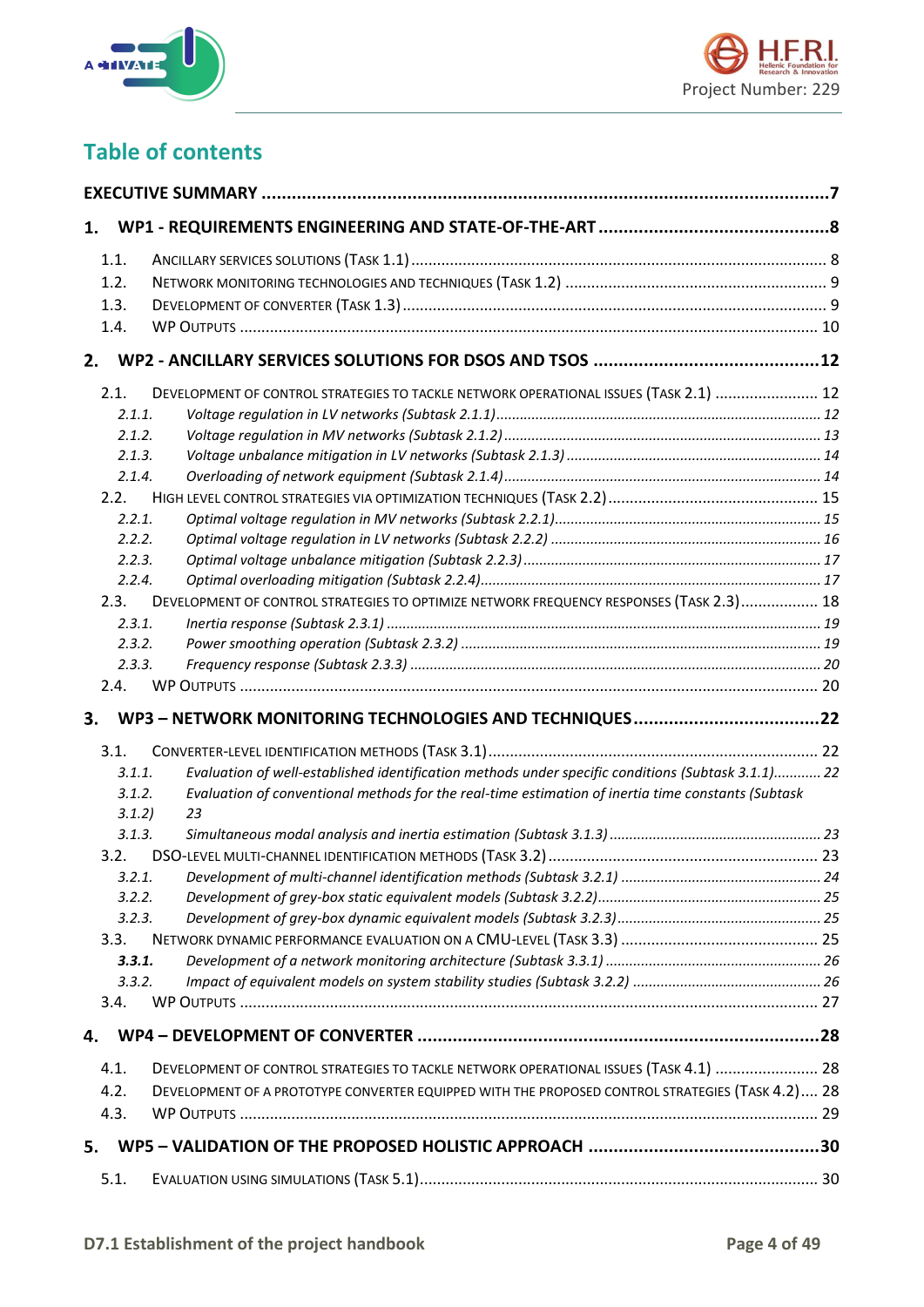



|      | 5.1.1. |                                                                                                    |  |
|------|--------|----------------------------------------------------------------------------------------------------|--|
|      | 5.1.2. |                                                                                                    |  |
|      | 5.1.3. | Final evaluation of the proposed control strategies and monitoring architecture (Subtask 5.1.3) 31 |  |
|      | 5.1.4. |                                                                                                    |  |
|      | 5.2.   |                                                                                                    |  |
|      | 5.2.1. |                                                                                                    |  |
|      | 5.2.2. |                                                                                                    |  |
|      | 5.2.3. |                                                                                                    |  |
|      | 5.3.   |                                                                                                    |  |
|      |        |                                                                                                    |  |
| 6.   |        |                                                                                                    |  |
| 6.1. |        |                                                                                                    |  |
| 6.2. |        |                                                                                                    |  |
| 6.3. |        |                                                                                                    |  |
| 6.4. |        |                                                                                                    |  |
| 6.5. |        |                                                                                                    |  |
|      |        |                                                                                                    |  |
| 7.   |        |                                                                                                    |  |
|      |        |                                                                                                    |  |
|      |        |                                                                                                    |  |
|      |        | APPENDIX C. RISKS AND CONTINGENCY PLANS (MITIGATION MEASURES) 40                                   |  |
|      |        |                                                                                                    |  |
|      |        |                                                                                                    |  |
|      |        |                                                                                                    |  |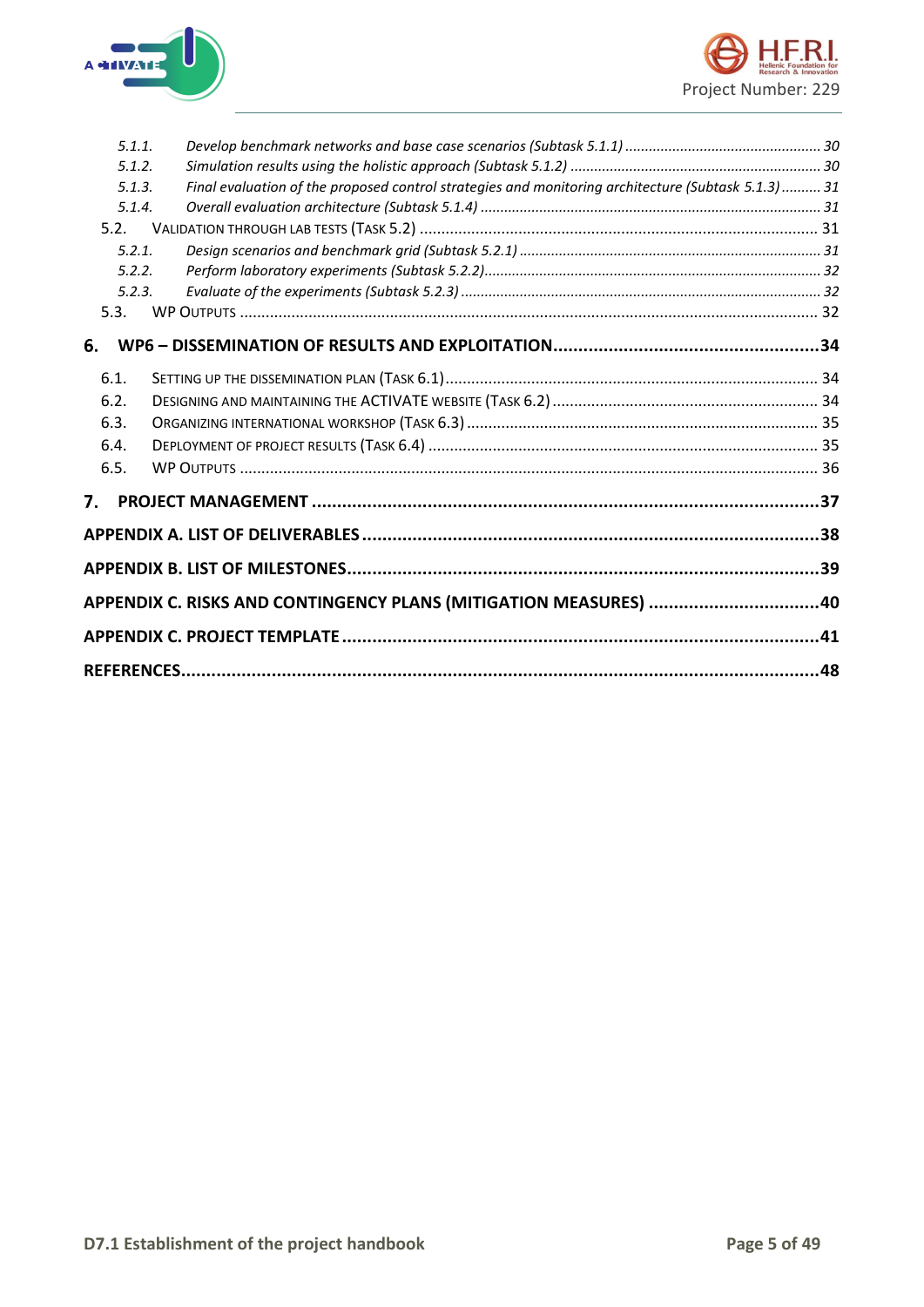



# **Table of figures**

|--|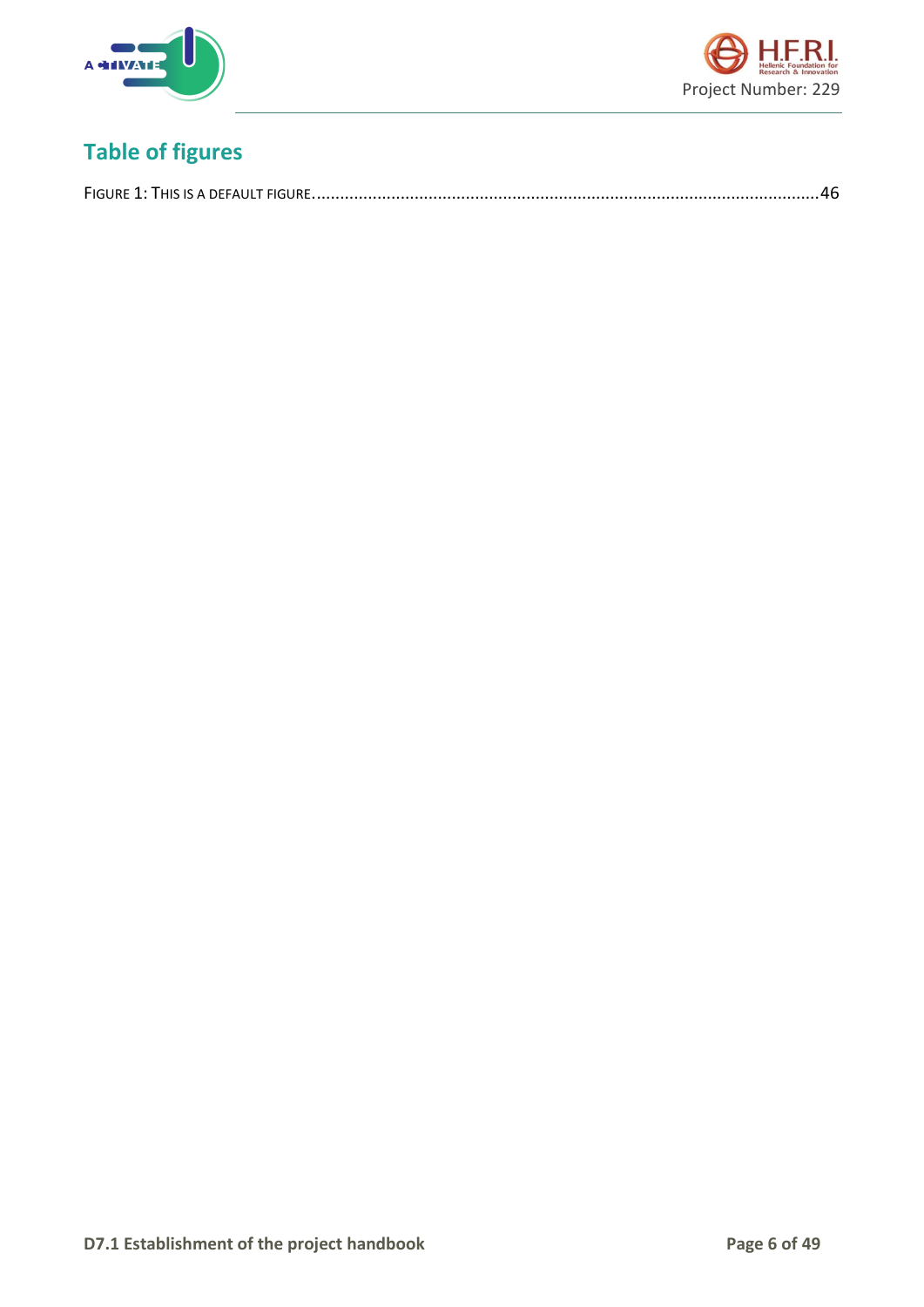



# <span id="page-6-0"></span>**Executive summary**

The purpose of the Project Management Handbook is to define the project organisation, operating procedures, and roles of all members of the research group related to day-to-day project activities. It describes the work breakdown of all Tasks in all work packages (WPs) and the initial time frame within which each individual work must be completed.

Finally, D7.1 establishes a List of Milestones and a Risk and Contingency Plan for evaluating the progress and success of the work within each WP.

The use of the present Project Management Plan can ensure better collaboration among the individual researchers and groups.

The Project Management Plan is a deliverable (D7.1), which is intended to be used by all the project members, in order to ensure quality assurance of project processes and outputs and prevent possible deviations from the project work plan.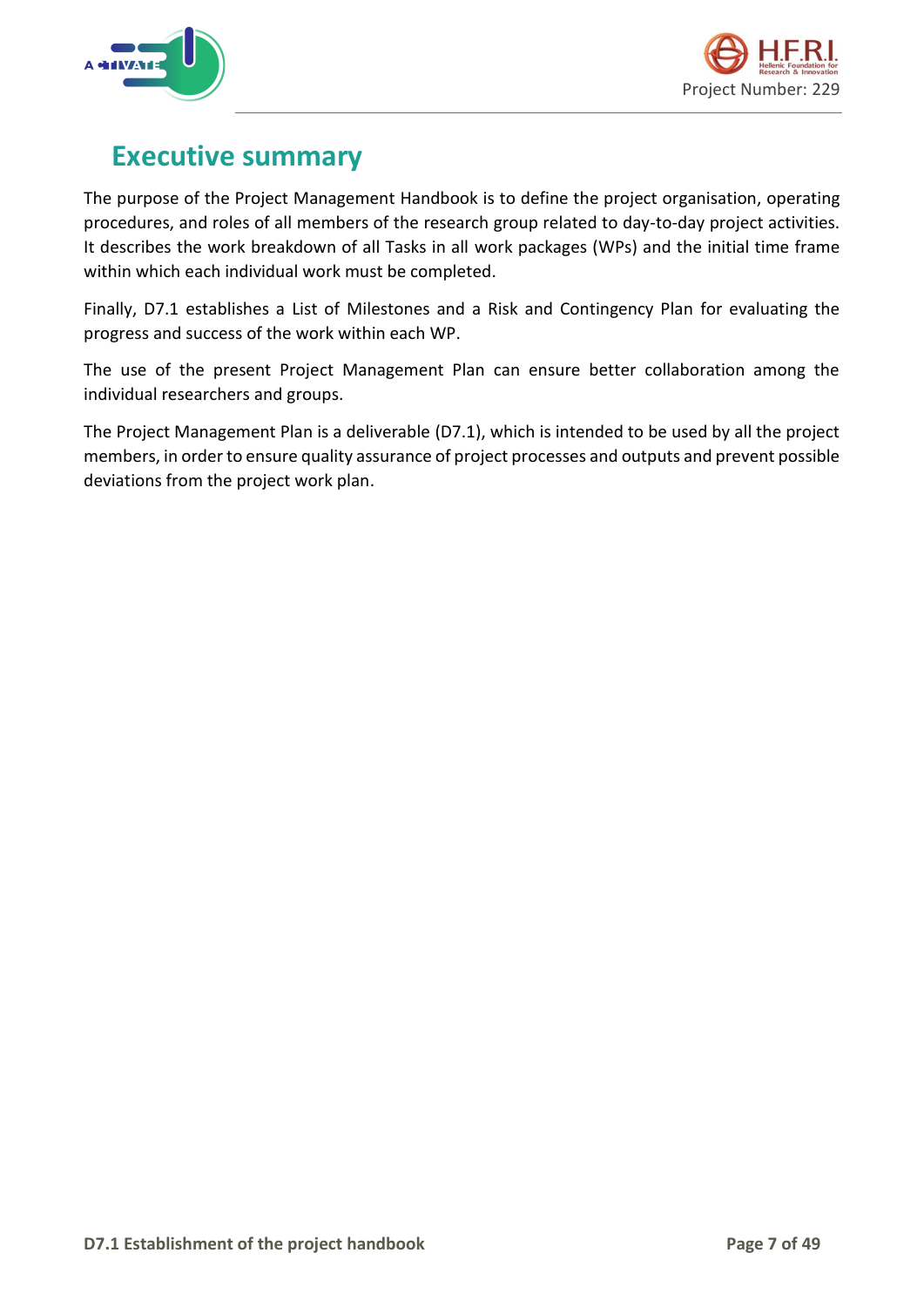



# <span id="page-7-0"></span>**WP1 - Requirements engineering and state-of-the-art**

The work of this WP is divided into three tasks to cover the state-of-the-art and requirements related to the three following project key objectives, respectively. Dr. G. Kryonidis, Mr. A. Nousdilis, and one PhD candidate will participate in Task 1.1. Dr. E. Kontis, Mr. PhD candidate, and one PhD candidate will participate in Task 1.2. Prof. N. Papanikolaou and one PhD candidate will participate in Task 1.3. The PI will also participate by coordinating the research efforts of the three groups.

### <span id="page-7-1"></span>1.1. Ancillary services solutions (Task 1.1)

- ➢ **Participants**: G. Kryonidis, A. Nousdlilis, PhD candidate
- $\triangleright$  **Effort**: 6 months (M01 M06)

|              | 2020 |   |   |   |   |   |  |   |   |    |    |    |  |
|--------------|------|---|---|---|---|---|--|---|---|----|----|----|--|
|              |      | F | M | A | M |   |  | A | S | O  | N  | D  |  |
| <b>Month</b> | 1    | 2 | 3 | 4 | 5 | 6 |  | 8 | 9 | 10 | 11 | 12 |  |
| WP1          |      |   |   |   |   |   |  |   |   |    |    |    |  |
| Task1.1      |      |   |   |   |   |   |  |   |   |    |    |    |  |
| Task1.2      |      |   |   |   |   |   |  |   |   |    |    |    |  |
| Task1.3      |      |   |   |   |   |   |  |   |   |    |    |    |  |

*Table 1: Task 1.1 schedule.*

The subtasks of Task 1.1 are:

• Subtask 1.1.1 **[G. Kryonidis]**: Update the literature database with the state-of-the-art solutions for ADNs problems (overvoltages, voltage unbalances, and overloading of network equipment).

*Deadline: M01 (end of January 2020)*

- Subtask 1.1.2 **[A. Nousdilis]**: Update the literature database with the state-of-the-art methods for voltage unbalance mitigation and ESS sizing for inertia. *Deadline: M02 (end of February 2020)*
- Subtask 1.1.3 **[PhD candidate]**: Extensive study of the literature database regarding network overloading and power smoothing. *Deadline: M05 (end of May 2020)*
- Subtask 1.1.4 **[All, PI]**: Brainstorming regarding the adopted solution. *Deadline: M06 (end of June 2020)*

*Table 2: Task 1.1 outputs.*

• **Output 1:** Part of the report on the state-of-the-art and technical solutions.. **[G. Kryonidis, A. Nousdilis, PhD candidate, PI] (M06)**.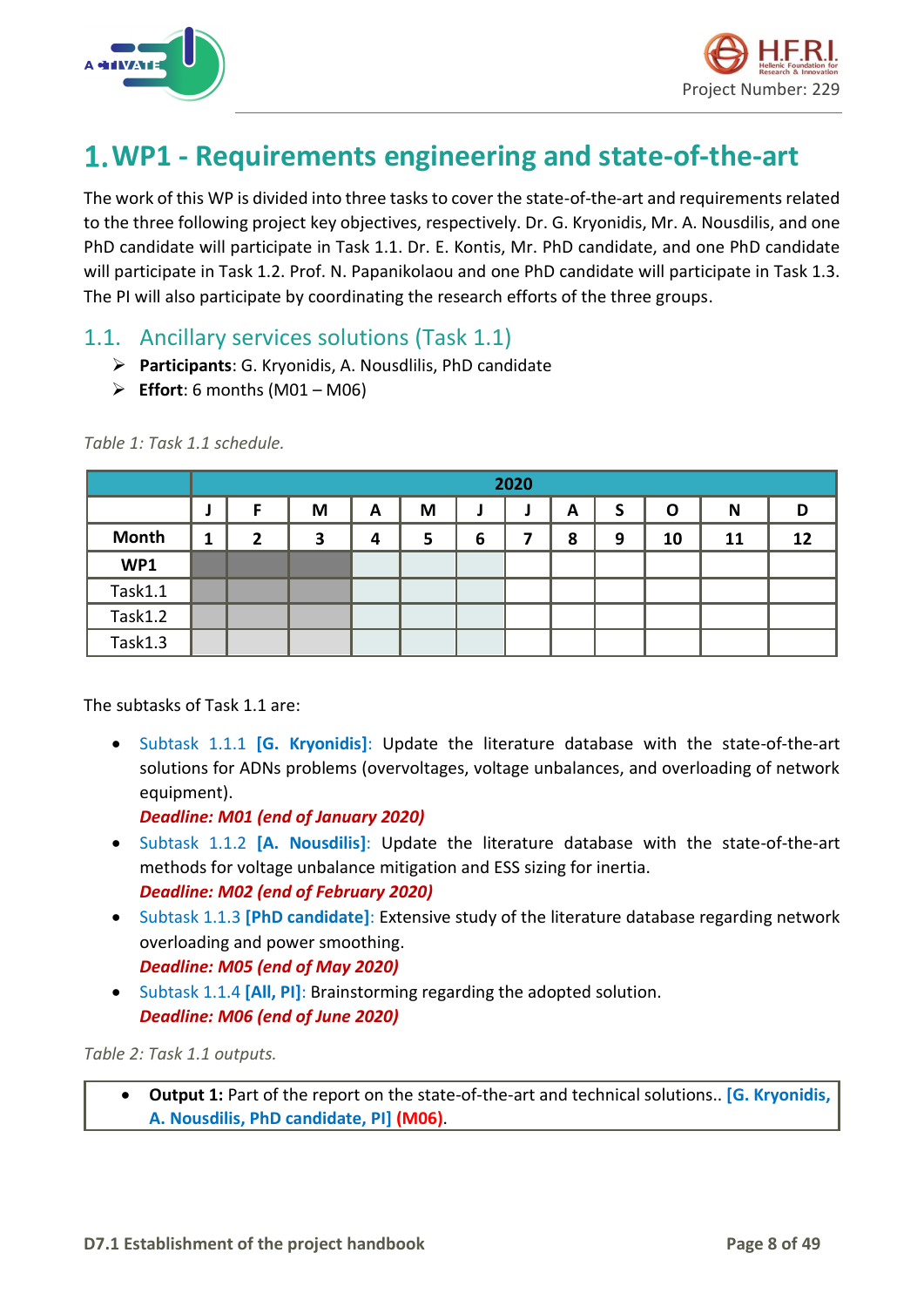



## <span id="page-8-0"></span>1.2. Network monitoring technologies and techniques (Task 1.2)

- ➢ **Participants**: Ε. Kontis, PhD candidate, PhD candidate
- $\triangleright$  **Effort**: 6 months (M01 M06)

*Table 3: Task 1.2 schedule.*

|         | 2020 |   |   |   |   |   |   |   |   |    |    |    |
|---------|------|---|---|---|---|---|---|---|---|----|----|----|
|         |      | F | M | A | M |   |   | A | S | O  | N  | D  |
| Month   | 1    | ר | 3 | 4 | 5 | 6 | 7 | 8 | 9 | 10 | 11 | 12 |
| WP1     |      |   |   |   |   |   |   |   |   |    |    |    |
| Task1.1 |      |   |   |   |   |   |   |   |   |    |    |    |
| Task1.2 |      |   |   |   |   |   |   |   |   |    |    |    |
| Task1.3 |      |   |   |   |   |   |   |   |   |    |    |    |

The subtasks of Task 1.2 is the literature review of the following topics:

- Subtask 1.2.1 **[L. Kontis, PI]**: Dynamic equivalent models for the analysis of distribution grids *Deadline: M03 (end of March 2020)*
- Subtask 1.2.2 **[L. Kontis, PhD candidate]**: Static equivalent models for the analysis of distribution grids

*Deadline: M03 (end of March 2020)*

• Subtask 1.2.3 **[PhD candidate, L. Kontis]**: Identification techniques for the modal analysis of power systems.

*Deadline: M03 (end of March 2020)*

- Subtask 1.2.4 **[PhD candidate, L. Kontis]**: Multi-signal identification techniques *Deadline: M03 (end of March 2020)*
- Subtask 1.2.5 **[L. Kontis, PhD candidate]**: Real-time estimation of inertia time constants *Deadline: M05 (end of May 2020)*
- Subtask 1.2.6 **[PhD candidate, PhD candidate]**: Network monitoring techniques. *Deadline: M05 (end of May 2020)*
- Subtask 1.2.7 **[All, PI]**: Brainstorming regarding the proposed architecture, i.e., D3.2. *Deadline: M06 (end of June 2020)*

*Table 4: Task 2.1 outputs.*

• **Output 1 (D1.1):** Part of the report on the state-of-the-art and technical solutions. **[All, PI] (M06)**.

### <span id="page-8-1"></span>1.3. Development of converter (Task 1.3)

- ➢ **Participants**: PhD candidate, N. Papanikolaou
- $\triangleright$  **Effort**: 6 months (M01 M06)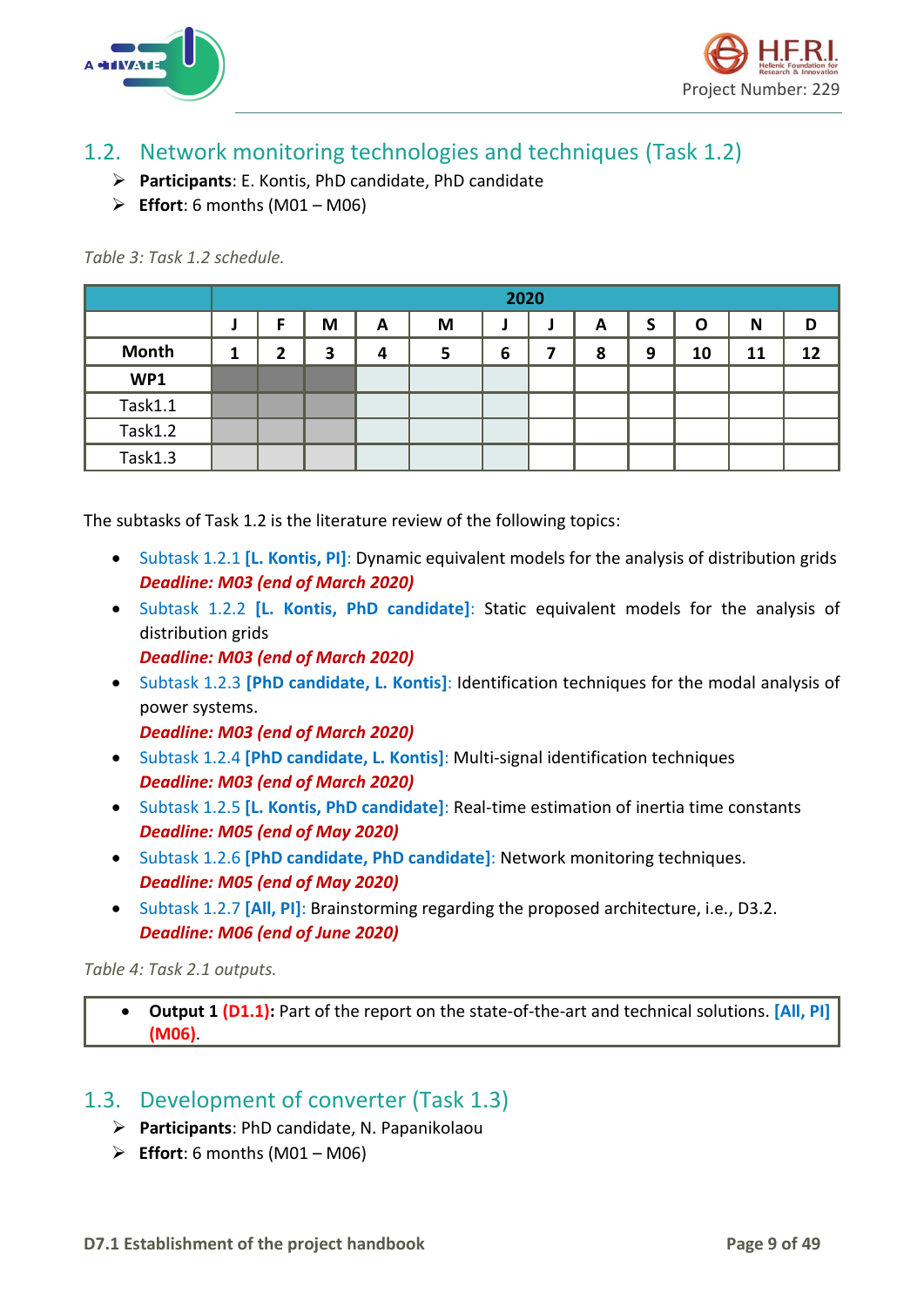



*Table 5: Task 1.3 schedule.*

|              | 2020 |   |   |   |   |   |   |   |    |    |    |
|--------------|------|---|---|---|---|---|---|---|----|----|----|
|              |      | M | A | M |   |   | A | S | O  | N  | D  |
| <b>Month</b> | 2    | 3 | 4 | 5 | 6 | 7 | 8 | 9 | 10 | 11 | 12 |
| WP1          |      |   |   |   |   |   |   |   |    |    |    |
| Task1.1      |      |   |   |   |   |   |   |   |    |    |    |
| Task1.2      |      |   |   |   |   |   |   |   |    |    |    |
| Task1.3      |      |   |   |   |   |   |   |   |    |    |    |

The subtasks of Task 1.3 are:

- Subtask 1.3.1 **[PhD candidate]**: Update the literature review with the state-of-the-art technologies for power converters. Specifically:
	- o the technical specification regarding the power control,
	- o communication,
	- o recording capabilities
	- o implementation requirements.

#### *Deadline: M06 (end of June 2020)*

• Subtask 1.3.2 **[All, PI]**: Brainstorming regarding the adopted solution. M03 (March 2020)

#### *Table 6: Task 3.1 outputs.*

• **Output 1:** Part of the report on the state-of-the-art and technical solutions. **[PhD candidate, N. Papanikolaou, PI] (M06)**.

### <span id="page-9-0"></span>1.4. WP Outputs

#### ➢ **Participants**: All

*Table 7: Outputs of WP1.*

|              |   | 2020 |   |   |   |                  |  |   |   |    |    |    |  |  |
|--------------|---|------|---|---|---|------------------|--|---|---|----|----|----|--|--|
|              |   | c    | M | A | M |                  |  | A | S | O  | N  | D  |  |  |
| <b>Month</b> | 1 | 2    | 3 | 4 | 5 | 6                |  | 8 | 9 | 10 | 11 | 12 |  |  |
| WP1          |   |      |   |   |   | MS1              |  |   |   |    |    |    |  |  |
| Task1.1      |   |      |   |   |   |                  |  |   |   |    |    |    |  |  |
| Task1.2      |   |      |   |   |   | D <sub>1.1</sub> |  |   |   |    |    |    |  |  |
| Task1.3      |   |      |   |   |   |                  |  |   |   |    |    |    |  |  |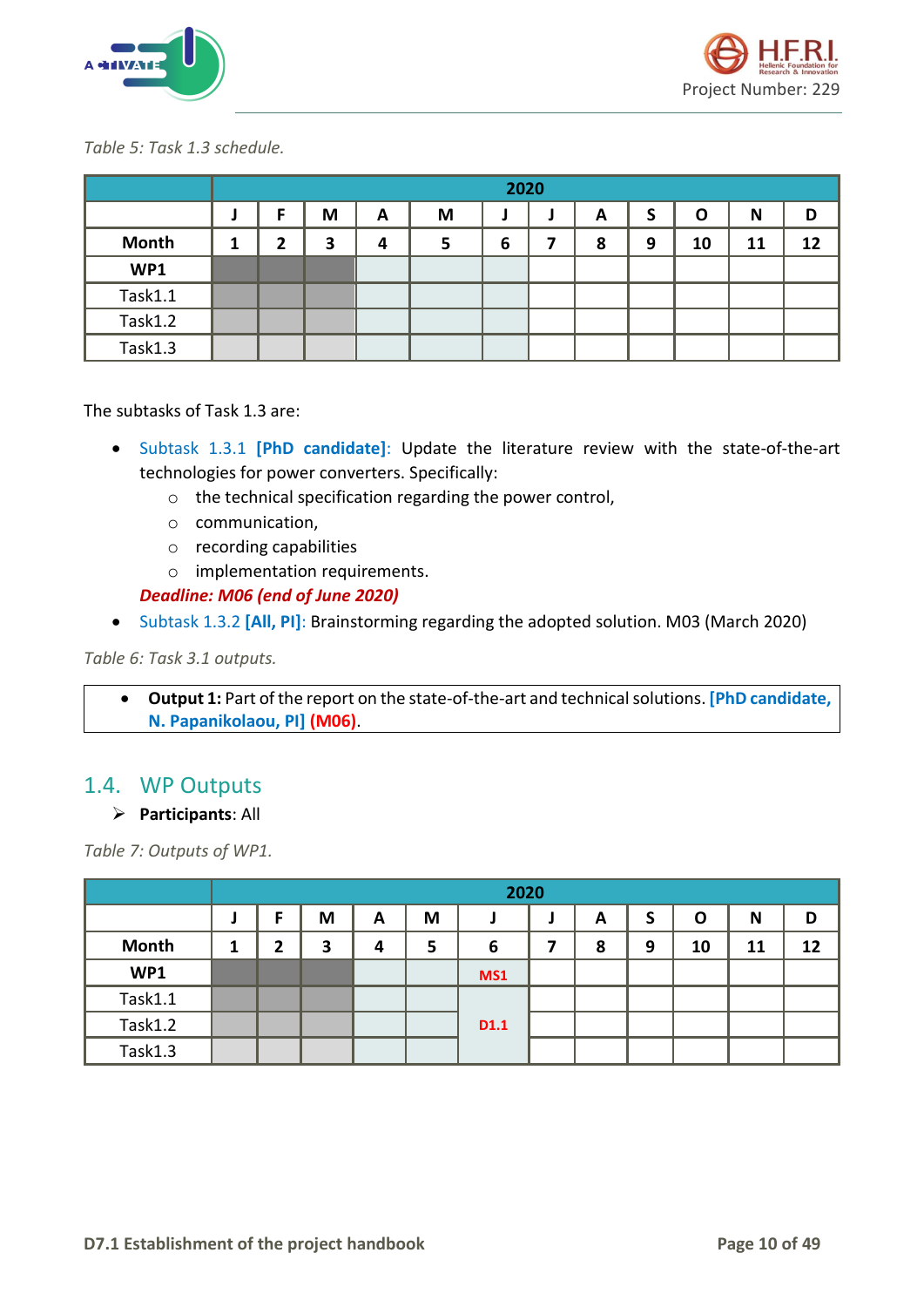



*Table 8: WP1 outputs.*

- **Output 1 (D1.1):** Report on the state-of-the-art and technical solutions. This will be obtained from the corresponding parts of each Task. [All, PI] **(M06)**.
- **Output 2 (MS1)**: Literature review state-of-the-art.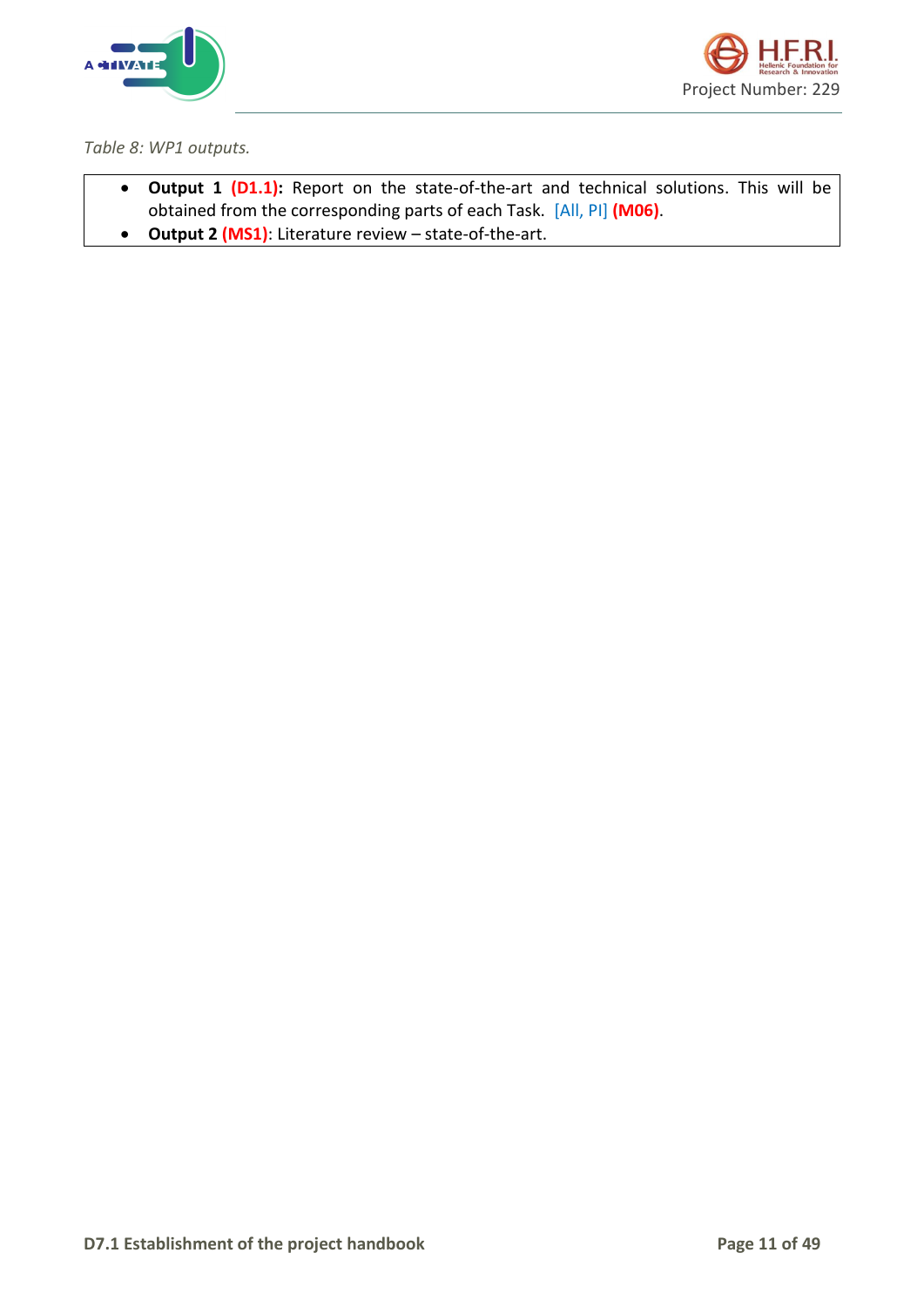



# <span id="page-11-0"></span>**WP2 - Ancillary services solutions for DSOs and TSOs**

The strategies and optimization procedure proposed in ACTIVATE will be developed, using the findings of Task 1.1. All research members of ACTIVATE working on DSO-/TSO-oriented ancillary services solutions) will participate in this WP. During this WP, a technical meeting (TM) will take place in DUTH (Kimmeria campus, Xanthi) during the 12th month of the project. In the first technical meeting (TM1), the progress and possible technical issues of all ACTIVATE aspects (WP2, WP3) will be discussed. However, special emphasis will be given in the proposed ancillary services solutions, thus members from AUTH will participate. The work of this WP is divided into the following three tasks:

## <span id="page-11-1"></span>2.1. Development of control strategies to tackle network operational issues (Task 2.1)

Scope of this task is to tackle the following operational issues (M04 – M12):

- ➢ Overvoltages
- $\triangleright$  Voltage unbalances (applicable only to LV networks)
- ➢ Overloading of network equipment (mainly of lines and transformers)

This Task is divided into the following STs**.**

- $\triangleright$  ST 2.1.1: Voltage regulation in LV networks
- $\triangleright$  ST 2.1.2: Voltage regulation in MV networks
- $\triangleright$  ST 2.1.3: Voltage unbalance mitigation in LV networks
- $\triangleright$  ST 2.1.4: Overloading of network equipment

|                 |         | 2020 |   |   |   |   |  |   |   |    |    |  |  |  |
|-----------------|---------|------|---|---|---|---|--|---|---|----|----|--|--|--|
|                 |         |      | M | A | M |   |  | A | ∽ |    | N  |  |  |  |
| <b>Month</b>    | ×<br>л. | ∍    | 3 | 4 | 5 | 6 |  | 8 | 9 | 10 | 11 |  |  |  |
| WP <sub>2</sub> |         |      |   |   |   |   |  |   |   |    |    |  |  |  |
| Task2.1         |         |      |   |   |   |   |  |   |   |    |    |  |  |  |

*Table 9: Task 2.1 schedule.*

#### <span id="page-11-2"></span>2.1.1. Voltage regulation in LV networks (Subtask 2.1.1)

- ➢ **Participants:** PhD candidate, G. Kryonidis, MSc student
- ➢ **Effort:** 3 months (M04-M06)

Development of a local controller that coordinates the response of both the ESSs and DRESs to tackle overvoltages (as a function of the voltage at PCC or emulating a PI controller). PV units will be considered as the main DRES type. The proposed method will exploit the reactive power capability of the DRESs as well as the storage capacity of the ESSs to tackle overvoltages and undervoltages. Additionally, two types of interfacing between the PV and ESS will be considered. The first type is the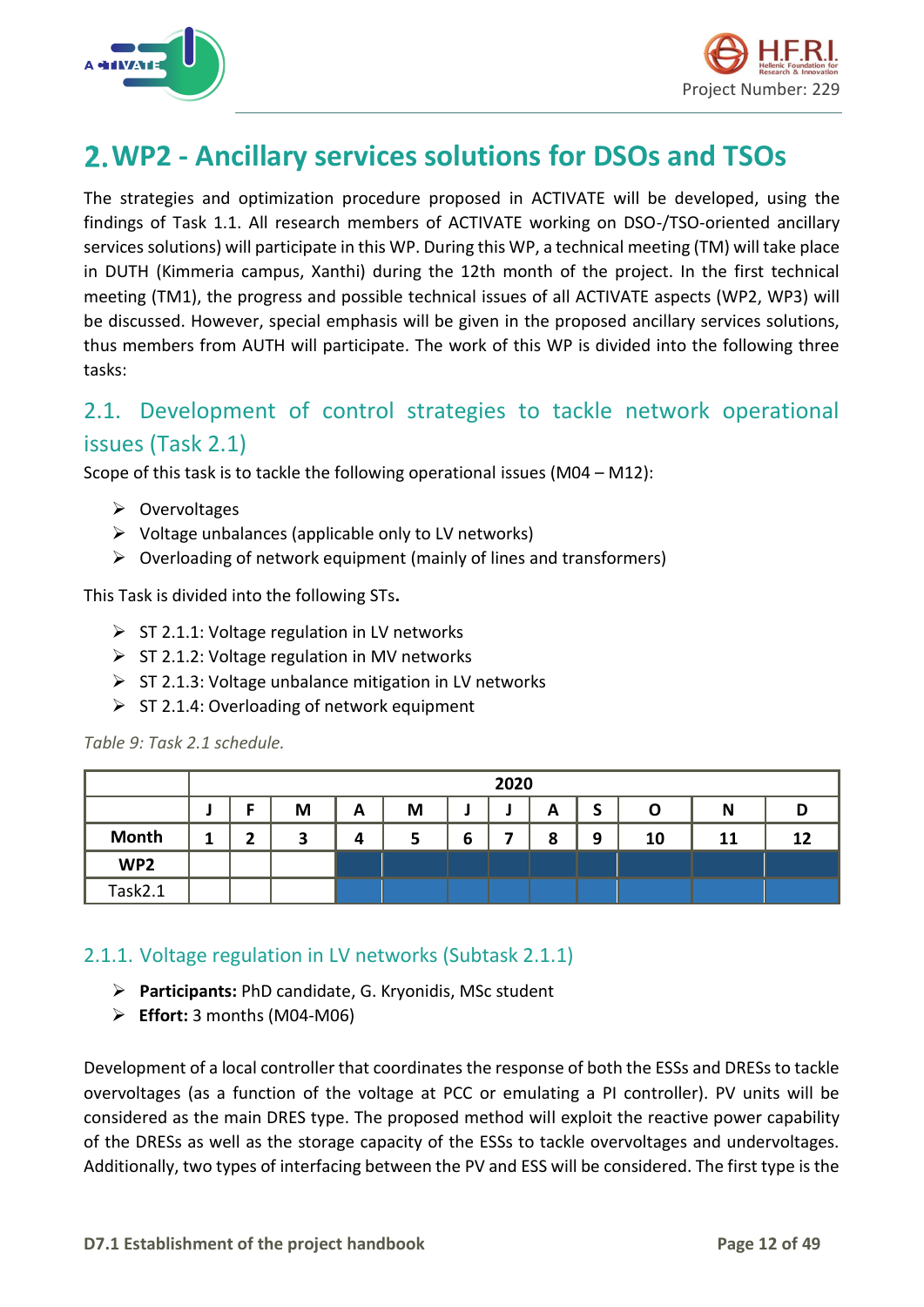



ac-coupled and the second type is the dc-coupled. The performance of the proposed method will be thoroughly evaluated using these two types. Special consideration should be given in case of singlephase PV and ESS. Towards this objective, the following steps shall be implemented:

- Step 1: Model in NEPLAN and OpenDSS two benchmark networks (LV CIGRE European Configuration [\[1\]](#page-47-1) and IEEE European Network [\[2\]\)](#page-47-2). *Deadline: M04 (end of April 2020)*
- Step 2: Develop the local decentralized controller (PV and ESS) in MATLAB (Chapter 2 o[f \[1\]\)](#page-47-1).
	- o Stage 1: BESS+PV: absorb reactive power
	- o Stage 2: Reduce active power: a) curtailment, b) BESS
	- o It is also important to clarify if the controller will be connected at the **DC** or the **AC** side of the inverter.

#### *Deadline: M05 (end of May 2020)*

- Step 3: Perform one day analysis using consumption and generation data with one-minute resolution. More specifically, the data acquired from NREL and JRC will be used to model the consumption, while the data related to PV generation will be obtained from Ninja, JRC measurements, and INCREASE project.
	- *Deadline: M05 (end of May 2020)*
- Step 4: Compare the results with other decentralized solutions proposed in the literature  $[17] - [20]$  $[17] - [20]$ .

*Deadline: M06 (end of June 2020)*

#### <span id="page-12-0"></span>2.1.2. Voltage regulation in MV networks (Subtask 2.1.2)

- ➢ **Participants:** G. Kryonidis, A. Nousdilis.
- ➢ **Effort:** 3 months (M04 M06)

Contrary to the LV networks, in MV networks large scale storage systems will be deployed which will be connected to specific nodes of the network. Scope of this task is to develop a local controller that can be applied not only to DRESs but also to large ESSs connected to the MV level. The local controller will control the active and reactive power output of the ESSs and the reactive power output of the DRESs to tackle both overvoltages and undervoltages. Towards this objective, the following steps shall be implemented:

• Step 1: Develop the local controller in MATLAB (MV benchmark networks have been already implemented in NEPLAN and OpenDSS). The MV CIGRE European Configuration [\[21\]](#page-47-5) and the IEEE 33-bus network [\[22\].](#page-47-6)

#### *Deadline: M05 (end of May 2020)*

• Step 2: Perform one day analysis using consumption and generation data with one-minute resolution. The consumption data of the DUTH campus will be obtained. Similar to the LV voltage regulation method, the generation data will be acquired from Ninja, JRC, and INCREASE project.

*Deadline: M05 (end of May 2020)*

• Step 3: Compare the results with other decentralized solutions proposed in the literature [\[17\]](#page-47-3) - [\[20\].](#page-47-4)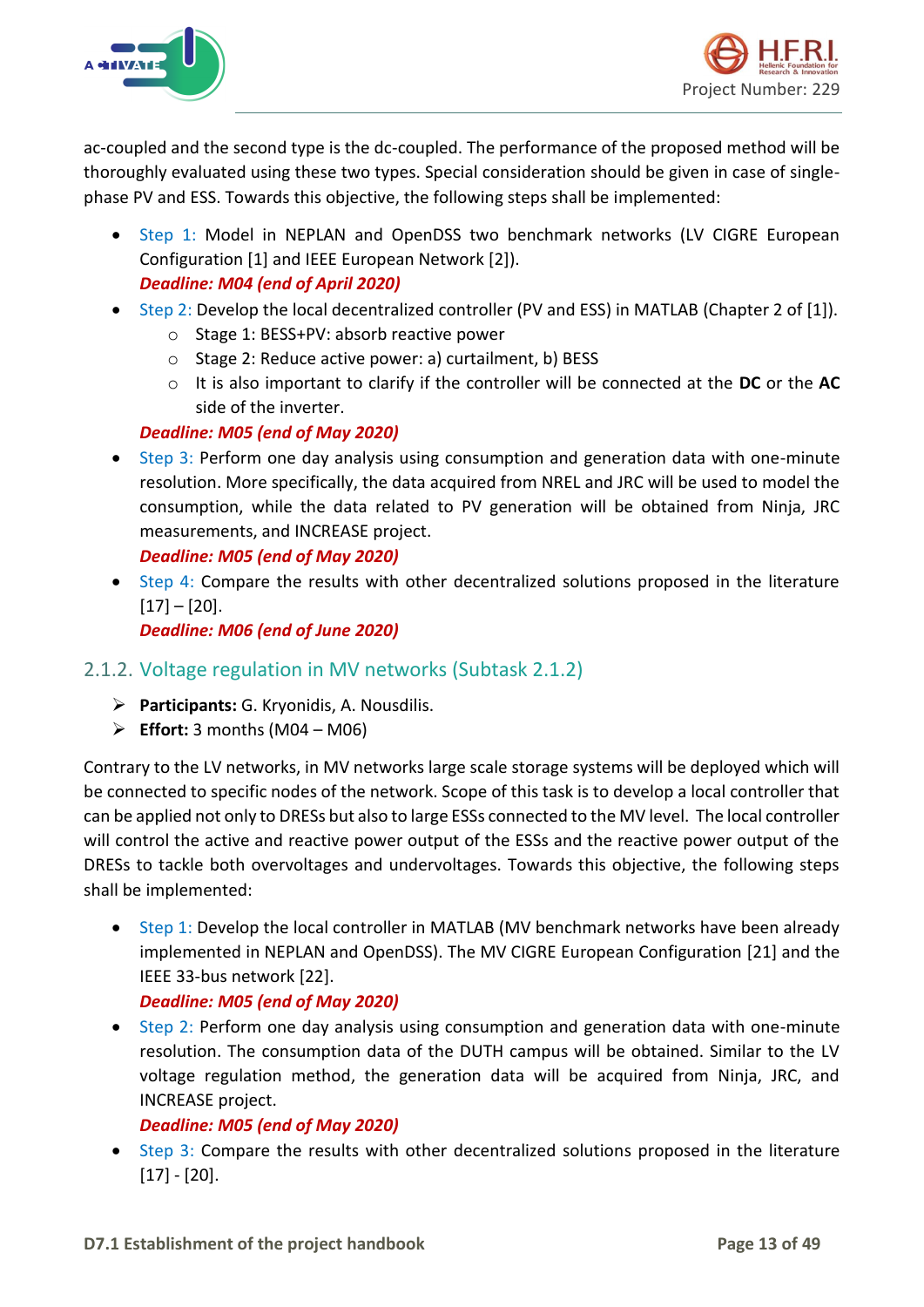



#### *Deadline: M06 (end of June 2020)*

#### <span id="page-13-0"></span>2.1.3. Voltage unbalance mitigation in LV networks (Subtask 2.1.3)

- ➢ **Participants**: A. Nousdilis, G. Kryonidis., PhD candidate
- ➢ **Effort**: 4 months (M07-M10)

Update the local controller developed in Task "*Voltage regulation in LV networks*" to tackle network unbalances. The updated local controller will only employ the **reactive** power allocation among phases to tackle voltage unbalances using the "conductance" concept. In case of limited performance, the local controller can be revised to include also active power allocation among the phases. Once again, the ac-coupled and the dc-coupled type of connection of PV and ESSs will be considered. Towards, this objective the following steps shall be implemented:

- Step 1: Develop the updated version of the local controller in MATLAB. *Deadline: M07 (July 2020)*
- Step 2: Develop an algorithm for the derivation of the desired value of the conductance that should be applied to each PV and ESSs (e.g. using the equivalent Thevenin theory). *Deadline: M08 (August 2020)*
- Step 3: Compare the results with the corresponding from [\[23\],](#page-47-7) [\[24\].](#page-47-8) *Deadline: M10 (October 2020)*
- <span id="page-13-1"></span>2.1.4. Overloading of network equipment (Subtask 2.1.4)
	- ➢ **Participants**: ALL
	- ➢ **Effort**: 2 months (M11-M12)

Update the local controller developed for voltage regulation and voltage unbalance mitigation to tackle the problem of lines and transformer overloading (*additionally: temperature-dependent power flow may be also used here*). This work will be split in two separate subtasks. The first subtask is related to overloading in MV networks while the second in LV networks. As already mentioned, in the MV level the ESSs will be treated as large installations located at the HV/MV transformer or at critical nodes of the network (in terms of voltage and current violation). Contrary to MV level, in the LV level, an integrated PV and ESS will be assumed without, however, neglecting the possibility of examining separate installations of PVs and ESSs. Special consideration should be given in case of single-phase PV and ESS. The common characteristic of both methods will be the current measurement (possibly of the upstream line). Towards, this objective the following steps shall be implemented:

- Overloading in MV networks [A. Nousdilis, G. Kryonidis]
	- o Step 1: Develop the updated version of the local controller in MATLAB. **Technique:** measure line current, compare with the thermal current and utilize BESS. Reevaluation of the overvoltage control should be also checked. *Deadline: M11 (end of November 2020)*
	- o Step 2: Evaluate the overall performance of the local controller to tackle voltage and current violations at the same time.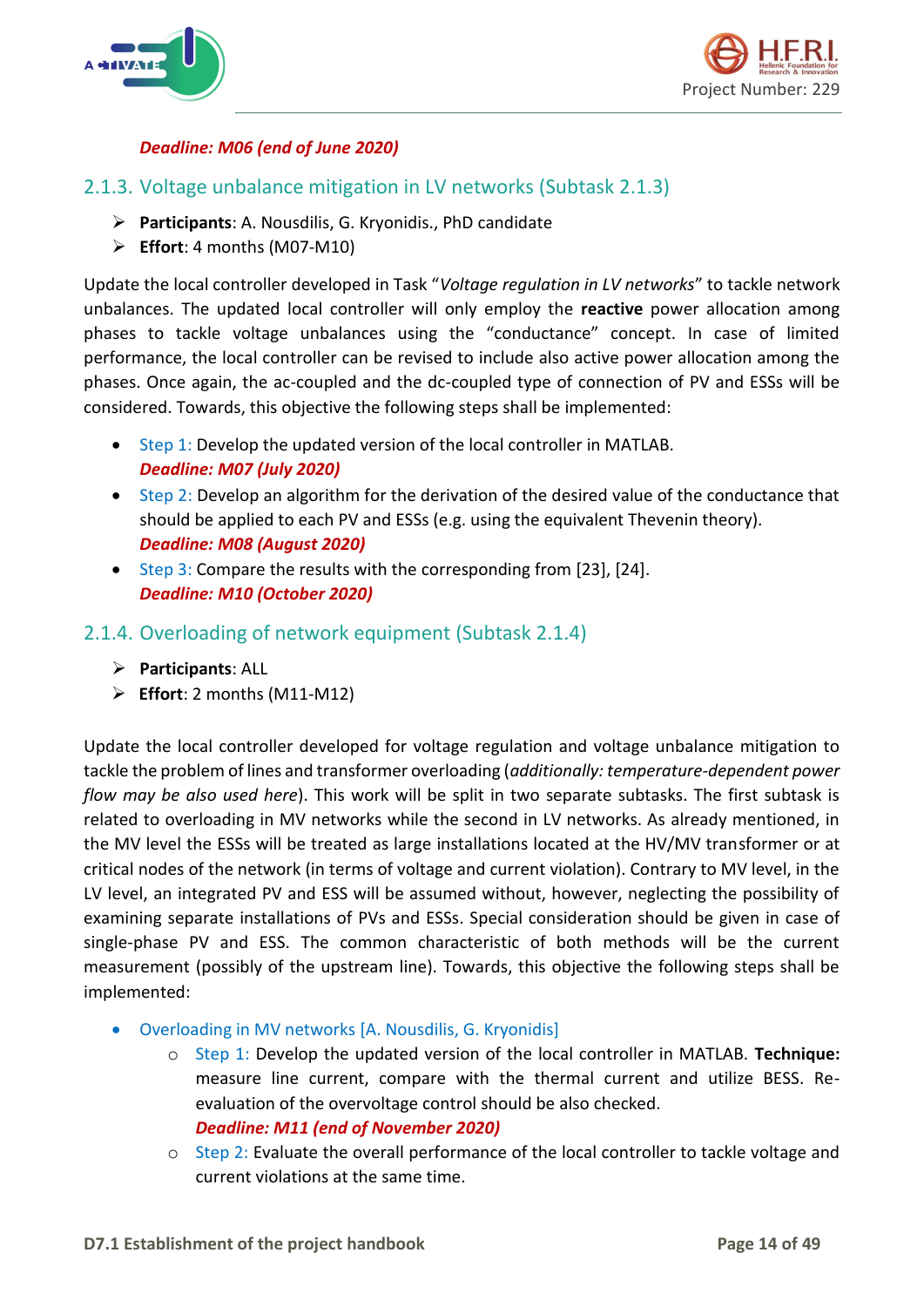



#### *Deadline: M11 (end of November 2020)*

o Step 3: Compare the proposed method with other decentralized solutions in the literature (if exist).

#### *Deadline: M12 (end of December 2020)*

- Overloading in LV networks [PhD candidate, G. Kryonidis]
	- o Step 1: Develop the updated version of the local controller in MATLAB. **Technique:** measure line current, compare with the thermal current and utilize BESS. Reevaluation of the overvoltage control should be also checked. *Deadline: M11 (end of November 2020)*
	- o Step 2: Evaluate the overall performance of the local controller to tackle voltage violations, overloading, and voltage unbalances at the same time. *Deadline: M11 (end of November 2020)*
	- o Step 3: Compare the proposed method with other decentralized solutions in the literature (if exist).

*Deadline: M12 (end of December 2020)*

### <span id="page-14-0"></span>2.2. High level control strategies via optimization techniques (Task 2.2)

The main objective of this task is the development of high-level control strategies to maximize the effectiveness of the individual control schemes developed in Task 2.1.

This Task is divided into the following STs**.**

- $\triangleright$  ST 2.2.1: Optimal voltage regulation in MV networks
- $\triangleright$  ST 2.2.2: Optimal voltage regulation in LV networks
- $\triangleright$  ST 2.2.3: Optimal voltage unbalance mitigation
- $\triangleright$  ST 2.2.4: Optimal overloading mitigation

|                 | 2020 |    |    |                 |    |    |    | 2021 |    |    |    |                  |    |
|-----------------|------|----|----|-----------------|----|----|----|------|----|----|----|------------------|----|
|                 | D    |    | E  | M               | A  | M  |    |      | A  | C  | O  | N                |    |
| <b>Month</b>    | 12   | 13 | 14 | 15              | 16 | 17 | 18 | 19   | 20 | 21 | 22 | 23               | 24 |
| WP <sub>2</sub> |      |    |    | MS <sub>2</sub> |    |    |    |      |    |    |    | MS3              |    |
| Task2.2         |      |    |    |                 |    |    |    |      |    |    |    | D <sub>2.2</sub> |    |

*Table 10: Task 2.2 schedule.*

#### <span id="page-14-1"></span>2.2.1. Optimal voltage regulation in MV networks (Subtask 2.2.1)

- ➢ **Participants:** G. Kryonidis, A. Nousdilis
- ➢ **Effort:** 4 months (M12-M15)

Scope of the developed methodology is to properly coordinate the response of DRESs and ESSs to regulate network voltages, while also maximizing the energy yield to the transmission system. Additional objectives can be added to the optimization problem. The proposed method will be also capable of providing voltage support to the transmission system. The developed methodology will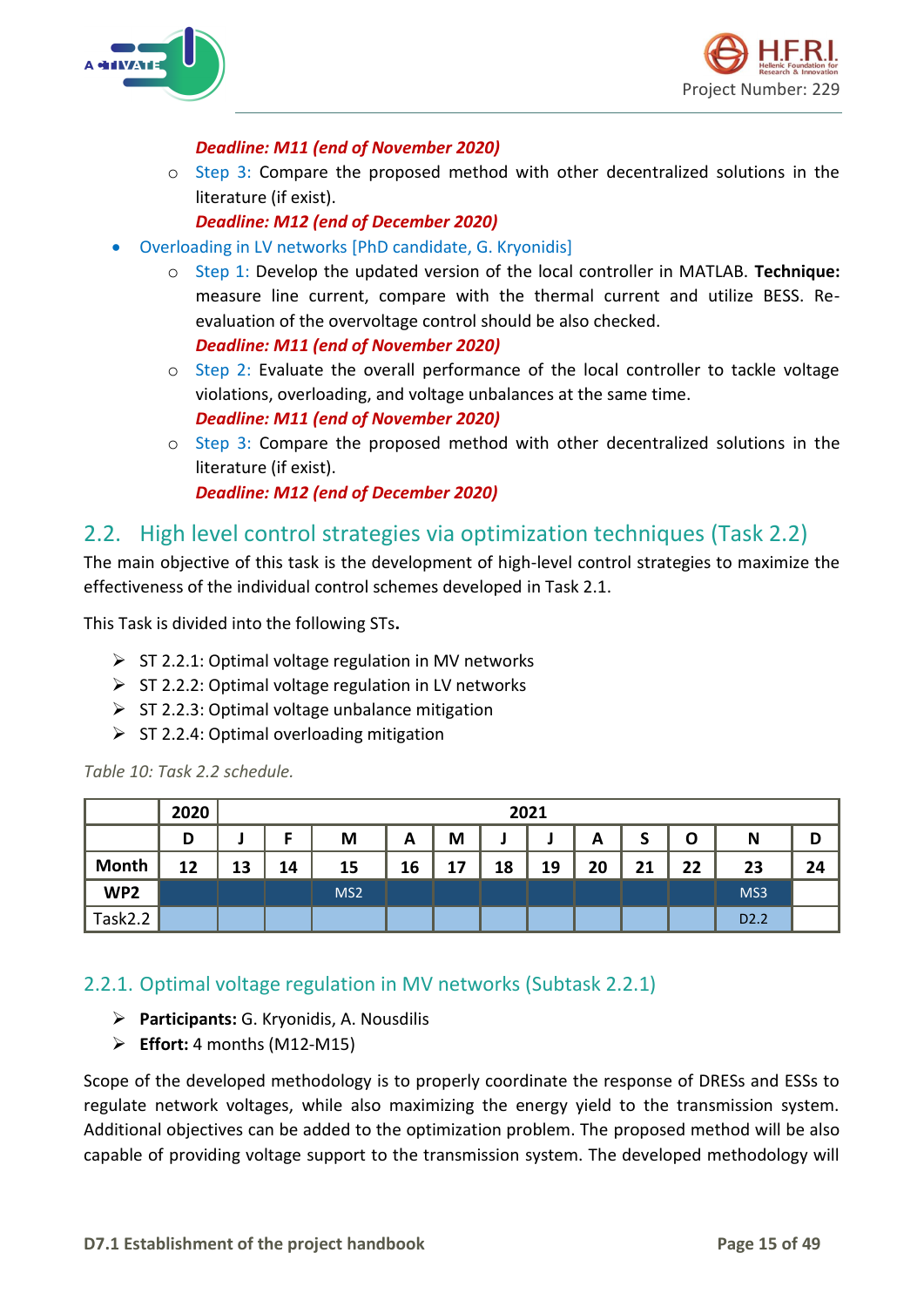



use the available reactive power of DRESs and the flexibility added by the ESSs in terms of controllable active and reactive power output. Towards this objective, the following steps will be implemented:

• Step 1: Develop and implement the high-level control strategy in MATLAB. The decentralized operation developed in Subtask 2 of Task 2.1 will be capable of maintaining network voltages within permissible limits but in an uncoordinated way. Scope of the high-level control strategy is to coordinate them to meet the above-mentioned optimization/operation objectives. The high-level control strategy will adopt a rule-based approach, meaning that the coordination process will be centrally managed by a central controller located at the DSO level. Scope of ACTIVATE to maintain as low as possible the information exchange between the DRESs, ESSs, and of central controller.

*Deadline: M13 (end of January 2021)*

- Step 2: Evaluate its performance against optimization-based centralized solutions [\[25\],](#page-48-0) [\[26\].](#page-48-1) *Deadline: M15 (end of March 2021)*
- Step 3: Evaluate its performance against decentralized solutions [\[17\]](#page-47-3)[-\[19\].](#page-47-9) *Deadline: M15 (end of March 2021)*

#### <span id="page-15-0"></span>2.2.2. Optimal voltage regulation in LV networks (Subtask 2.2.2)

- ➢ **Participants:** PhD candidate, G. Kryonidis
- ➢ **Effort:** 4 months (M13-M16)

The developed methodology will be implemented using the following concept: A central controller will be used to acquire the network voltages at the PCC of the PV and ESSs. Afterwards, the central controller will prioritize the response of each PV and ESS based on the PCC voltage. A similar concept to the following publication will be adopted [\[27\]:](#page-48-2)

Additionally, a coordinated LV/MV voltage regulation solution will be developed (from sub-tasks 2.1.1 and 2.1.2). This will be achieved by adding reactive power support capability (to the upstream MV network in terms of regulating the MV voltage at the PCC with the MV/LV transformer) in the developed LV voltage regulation method. The performance of the developed control scheme will be evaluated against decentralized (e.g., maximize SCR) and optimization-based methods in terms of:

- Voltage regulation capability
- Computational complexity
- ESS sizing requirements
- Energy losses

The following steps will be implemented:

• Step 1: Develop the high-level control strategy in MATLAB. Similar to Subtask 1, scope of the high-level control strategy is to coordinate the decentralized operation of the ESSs, DRESs to meet the above-mentioned operation/optimization objectives. This will be attained by developing a rule-based approach (if possible) to coordinate the response of DRESs, ESSs, presenting thus small computational complexity, which allows the implementation of the proposed method under real field conditions.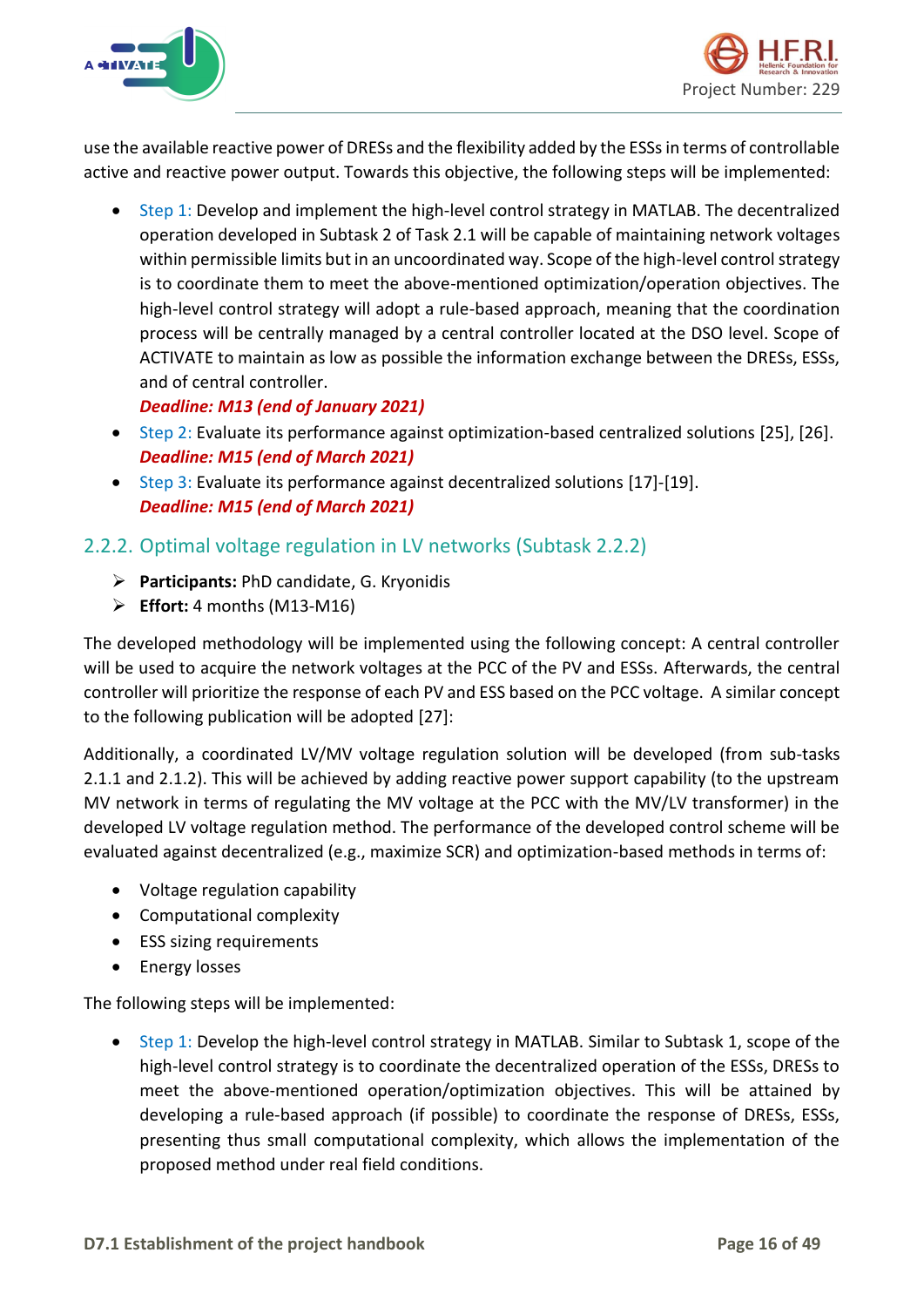



#### *Deadline: M13 (end of January 2021)*

- Step 2: Evaluate its performance against optimization-based centralized solutions. *Deadline: M15 (end of March 2021)*
- Step 3: Evaluate its performance against decentralized solutions [\[28\]](#page-48-3)[-\[29\].](#page-48-4) *Deadline: M16 (end of April 2021)*

#### <span id="page-16-0"></span>2.2.3. Optimal voltage unbalance mitigation (Subtask 2.2.3)

- ➢ **Participants:** A. Nousdilis, G. Kryonidis, PhD candidate
- ➢ **Effort:** 5 months (M13-M17)

Scope of this task is to determine the optimal "conductance" allocation among the PVs and ESSs in LV network. This can be implemented by adopting one of the following solutions. In the first solution, an optimization problem with reduced computational complexity will be solved (using GAMS or MATLAB). The network asymmetric will be modelled in detailed, while the "conductance" at each PV and ESS node will be the only control variable. Scope of the optimization problem will to define the allocation of the "conductance" among the phases to minimization a specific optimization objective, e.g., the sum of the *VUF<sup>0</sup>* and *VUF<sup>2</sup>* of all the network nodes. Possible linearization techniques will be employed to reduce the computational complexity of the optimization problem. The second solution involves the development of a rule-based solution for the reactive power allocation. This will be attained by analytically deriving the sensitivity of voltage unbalance factors (VUF $_0$ , VUF<sub>2</sub>) at a specific node with respect to the reactive power allocation among the phases of this node. This analysis will give a better insight of the mechanism that affects the voltage unbalance in a distribution network, towards the development of the rule-based solution. These solutions will be compared in terms of applicability, performance, and computational complexity. The adopted solution will be compared against other solutions in the literature (if exist). Towards this objective, the following steps will be implemented:

- Step 1: Develop an optimization-based solution for the optimal allocation of "conductance" among the PV units.
	- *Deadline: M13 (end of January 2021)*
- Step 2: Develop a rule-based solution for the optimal allocation of "conductance" among the PV units.
	- *Deadline: M14 (end of February 2021)*
- Step 3: Compare the developed solutions (Step 1 and Step 2) in terms of applicability, performance, and computational complexity to be adopted by ACTIVATE. *Deadline: M15 (end of March 2021)*
- Step 4: Compare the adopted solution with other methods presented in the literature (feedback from Task 1.1.). *Deadline: M17 (end of May 2021)*
- <span id="page-16-1"></span>2.2.4. Optimal overloading mitigation (Subtask 2.2.4)
	- ➢ Participants: ALL
	- $\triangleright$  Effort: 6 PMs (M17-M23)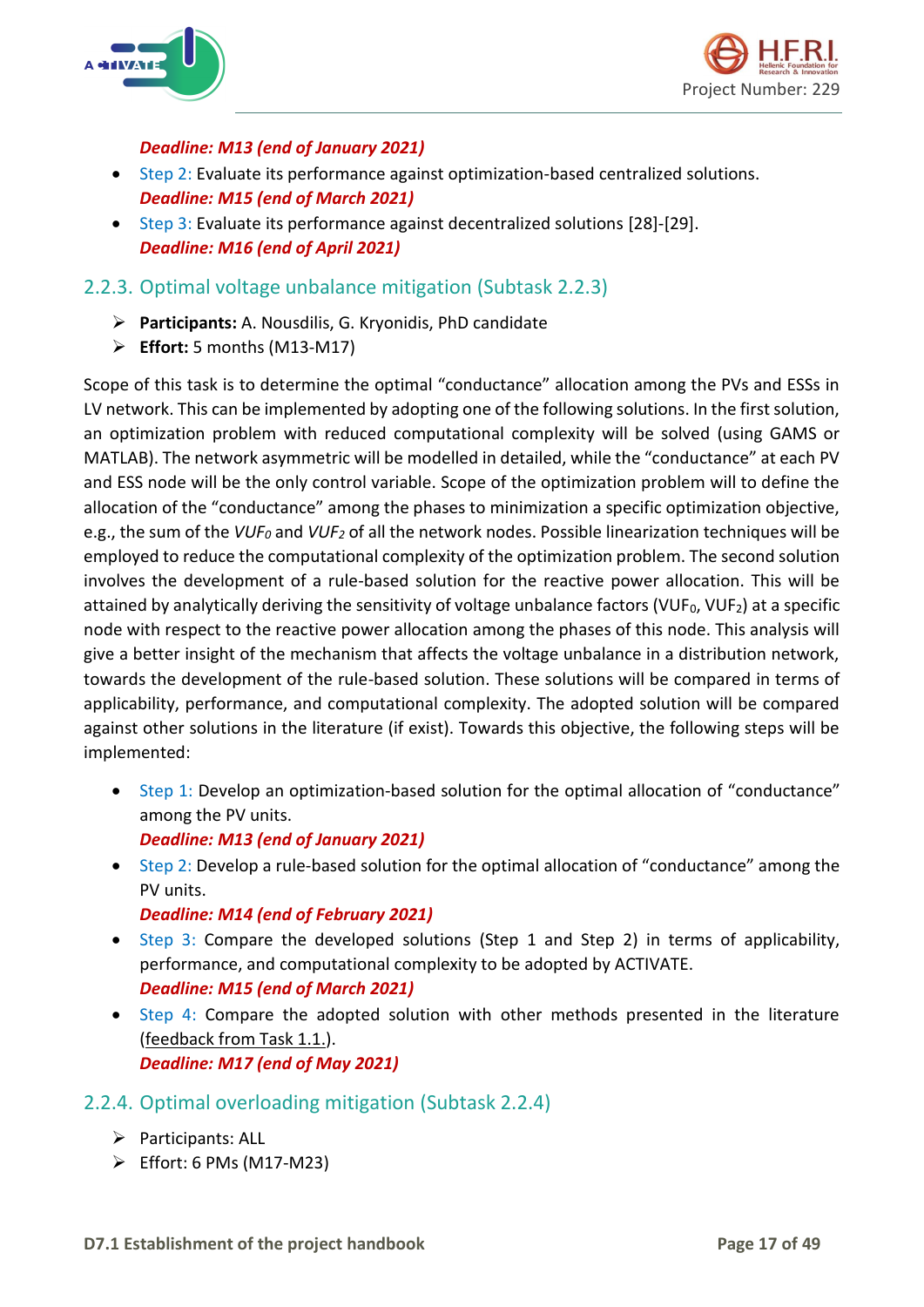



The above-mentioned high-level control strategies will be integrated in this subtask into a high-level control strategy which will be updated to include the optimal overloading mitigation of lines and transformer. Two high-level control strategies will be considered. The first one will be applied to MV networks while the second one to LV networks. Apart from tackling all the above-mentioned issues that may occur in MV and LV networks, scope of the high-level control strategy will be to include some optimization criteria, e.g., minimization of the energy losses, or maximization of the energy yield to the transmission system. Ambition of ACTIVATE is to implement a rule-based approach that presents a reduced-computational complexity and can be applied under real-field conditions. Towards this objective, the following steps will be implemented:

- Overloading in MV networks [A. Nousdilis, G. Kryonidis]
	- o Step 1: Develop the updated version of the high-level control strategy in MATLAB. *Deadline: M19 (July 2021)*
	- o Step 2: Evaluate the overall performance of the high-level control strategy against centralized, optimization-based methods. *Deadline: M21 (September 2021)*
- Overloading in LV networks [PhD cadidate, G. Kryonidis]
	- o Step 1: Develop the updated version of the high-level control strategy in MATLAB. *Deadline: M19 (July 2021)*
	- o Step 2: Evaluate the overall performance of the control strategy against centralize, optimization-based methods.
		- *Deadline: M21 (September 2021)*
- MV/LV interaction [ALL]
	- o Improve the overloading method developed for LV networks to participate in the congestion management of MV grids. *Deadline: M23 (November 2021)*

## <span id="page-17-0"></span>2.3. Development of control strategies to optimize network frequency responses (Task 2.3)

Scope of this task (M10 – M18) is to integrate real-time control strategies to the DRESs to ensure optimal frequency responses. The following real-time control strategies are considered:

- Inertia response
- Power smoothing operation
- Frequency response

This Task is divided into the following STs**.**

- ➢ ST 2.3.1: Inertia response
- $\triangleright$  ST 2.3.2: Power smoothing operation
- $\triangleright$  ST 2.3.3: Frequency response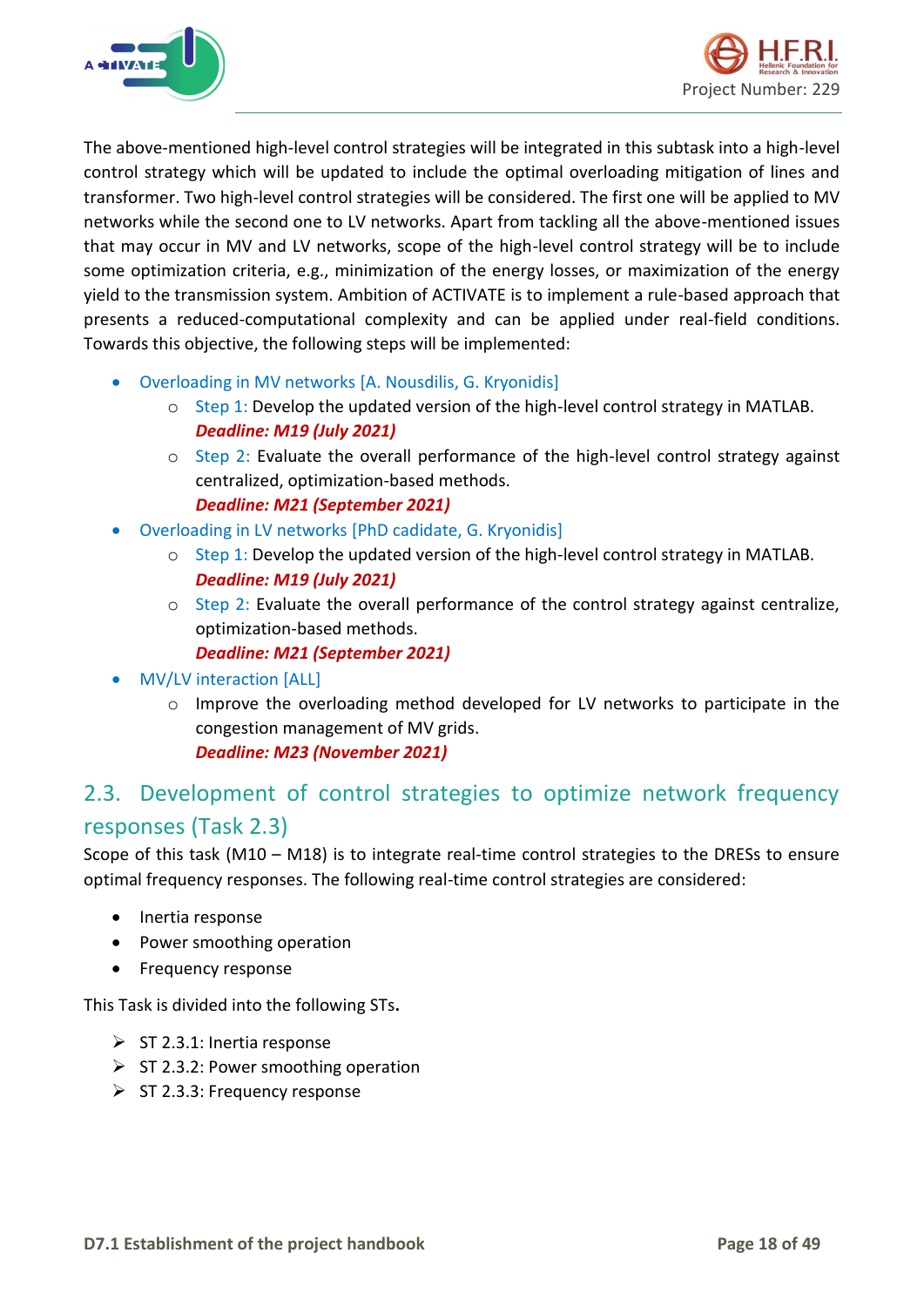



*Table 11: Task 2.3 schedule.*

|                 |   |   |   | 2020 |    |    |    |    | 2021            |    |    |    |
|-----------------|---|---|---|------|----|----|----|----|-----------------|----|----|----|
|                 |   | A | S | O    | N  | D  |    | F  | M               | A  | Μ  |    |
| Month           | - | 8 | 9 | 10   | 11 | 12 | 13 | 14 | 15              | 16 | 17 | 18 |
| WP <sub>2</sub> |   |   |   |      |    |    |    |    | MS <sub>2</sub> |    |    |    |
| Task2.1         |   |   |   |      |    |    |    |    |                 |    |    |    |
| Task2.2         |   |   |   |      |    |    |    |    |                 |    |    |    |
| Task2.3         |   |   |   |      |    |    |    |    |                 |    |    |    |

#### <span id="page-18-0"></span>2.3.1. Inertia response (Subtask 2.3.1)

- ➢ **Participants:** G. Kryonidis, PhD candidate
- ➢ **Effort:** 3 months (M10-M12)

The inertia response functionality will be integrated in the operation of the DRESs. The solutions proposed in the literature will be thoroughly assessed and a new inertia response control scheme will be developed [\[30\]](#page-48-5)[-\[32\].](#page-48-6)

Towards this objective, the following steps will be implemented:

- Step 1: Develop a new inertia control scheme that will be integrated in DRES operation. The outcome of the WP3, e.g. modes estimation, will be used as an input for the development of the proposed inertia control scheme. *Deadline: M10 (October 2020)*
- Step 2: Determine the optimal size of the required ESS to provide inertia response. *Deadline: M11 (November 2020)*
- Step 3: Evaluate the performance of the proposed scheme against other solutions presented in the literature (literature review feedback from Task 1.1). *Deadline: M12 (December 2020)*

#### <span id="page-18-1"></span>2.3.2. Power smoothing operation (Subtask 2.3.2)

- ➢ **Participants:** A. Nousdilis, G. Kryonidis
- ➢ **Effort:** 3 months (M13-M15)

A new power smoothing control scheme will be integrated in the operation of the ESS. Towards this objective, the following steps will be implemented:

- Step 1: Develop a new power smoothing (e.g., ramp-rate control, low-pass filter, etc.) that will be integrated in ESSs operation. *Deadline: M13 (January 2021)*
- Step 2: Determine the required size of the required ESS to provide the power smoothing functionality.

*Deadline: M14 (February 2021)*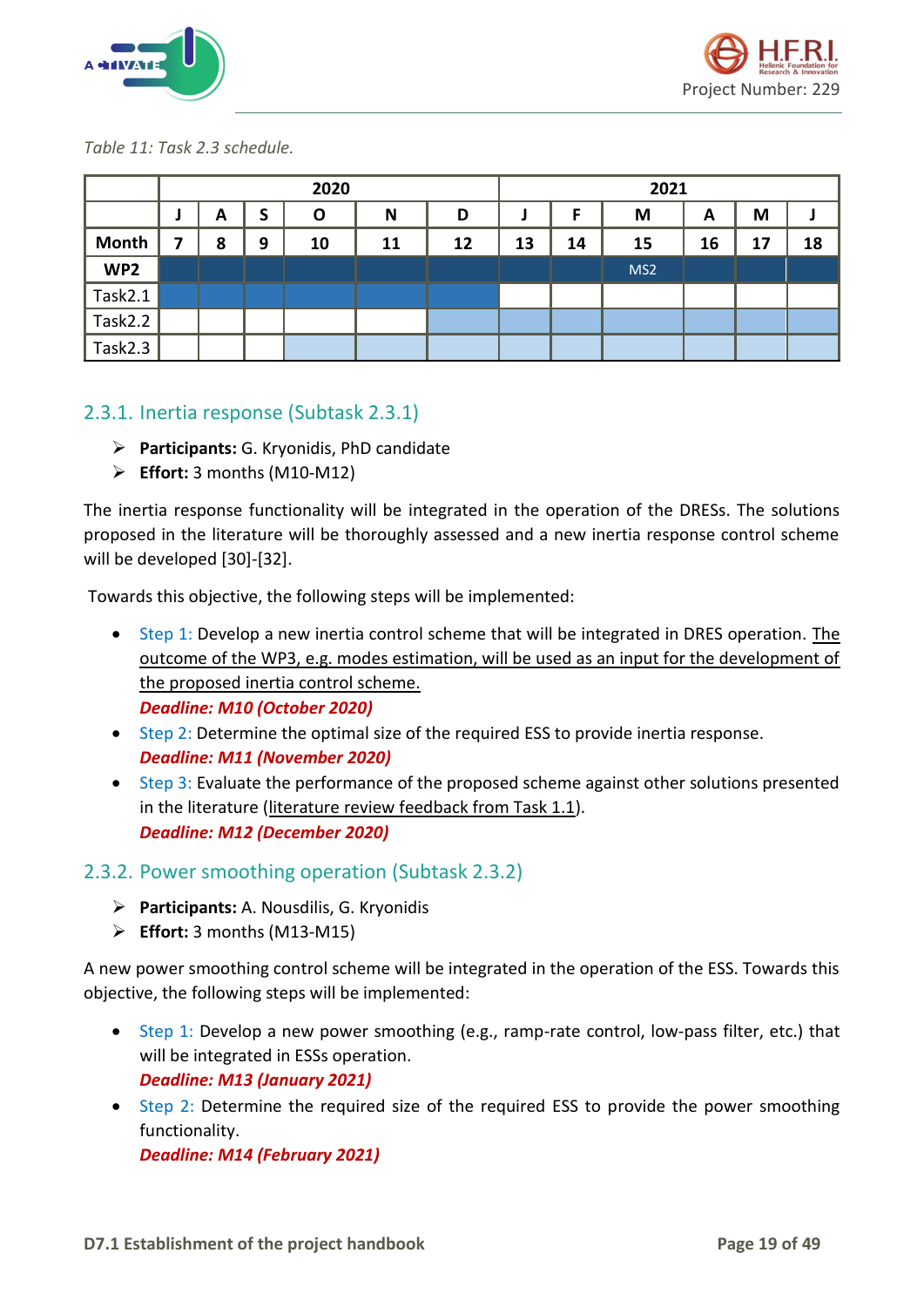



• Step 3: Evaluate the performance of the proposed scheme against other solutions presented in the literature.

*Deadline: M15 (March 2021)*

### <span id="page-19-0"></span>2.3.3. Frequency response (Subtask 2.3.3)

- ➢ **Participants:** ALL
- ➢ **Effort:** 3 months (M16-M18)

The frequency response functionality will be integrated in the operation of both DRESs and ESSs. The frequency response parameters will be calculated based using an optimization-based method to ensure the equal participation of DRESs and ESSs in the frequency regulation:

- Step 1: Incorporate the frequency response functionality in the DRES, ESSs operation. The outcome of the WP3 (dynamic equivalent) will be used as an input for the frequency response functionality.
	- *Deadline: M16 (April 2021)*
- Step 2: Develop an optimization-based method (possibly GAMS) for the optimal allocation of the frequency response among the DRESs and ESSs (both in MV and LV networks). *Deadline: M17 (May 2021)*
- Step 3: Evaluate the performance of the proposed scheme against other solutions presented in the literature. *Deadline: M18 (June 2021)*

#### <span id="page-19-1"></span>2.4. WP Outputs

- ➢ **Participants:** ALL
- ➢ **Effort:** 2 months (M23-M24)

The research outcomes will be published to **at least** one international peer-reviewed journal and one international peer-reviewed conference.

*Table 12: WP2 outputs.*

- **Output 1 (D2.1):** A unified control strategy for optimal voltage regulation and congestion management in ADNs (IJ). Write and submit a journal paper on the unified control strategy that will be developed in Task 2.2. [G. Kryonidis, A. Nousdilis, PhD candidate, PI] **(M23)**.
- **Output 2 (D2.2)**: Power smoothing control strategies using ESSs (IC). Write and submit a conference paper regarding the developed power smoothing control strategy using ESSs [G. Kryonidis, A. Nousdilis, PhD candidate, PI] **(M23)**.
- **Output 3 (MS2)**: Initial control strategies framework. **(M15)**.
- **Output 4 (MS3)**: Fined tuned control strategies. **(M23)**.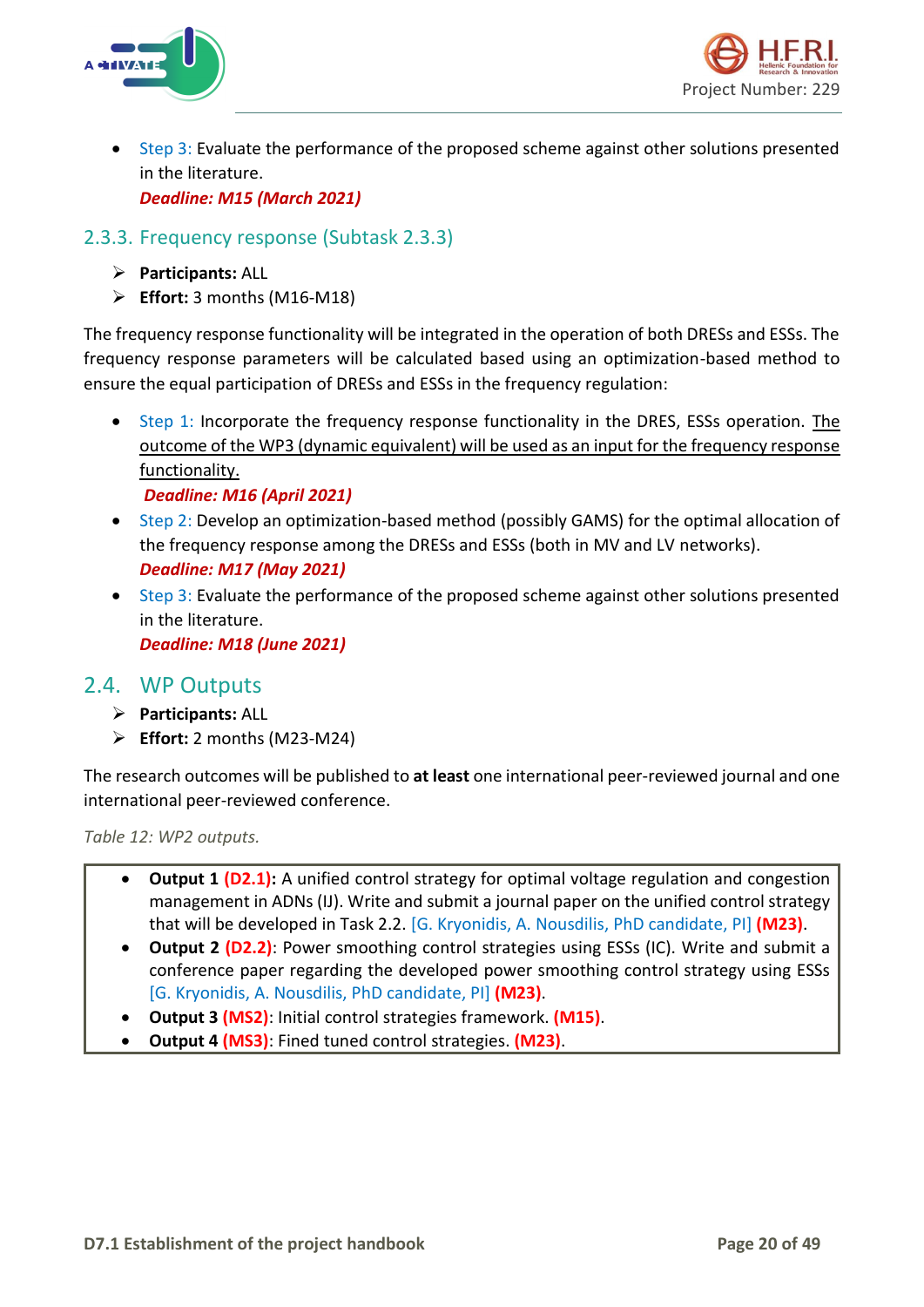



*Table 13: WP2 schedule.*

|                 |                      |        |   |                      |    | 2020                  |                          |          |              |                         |             |                |               |               |                 |                |    | 2021           |                |                 |               |              |             |    |
|-----------------|----------------------|--------|---|----------------------|----|-----------------------|--------------------------|----------|--------------|-------------------------|-------------|----------------|---------------|---------------|-----------------|----------------|----|----------------|----------------|-----------------|---------------|--------------|-------------|----|
|                 | J                    | F      | M | A                    | M  | J                     | J                        | A        | $\mathsf{S}$ | $\mathbf{o}$            | $\mathbf N$ | D              | J             | F             | M               | A              | M  | J              | J              | A               | $\mathsf{S}$  | $\mathbf{o}$ | $\mathsf N$ | D  |
| Month           | $\blacktriangleleft$ | $\sim$ | m | $\blacktriangleleft$ | LŊ | $\boldsymbol{\omega}$ | $\overline{\phantom{a}}$ | $\infty$ | თ            | $\overline{\mathbf{c}}$ | 11          | 2 <sub>2</sub> | $\frac{2}{3}$ | $\frac{1}{4}$ | $\frac{15}{2}$  | $\frac{16}{2}$ | 17 | $\frac{8}{18}$ | $\overline{a}$ | $\overline{20}$ | $\frac{1}{2}$ | 22           | 23          | 24 |
| WP <sub>2</sub> |                      |        |   |                      |    |                       |                          |          |              |                         |             |                |               |               | $\overline{MS}$ |                |    |                |                |                 |               |              | MS3         |    |
| Task2.1         |                      |        |   |                      |    |                       |                          |          |              |                         |             |                |               |               |                 |                |    |                |                |                 |               |              | D2.1        |    |
| Task2.2         |                      |        |   |                      |    |                       |                          |          |              |                         |             |                |               |               |                 |                |    |                |                |                 |               |              | D2.2        |    |
| Task2.3         |                      |        |   |                      |    |                       |                          |          |              |                         |             |                |               |               |                 |                |    |                |                |                 |               |              |             |    |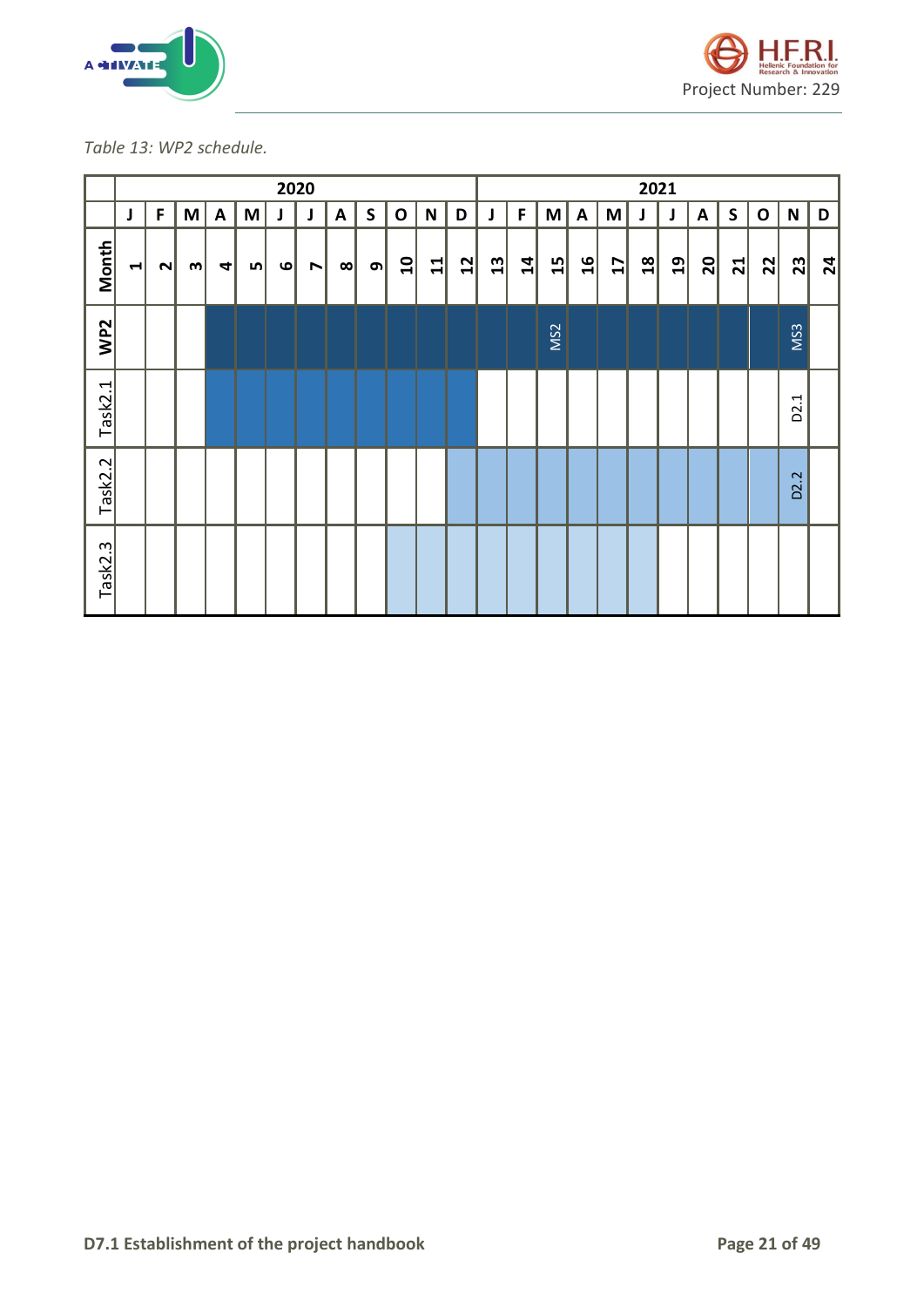



# <span id="page-21-0"></span>**WP3 – Network monitoring technologies and techniques**

### <span id="page-21-1"></span>3.1. Converter-level identification methods (Task 3.1)

- ➢ **Participants:** Ε. Kontis, PhD candidate, PhD candidate
- $\triangleright$  **Effort:** 8 months (M04 M11)

Scope of this task is to develop real-time measurement-based identification techniques, which can be applied on a local level to estimate network modal parameters and inertia time constants

This Task is divided into the following STs:

- $\triangleright$  ST 3.1.1: Evaluation of well-established identification methods for real-time estimation of poorly-damped and undamped modes
- $\triangleright$  ST 3.1.2: Evaluation of conventional methods for the real-time estimation of inertia time constants
- $\triangleright$  ST 3.1.3: Development of a new method for the simultaneous modal analysis and inertia estimation

*Table 14: Subtask 3.1 schedule.*

|         |  |   |   |   | 2020 |   |     |   |   |   |
|---------|--|---|---|---|------|---|-----|---|---|---|
|         |  | M | A | M |      | Ħ |     | O | N | ш |
| WP3     |  |   |   |   |      |   | MS4 |   |   |   |
| Task3.1 |  |   |   |   |      |   |     |   |   |   |

### <span id="page-21-2"></span>3.1.1. Evaluation of well-established identification methods under specific conditions (Subtask 3.1.1)

- ➢ **Participants:** PhD candidate, E. Kontis, MSc student
- $\triangleright$  **Effort:** 4 months (M04 M7)

The evaluation of the identification methods will be performed both for ringdown and ambient data responses, according to the following steps:

• Step 1: Model in NEPLAN a HV-MV-LV network (LV CIGRE European Configuration and IEEE European Network).

#### *Deadline: M04 (End of March 2020)*

- Step 2: Performance evaluation using ringdown data acquired from simulation models and measurements. The following tests will be performed:
	- Immunity to noise
	- Identification of well-damped modes
	- Identification of closed spaced modes
	- Identification of poorly-damped modes
	- Identification of undamped modes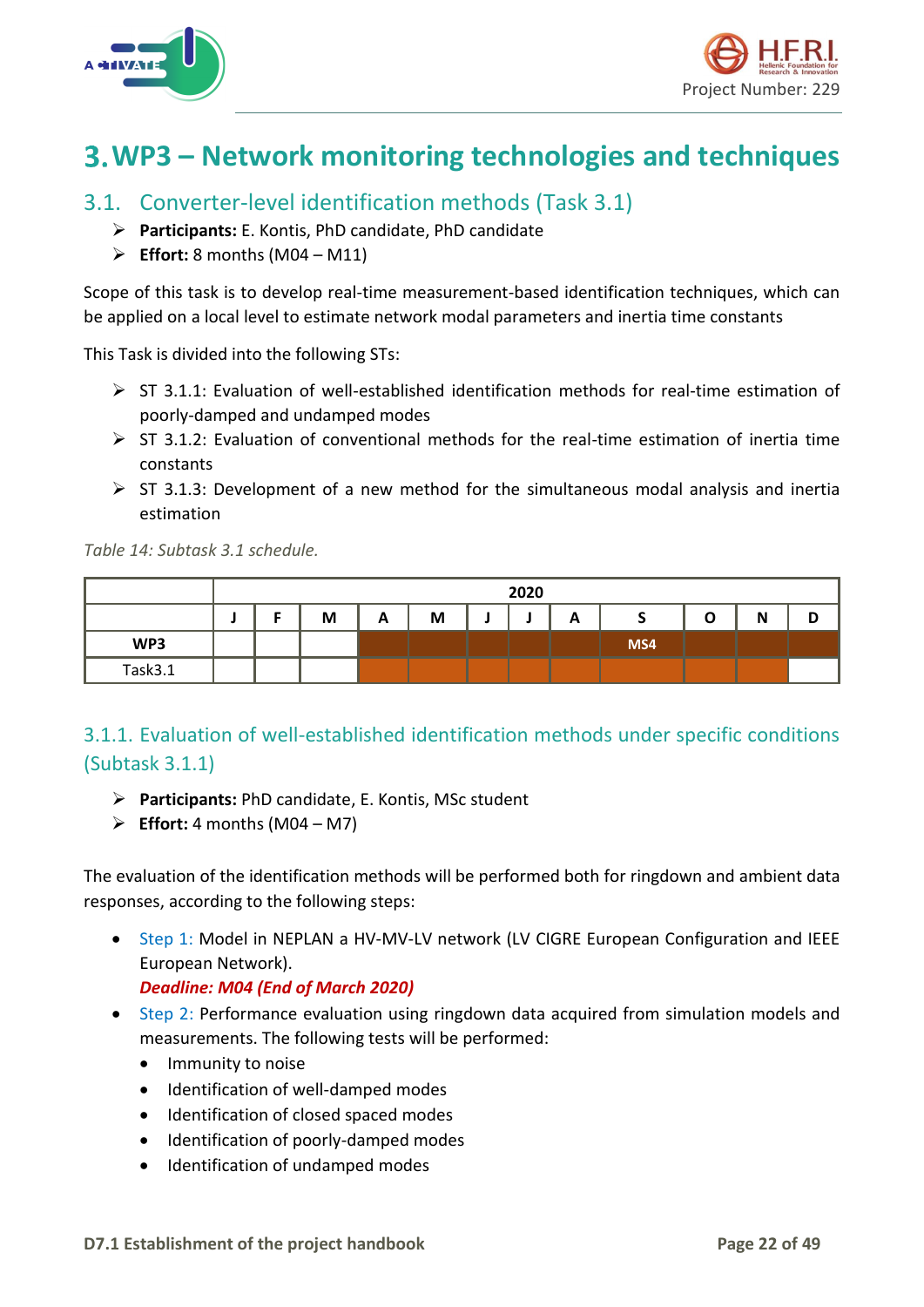



#### *Deadline: M05 (End of April 2020)*

- Step 3: Performance evaluation using ambient data:
	- Immunity to noise
	- Identification of well-damped modes
	- Identification of poorly-damped modes *Deadline: M07 (End of July 2020)*

### <span id="page-22-0"></span>3.1.2. Evaluation of conventional methods for the real-time estimation of inertia time constants (Subtask 3.1.2)

- ➢ **Participants:** Ε. Kontis, PhD candidate
- $\triangleright$  **Effort:** 6 months (M04 M9)

The evaluation of methods for the estimation of inertia will be performed both for ringdown and ambient data responses, according to the following steps:

- Step 1: Implementation of conventional approaches. *Deadline: M07 (End of July 2020)*
	- Step 2: Testing the performance of the conventional methods under both ambient and ringdown data to determine potential limitations. For this purpose, Artificially created data andsimulated responses from the developed power system models in 3.1.1 will be used. The following factors will be tested:
	- Immunity to noise
	- Impact of time of disturbance (event detection) on the accuracy of the methods
	- Impact of model order on the accuracy of the methods *Deadline: M09 (End of September 2020)*

#### <span id="page-22-1"></span>3.1.3. Simultaneous modal analysis and inertia estimation (Subtask 3.1.3)

- ➢ **Participants:** PhD candidate, E. Kontis
- $\triangleright$  **Effort:** 3 months (M09 M11)
	- A method for the simultaneous estimation of modal parameters and inertia time constants will be developed. The method can use both ambient and ringdown data, and model parameters will be updated using the sliding window technique. *Deadline: M11 (End of November 2020)*

### <span id="page-22-2"></span>3.2. DSO-level multi-channel identification methods (Task 3.2)

- ➢ **Participants:** L. Kontis, PhD candidate, PhD candidate
- ➢ **Effort:** 8 months (M10-M17)

The main objective of this task is to develop **multi-channel measurement-based identification methods** at the DSO level. These methods will be used to derive network modal parameters (on a DSO level) and to develop static and dynamic equivalent models (on a DSO level)

This Task is divided into the following STs: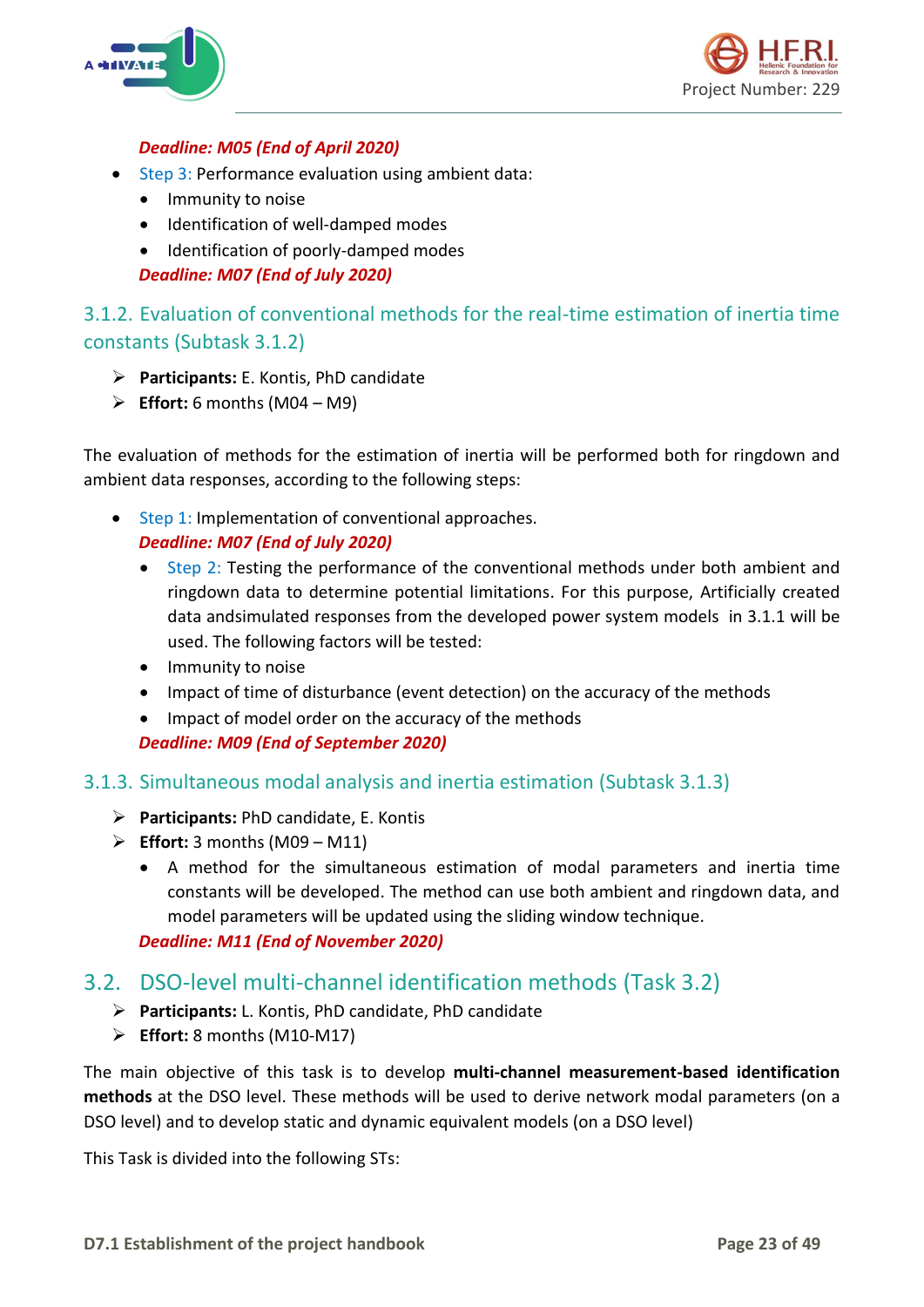



- $\triangleright$  ST 3.2.1: Development of multi-channel identification methods
- ➢ ST 3.2.2: Development of static equivalent models
- $\triangleright$  ST 3.2.3: Development of dynamic equivalent models

*Table 15: Subtask 3.2 schedule.*

|         |  |   |   |   | 2020 |   |        |   |   | 2021 |  |   |   |   |                 |
|---------|--|---|---|---|------|---|--------|---|---|------|--|---|---|---|-----------------|
|         |  | M | A | M |      | A | ◠<br>э | O | N | D    |  | M | Ā | M |                 |
| WP3     |  |   |   |   |      |   | MS4    |   |   |      |  |   |   |   | TM <sub>2</sub> |
| Task3.2 |  |   |   |   |      |   |        |   |   |      |  |   |   |   |                 |

#### <span id="page-23-0"></span>3.2.1. Development of multi-channel identification methods (Subtask 3.2.1)

- ➢ **Participants:** PhD candidate, L. Konits
- ➢ **Effort:** 2 months (M10-M11)

The multi-channel identification method will be developed, according to the following steps:

- Step 1: Extend conventional single-input single-output (SISO) methods to multi-input multioutputs MIMO.
	- Methods such as the Matrix Pencil, Eigenvalue Realization Algorithm, Vector Fitting, and Prony will be used
	- The developed MIMO methods will be evaluated using artificially created signals and simulated responses from multi-modal power systems

#### *Deadline: M10 (End of October 2020)*

- Step 2: Pre-processing of the measurements. A pre-processing method will be developed to facilitate the application of the proposed MIMO model to real-field conditions. The preprocessing method should perform:
	- Filtering, outlier removal
	- Time alignment
	- Measurement synchronization (due to communication delays, different reporting times or different acquisition rates)
	- Reconstruct missing data *Deadline: M11 (End of November 2020)*

*Table 16: Subtask 3.2.1 outputs.*

**Output (George B., Lefteris K., PhD candidate, PI):** Results of this task will be used for D3.1 (International conference).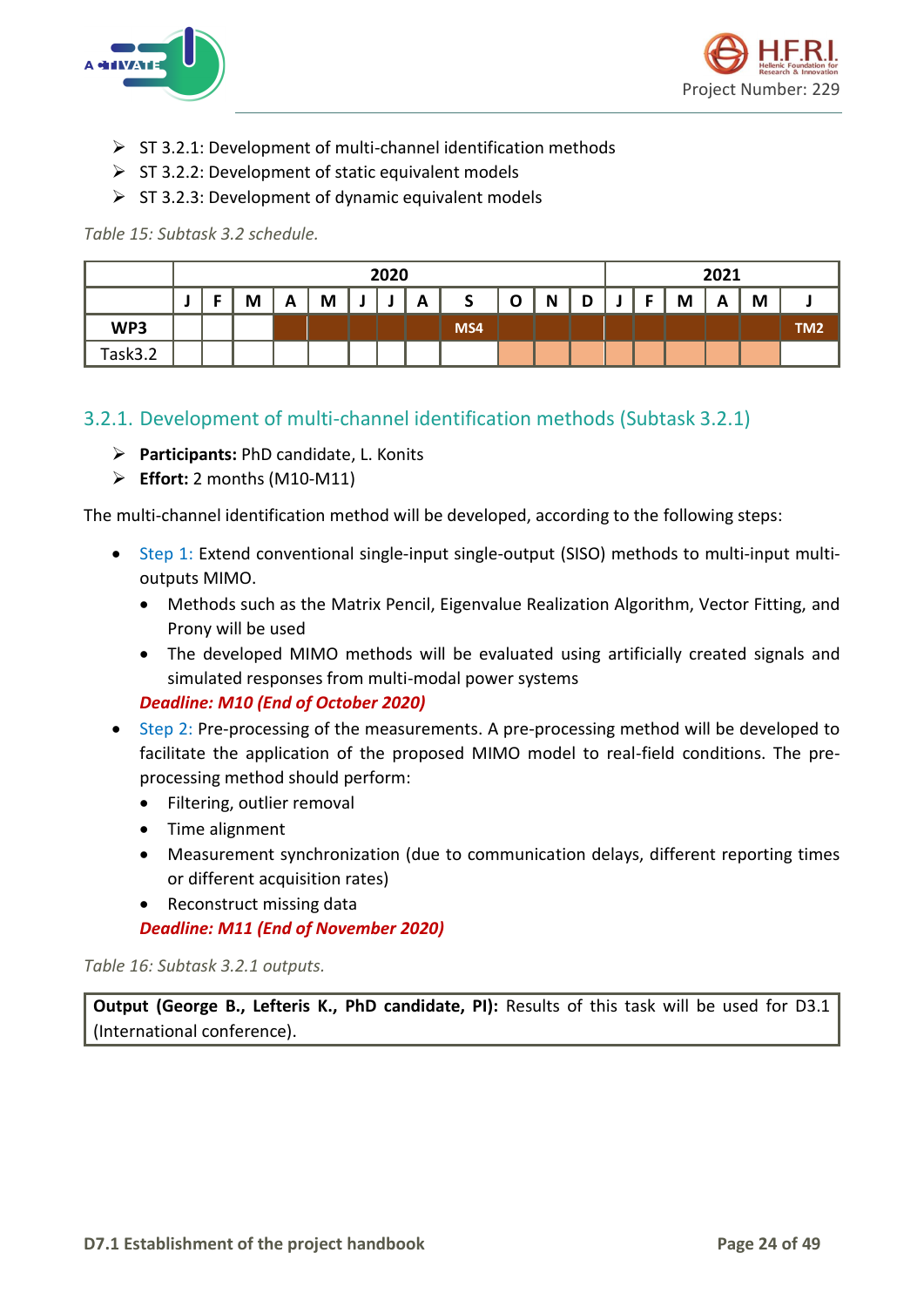



### <span id="page-24-0"></span>3.2.2. Development of grey-box static equivalent models (Subtask 3.2.2)

- ➢ **Participants:** PhD candidate, L. Kontis
- ➢ **Effort:** 3 months (M12-M14)

A grey-box static equivalent model will be developed Scope of the model is determine equivalent *Pf* and *Q*-*V* droop curves at PCC with the transmission grid Measurements for the derivation of the model will be acquired using the proposed monitoring scheme.

#### *Deadline: M14 (End of February 2021)*

- <span id="page-24-1"></span>3.2.3. Development of grey-box dynamic equivalent models (Subtask 3.2.3)
	- ➢ **Participants:** PhD candidate, L. Kontis
	- ➢ **Effort:** 3 months (M15-M17)

A grey-box dynamic equivalent model will be developed. Scope of the model is to analyze the dynamic behavior of ADNs. Measurements for the derivation of the model will be acquired using the proposed monitoring scheme.

#### *Deadline: M17 (End of May 2021)*

### <span id="page-24-2"></span>3.3. Network dynamic performance evaluation on a CMU-level (Task 3.3)

- ➢ **Participants:** PhD candidate, L. Kontis
- ➢ **Effort:** 7 months (M18-M24)

On this level, modal estimates and reduced order equivalent models, derived at the DSO level, are transferred to the TSO. Modal estimates are used to evaluate in real-time the stability margins of the overall grid, while reduced order equivalents are used to assess the dynamic behavior of the grid under several contingencies. This way, close to real-time dynamic stability assessment is performed. Specifically, the objectives are:

- ➢ Modal estimates (on a TSO level)
- ➢ Dynamic performance (on a TSO level)

This Task is divided into the following STs**.**

- $\triangleright$  ST 3.3.1: Development of a network monitoring architecture
- $\triangleright$  ST 3.3.2: Impact of equivalent models on system stability studies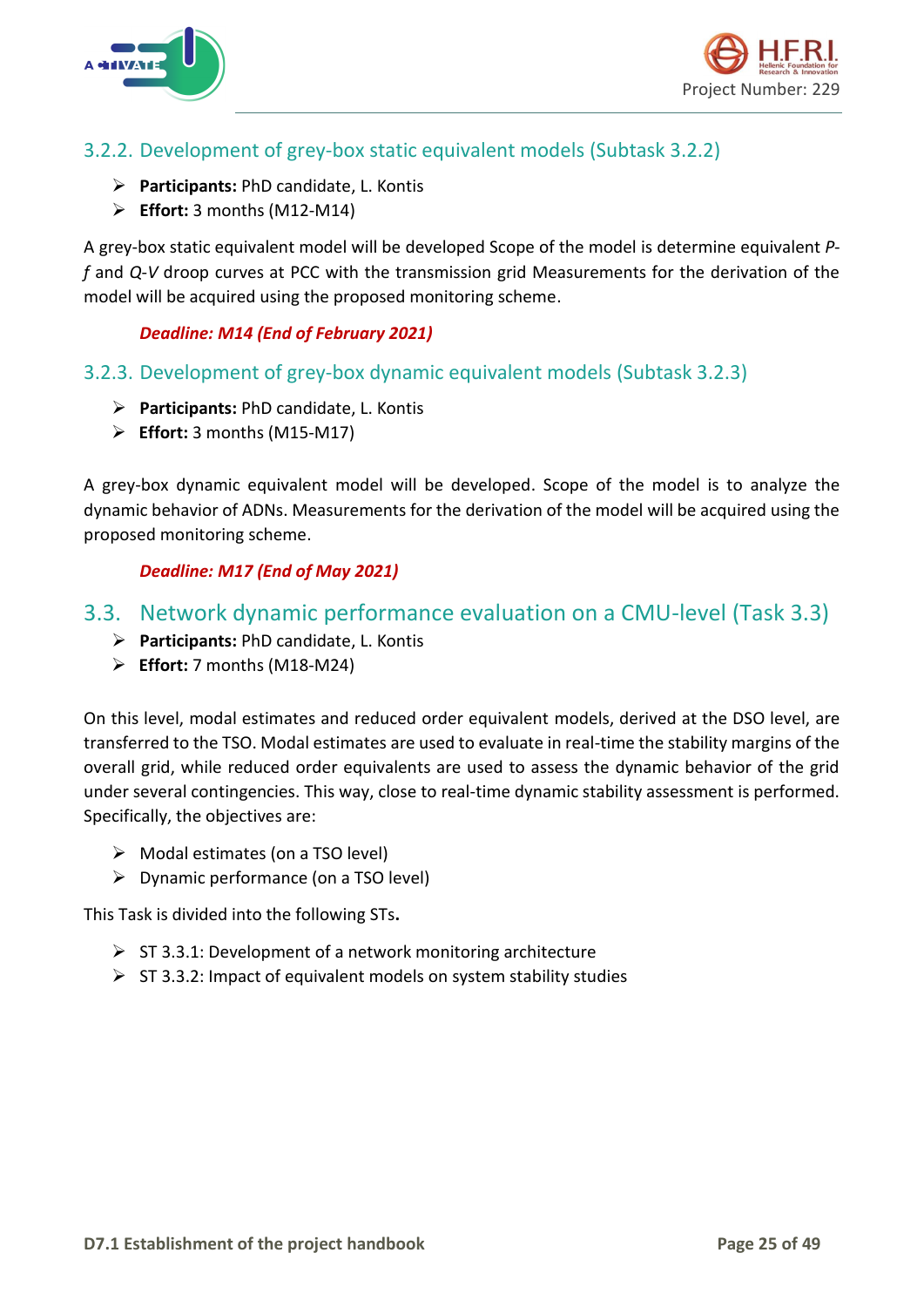



*Table 17: Task 3.3 schedule.*

|         | 2021 |   |   |   |                 |      |    |   |             |
|---------|------|---|---|---|-----------------|------|----|---|-------------|
|         |      | M | A | M |                 | A    | r. | N |             |
| WP3     |      |   |   |   | TM <sub>2</sub> |      |    |   | MS5         |
| Task3.1 |      |   |   |   |                 |      |    |   |             |
| Task3.2 |      |   |   |   |                 |      |    |   |             |
| Task3.3 |      |   |   |   |                 | D3.1 |    |   | <b>D3.2</b> |

### <span id="page-25-0"></span>**3.3.1.** Development of a network monitoring architecture (Subtask 3.3.1)

- ➢ **Participants:** PhD candidate, L. Kontis
- ➢ **Effort:** 7 months (M18-M24)

A network monitoring architecture will be developed, according to the following steps:

- Step 1: The main characteristics of the architecture will include the following estimations: dominant modes, mode shapes, participation factors, coherent generator groups, center of inertia (COI), overall system inertia, reduced order equivalents
	- $\circ$  Identification method: Based on the results of ST3.2.1 (proposed identification method and processing procedure)

*Deadline: M21 (End of September 2021)*

• Step 2: D3.2 should be written

#### *Deadline: M24 (End of December 2021)*

*Table 18: Subtask 3.3 output.*

**Output (PhD candidate, L. Kontis, PI):** A three-level distributed architecture for the real-time monitoring of ADNs (International Journal).

#### <span id="page-25-1"></span>3.3.2. Impact of equivalent models on system stability studies (Subtask 3.2.2)

- ➢ **Participants:** L. Kontis, PhD candidate, P. Papadopoulos
- ➢ **Effort:** 3motnhs (M22-M24)

A comprehensive study for the impact of equivalent models in stability studies will be performed, according to the following steps:

- Step 1: Testing of different equivalent models. ()
- Step 2: Incorporation into NEPLAN software
- Step 3: Impact on:
	- o Rotor angle stability (small-disturbance, large disturbance)
	- o Voltage stability (small-disturbance, large disturbance)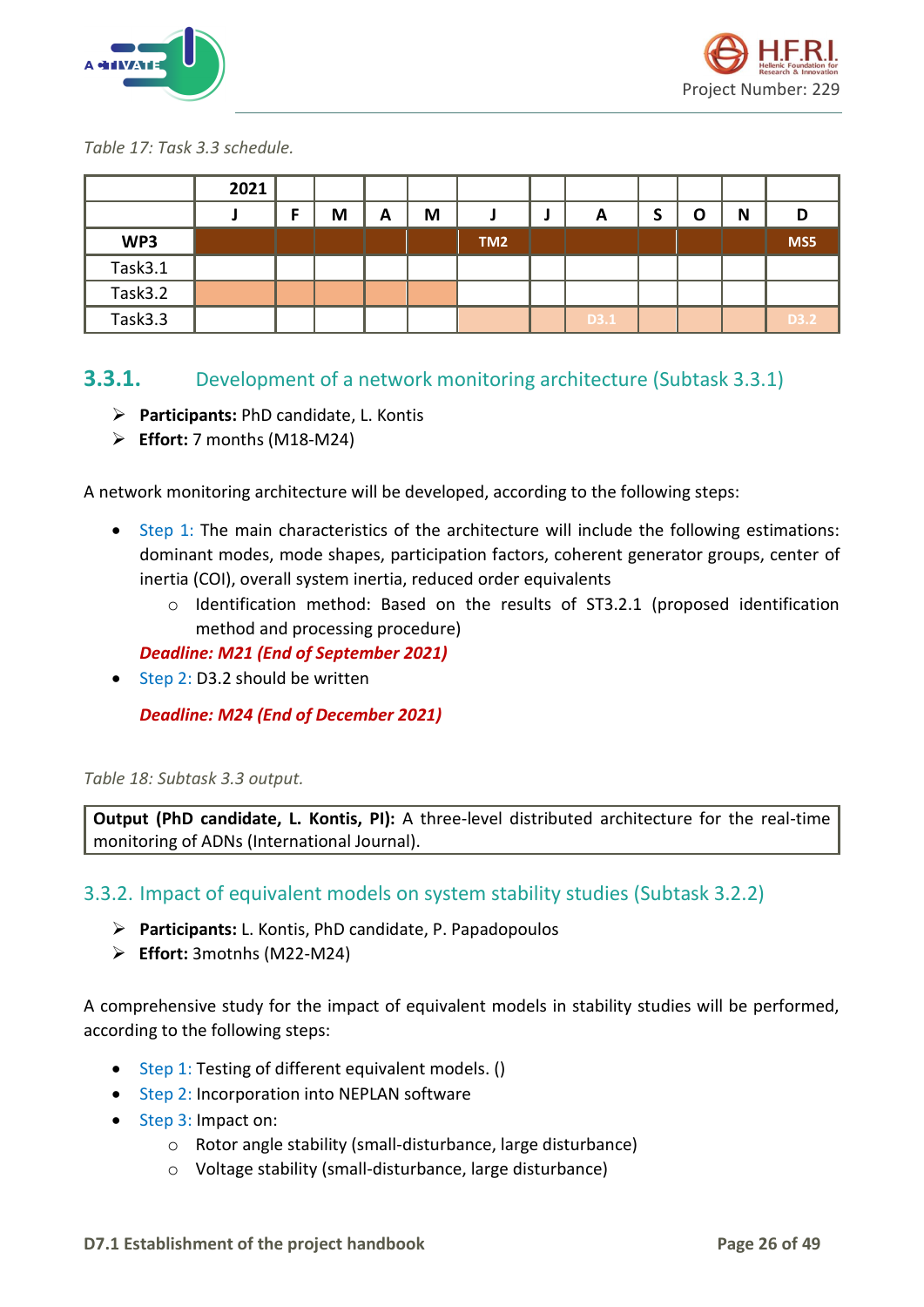



- o Frequency stability
- o System modes

o Power flow results (voltages at transmission level, system losses) *Deadline: M24 (End of December 2021)*

### <span id="page-26-0"></span>3.4. WP Outputs

➢ **Participants:** All

The research outcomes will be published to at least one international peer-reviewed journal and one international peer-reviewed conference.

*Table 19: WP outputs.*

- **Output 1 (D3.1):** Multi-channel measurement-based identification methods for the analysis of ADNs (IC). **[George B., Lefteris K. PI] (M20)**.
- **Output 2 (D3.2)**: A three-level distributed architecture for the real-time monitoring of ADNs (IJ) **[George B., Lefteris K. PI] (M24)**.
- **Output 3 (MS4)**: Decentralized monitoring techniques **(M09)**.
- **Output 4 (MS5)**: Network monitoring architecture. **(M24)**.

|         |   |   |   |   |   |   | 2020 |   |             |             |   |   |   |   |   |   |   |                 | 2021 |         |           |             |   |             |
|---------|---|---|---|---|---|---|------|---|-------------|-------------|---|---|---|---|---|---|---|-----------------|------|---------|-----------|-------------|---|-------------|
|         | J | F | M | A | M | J | J    | A | $\mathsf S$ | $\mathbf o$ | N | D | J | F | M | A | M | J               | J    | A       | ${\sf S}$ | $\mathbf o$ | N | $\mathbf D$ |
| WP3     |   |   |   |   |   |   |      |   | MS4         |             |   |   |   |   |   |   |   | TM <sub>2</sub> |      |         |           |             |   | <b>MS5</b>  |
| Task3.1 |   |   |   |   |   |   |      |   |             |             |   |   |   |   |   |   |   |                 |      |         |           |             |   |             |
| Task3.2 |   |   |   |   |   |   |      |   |             |             |   |   |   |   |   |   |   |                 |      |         |           |             |   |             |
| Task3.3 |   |   |   |   |   |   |      |   |             |             |   |   |   |   |   |   |   |                 |      | v.<br>ဦ |           |             |   | D3.2        |

*Table 20: WP schedule.*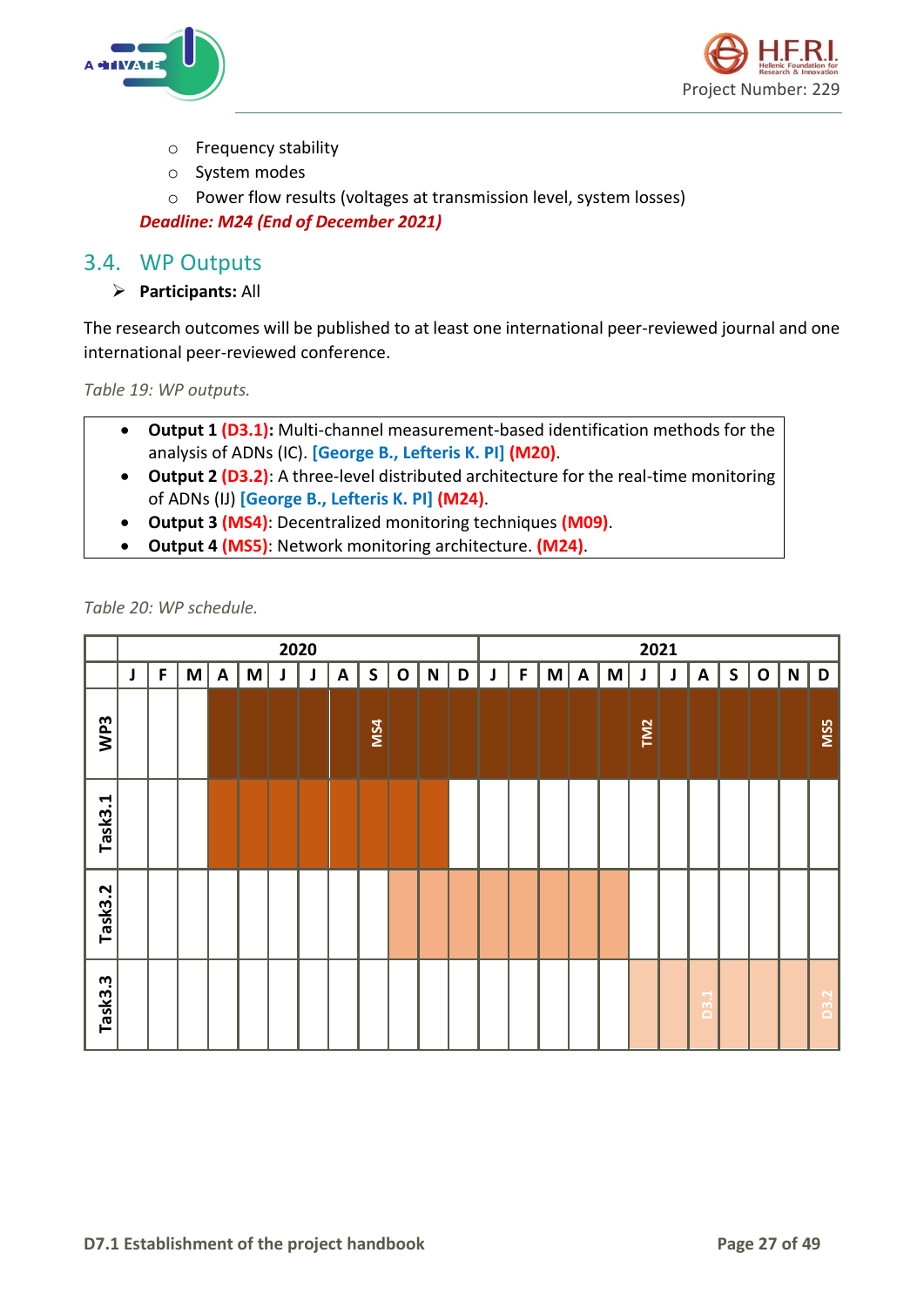



# <span id="page-27-0"></span>**WP4 – Development of converter**

## <span id="page-27-1"></span>4.1. Development of control strategies to tackle network operational issues (Task 4.1)

- ➢ **Participants:** PhD candidate, N. Papanikolaou
- ➢ **Effort:** 2 months (M20 M21)

Scope of this task is to determine the technical specifications of the proposed power converter.

 $\triangleright$  Step 1: All required activities to design and manufacture the converter will be determined, based on the summary and findings of Task 1.3. Then, the technical specifications and requirements of the converter (power rating, hardware, and software) will be explicitly defined.

#### *Deadline: M21 (End of September 2021)*

 $\triangleright$  Step 2: The technical specifications and requirements of the converter (power rating, hardware, and software) will be explicitly defined. *Deadline: M21 (End of September 2021)*

*Table 21: Task 4.1 schedule.*

|         |    |    |    |    |    |    | 2021 |    |    |    |    | 2022            |    |    |     |    |    |    |
|---------|----|----|----|----|----|----|------|----|----|----|----|-----------------|----|----|-----|----|----|----|
|         |    |    | M  | A  | M  |    |      | A  |    | 0  | N  | D               |    |    | M   | A  | M  |    |
| Month   | 13 | 14 | 15 | 16 | 17 | 18 | 19   | 20 | 21 | 22 | 23 | 24              | 25 | 26 | 27  | 28 | 29 | 30 |
| WP4     |    |    |    |    |    |    |      |    |    |    |    | MS <sub>6</sub> |    |    | MS7 |    |    |    |
| Task4.1 |    |    |    |    |    |    |      |    |    |    |    |                 |    |    |     |    |    |    |

## <span id="page-27-2"></span>4.2. Development of a prototype converter equipped with the proposed control strategies (Task 4.2)

- ➢ **Participants:** PhD candidate, N. Papanikolaou
- $\triangleright$  **Effort:** 6 months (M22 M27)

This task aims at the development of the prototype converter, which will be used to test the proposed control strategies. The converter will be developed in the Electrical Machines Laboratory of DUTH and will be three-phase four-wire (3 phases and neutral).

#### *Table 22: Task 4.2 schedule.*

|              |    |    |    |    |    |    | 2021 |    |    |             |    |                 |    |    | 2022 |    |    |    |
|--------------|----|----|----|----|----|----|------|----|----|-------------|----|-----------------|----|----|------|----|----|----|
|              |    | ►  | M  | A  | M  |    |      | A  |    | $\mathbf O$ | N  | D               |    |    | M    | А  | M  |    |
| <b>Month</b> | 13 | 14 | 15 | 16 | 17 | 18 | 19   | 20 | 21 | 22          | 23 | 24              | 25 | 26 | 27   | 28 | 29 | 30 |
| WP4          |    |    |    |    |    |    |      |    |    |             |    | MS <sub>6</sub> |    |    | MS7  |    |    |    |
| Task4.2      |    |    |    |    |    |    |      |    |    |             |    |                 |    |    | D4.1 |    |    |    |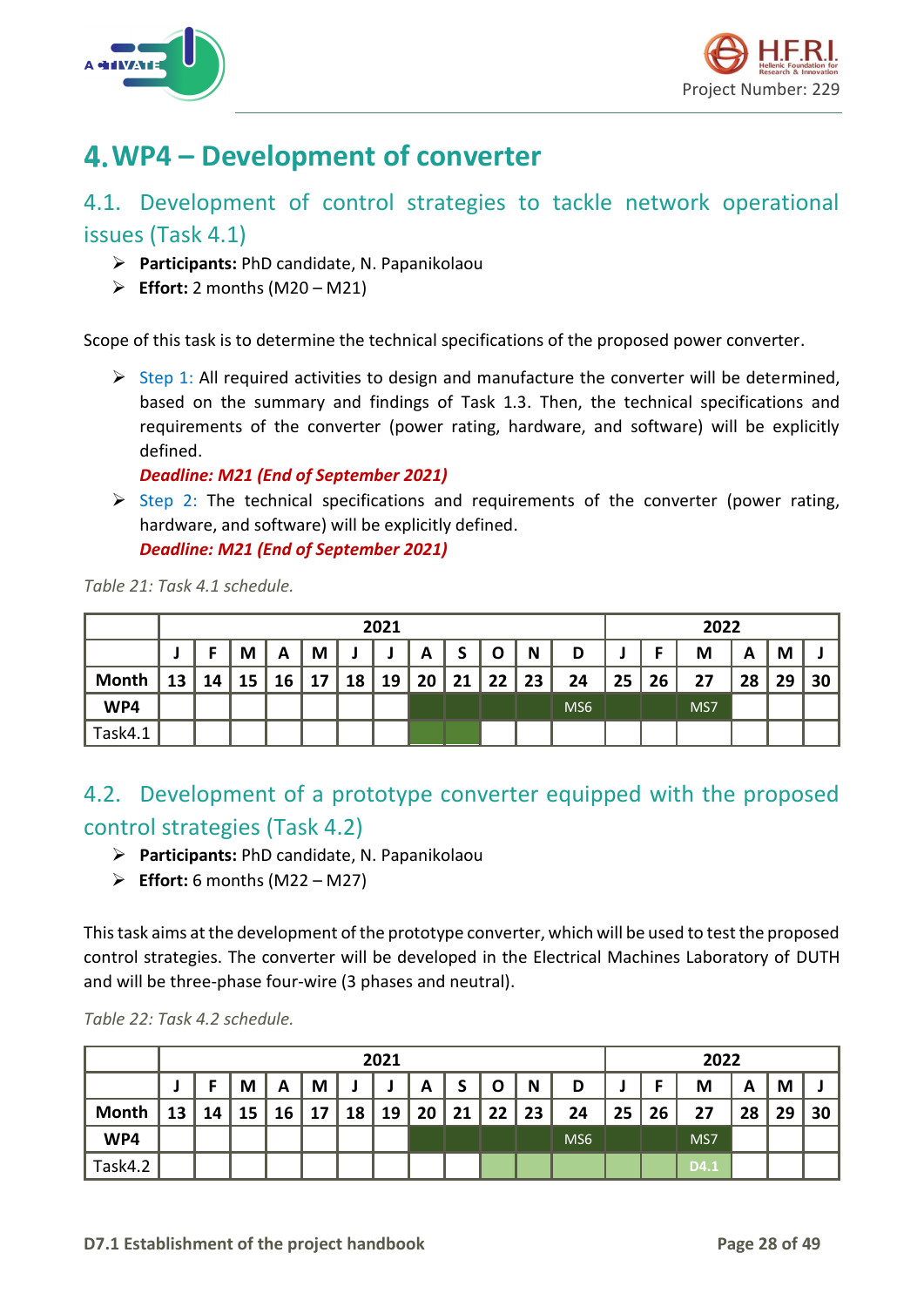



This Task will be implemented according to the following steps:

Step 1: Develop of the prototype converter with the following properties:

- $\triangleright$  Integrate the control strategies, designed and developed in Tasks 2.1, 2.2, 3.1, and 3.2.
- ➢ The DC side of the converter will be able to be connected either to a DC source, or to an ΕSS (or both forming a hybrid unit).
- $\triangleright$  A user-friendly interface will be developed allowing the researcher to easily implement and test the developed strategies.

*Deadline: M27 (End of March 2022)*

Step 2: Develop of the prototype converter with the following properties:

 $\triangleright$  A patent will be submitted describing in detail the implementation of the power electronics converter.

*Deadline: M27 (End of March 2022)*

#### <span id="page-28-0"></span>4.3. WP Outputs

➢ **Participants:** PhD candidate, N. Papanikolaou, PI

The research outcome is a patent, describing in detail the implementation of the power electronics converter.

*Table 23: WP outputs.*

- **Output 1:** Development of the converter **[PhD candidate, N. Papanikolaou, PI] (M27)**.
- **Output 2 (D4.1):** A patent will be submitted describing in detail the implementation of the power electronics converter **[PhD candidate, N. Papanikolaou, PI] (M27)**.
- **Output 3 (MS6)**: Implementation of converter beta release.
- **Output 4 (MS7)**: Tested and fine-tuned converter final release.

|              |    |    |    |    |    |    | 2021 |    |    |    |    |                 |    |    | 2022 |    |    |    |
|--------------|----|----|----|----|----|----|------|----|----|----|----|-----------------|----|----|------|----|----|----|
|              |    |    | M  | A  | M  |    |      | А  |    | O  | N  | D               |    |    | М    | A  | M  |    |
| <b>Month</b> | 13 | 14 | 15 | 16 | 17 | 18 | 19   | 20 | 21 | 22 | 23 | 24              | 25 | 26 | 27   | 28 | 29 | 30 |
| WP4          |    |    |    |    |    |    |      |    |    |    |    | MS <sub>6</sub> |    |    | MS7  |    |    |    |
| Task4.1      |    |    |    |    |    |    |      |    |    |    |    |                 |    |    |      |    |    |    |
| Task4.2      |    |    |    |    |    |    |      |    |    |    |    |                 |    |    | D4.1 |    |    |    |

*Table 24: WP 4 schedule.*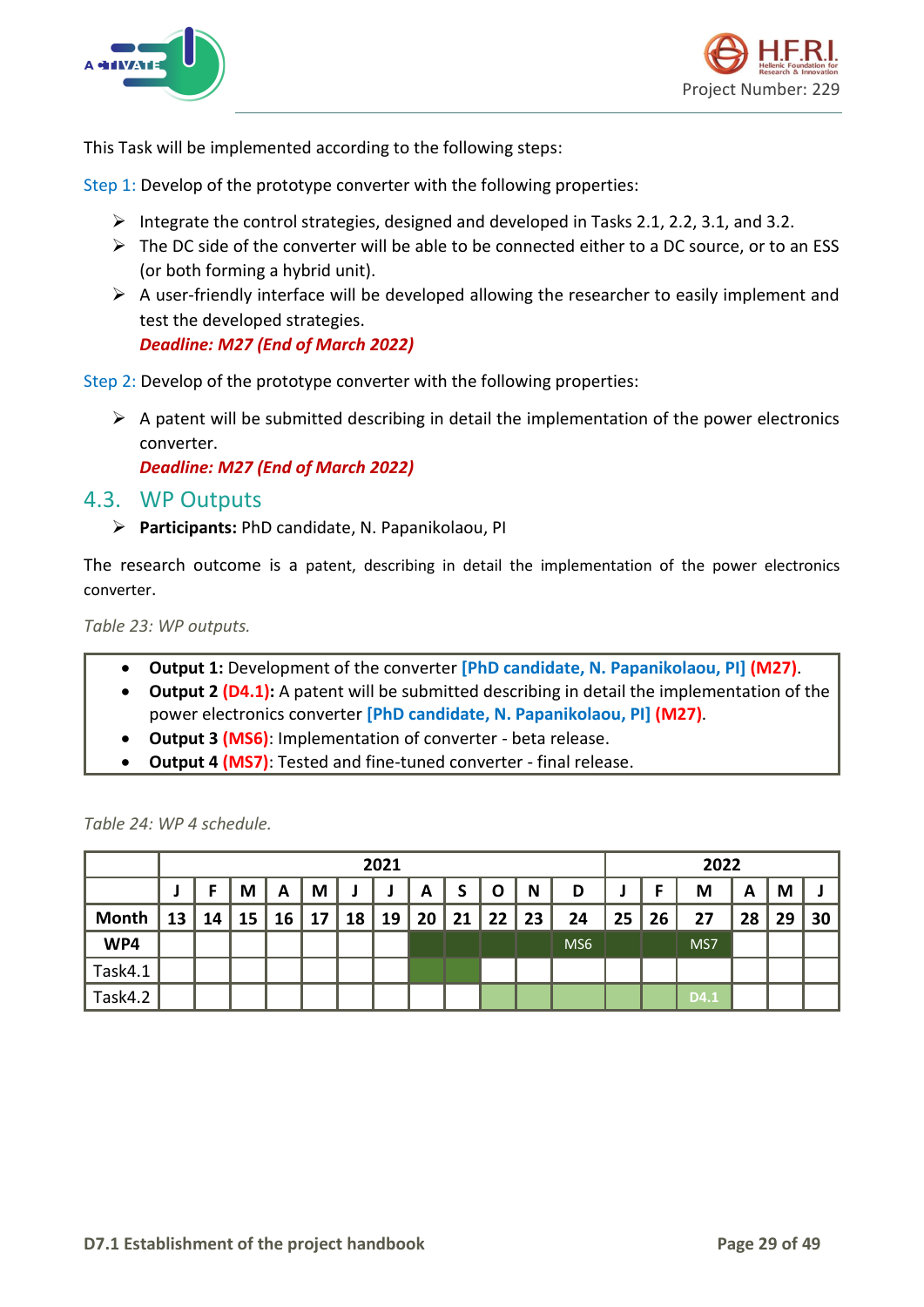



# <span id="page-29-0"></span>**WP5 – Validation of the proposed holistic approach**

The proposed control strategies, the monitoring architecture and the prototype converter developed in WP2, WP3 and WP4, respectively, will be validated in this WP by means of simulation and laboratory tests via power hardware-in-the loop experiments (PHIL).

### <span id="page-29-1"></span>5.1. Evaluation using simulations (Task 5.1)

- ➢ **Participants:** All
- ➢ **Effort:** 8 months (M22 M30)

Scope of this task is.

- $\triangleright$  To test by means of simulations the performance of the control strategies, developed in the framework of WP2
- $\triangleright$  To test the performance of the proposed three-level monitoring scheme, by means of simulations

This Task is divided into the following STs:

- $\triangleright$  ST 5.1.1: Develop benchmark networks and base case scenarios
- $\triangleright$  ST 5.1.2: Simulation results using the holistic approach
- ➢ ST 5.1.3: Final evaluation of the proposed control strategies and monitoring architecture
- $\triangleright$  ST 5.1.4: Overall evaluation

#### <span id="page-29-2"></span>5.1.1. Develop benchmark networks and base case scenarios (Subtask 5.1.1)

- ➢ **Participants:** All
- ➢ **Effort:** 2 months (M22-M24)

The following steps will be followed:

- Step 1: implementation of benchmark MV and LV grids for steady-state simulations (see Table 8 this manuscript) and base case scenarios. *Deadline: M23 (End of November 2021)*
- Step 2: implementation of benchmark HV, MV and LV grids for dynamics simulations (see Table 8 this manuscript).

*Deadline: M23 (End of November 2021)*

- Step 3: Derivation of the HV-MV-LV network, that used to evaluate the holistic approach (see 1.5 of this manuscript). *Deadline: M24 (End of December 2021)*
- <span id="page-29-3"></span>5.1.2. Simulation results using the holistic approach (Subtask 5.1.2)
	- ➢ **Participants:** All
	- ➢ **Effort:** 2 months (M24-M25)

The following steps will be followed:

• Step 1: Simulations in the HV-MV-LV network, assuming conventional control strategies.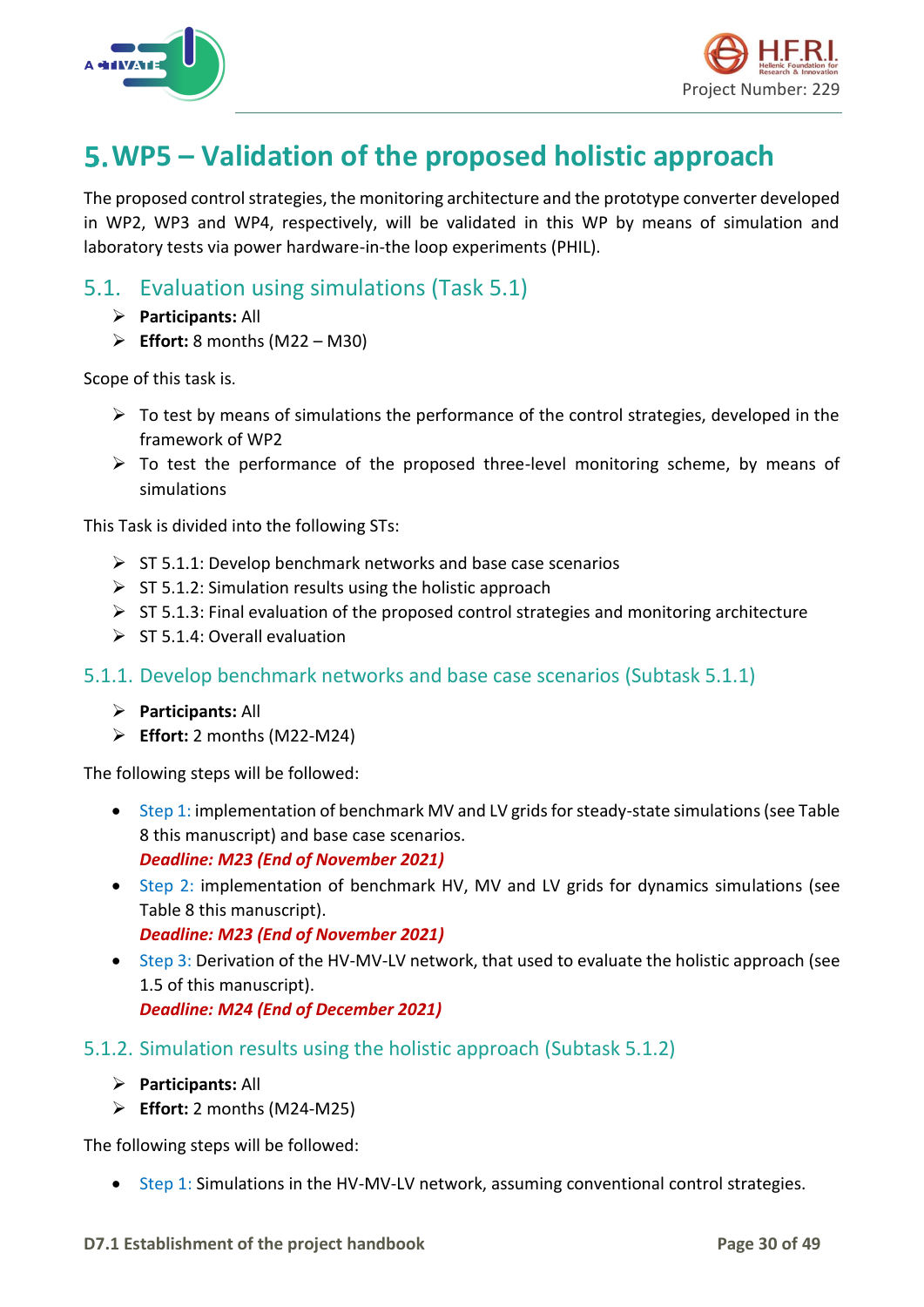



#### *Deadline: M24 (End of December 2022)*

• Step 2: Technical problems such as overvoltages, overloading and frequency deviations will be recorded and analyzed.

*Deadline: M24 (End of December 2022)*

 $\triangleright$  Step 3: Integrate proposed control strategies. *Deadline: M25 (End of January 2022)*

### <span id="page-30-0"></span>5.1.3. Final evaluation of the proposed control strategies and monitoring architecture (Subtask 5.1.3)

- ➢ **Participants:** All
- ➢ **Effort:** 2 months (M25-M29)

The following steps will be followed:

- Step 1: Final evaluation of the proposed control strategies. *Deadline: M29 (End of May 2022)*
- Step 1: Final evaluation and calibration of the proposed network monitoring architecture. *Deadline: M29 (End of May 2022)*

#### <span id="page-30-1"></span>5.1.4. Overall evaluation architecture (Subtask 5.1.4)

- ➢ **Participants:** All
- ➢ **Effort:** 1 month (M29-M30)

The following steps will be followed:

• Step 1: Holistic evaluation and calibration of the proposed control strategies and network architecture.

*Deadline: M30 (End of June 2022)*

#### <span id="page-30-2"></span>5.2. Validation through lab tests (Task 5.2)

- ➢ **Participants:** All
- ➢ **Effort:** 6 months (M29 M34)

Simulations conducted in Task 5.1 will be used to prepare a detailed test plan of lab test scenarios. The performance and the functionalities of the proposed converter will be tested at the dynamic power system laboratory (D-NAP) of the University of Strathclyde via PHIL experiments. Scope of this task is to evaluate the proposed holistic approach by means of laboratory tests via PHIL.

This Task is divided into the following STs:

- $\triangleright$  ST 5.2.1: Design scenarios and benchmark grid
- $\triangleright$  ST 5.2.2: Perform laboratory experiments
- $\triangleright$  ST 5.2.3: Evaluation of the experiments

#### <span id="page-30-3"></span>5.2.1. Design scenarios and benchmark grid (Subtask 5.2.1)

➢ **Participants:** All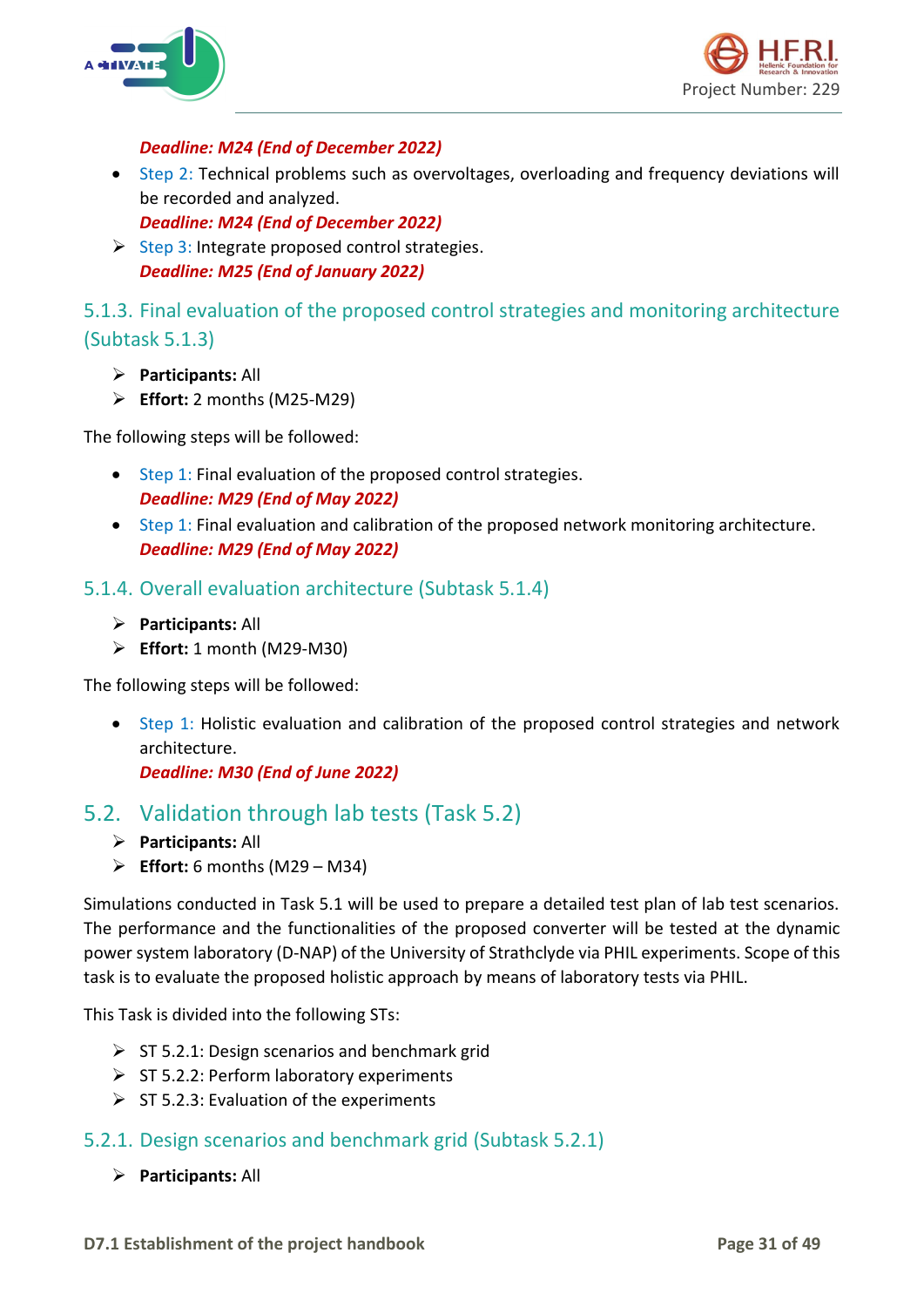



➢ **Effort:** 3 months (M29-M31)

The following steps will be followed:

• Step 1: benchmark low-voltage grid will be modeled on a digital real time simulator (DRTS) from RTDS Technologies. Virtual converters, such the proposed one, will be connected in several nodes of this model.

*Deadline: M30 (End of June 2022)*

• Step 2: scenarios based on the results of Task 5.1 will be designed. *Deadline: M31 (End of July 2022)*

#### <span id="page-31-0"></span>5.2.2. Perform laboratory experiments (Subtask 5.2.2)

- ➢ **Participants:** L. Kontis, PhD candidate, P. Papadopoulos, PI
- ➢ **Effort:** 1 month (M32)

The following steps will be followed:

- Step 1: a real converter will be installed in the actual laboratory environment. *Deadline: M32 (End of August 2022)*
- Step 2: Several scenarios will be examined to test the foreseen functionalities of the proposed converter, while its monitoring functions will be evaluated using power loggers. *Deadline: M32 (End of August 2022)*
- Step 3: derive reduced order equivalents for medium and low voltage grids. *Deadline: M32 (End of August 2022)*
- Step 4: the equivalents will be integrated into the existing DRTS to evaluate their accuracy and applicability range. *Deadline: M32 (End of August 2022)*

#### <span id="page-31-1"></span>5.2.3. Evaluate of the experiments (Subtask 5.2.3)

- ➢ **Participants:** All
- ➢ **Effort:** 2 months (M33-M34)

The following steps will be followed:

- Step 1: evaluation of experimental results *Deadline: M32 (End of October 2022)*
- Step 2: paper writing. *Deadline: M32 (End of October 2022)*

#### <span id="page-31-2"></span>5.3. WP Outputs

➢ **Participants:** All

The proposed holistic approach will be validated by means of simulation results and lab tests. The findings will be submitted on an international peer-reviewed journal (IJ)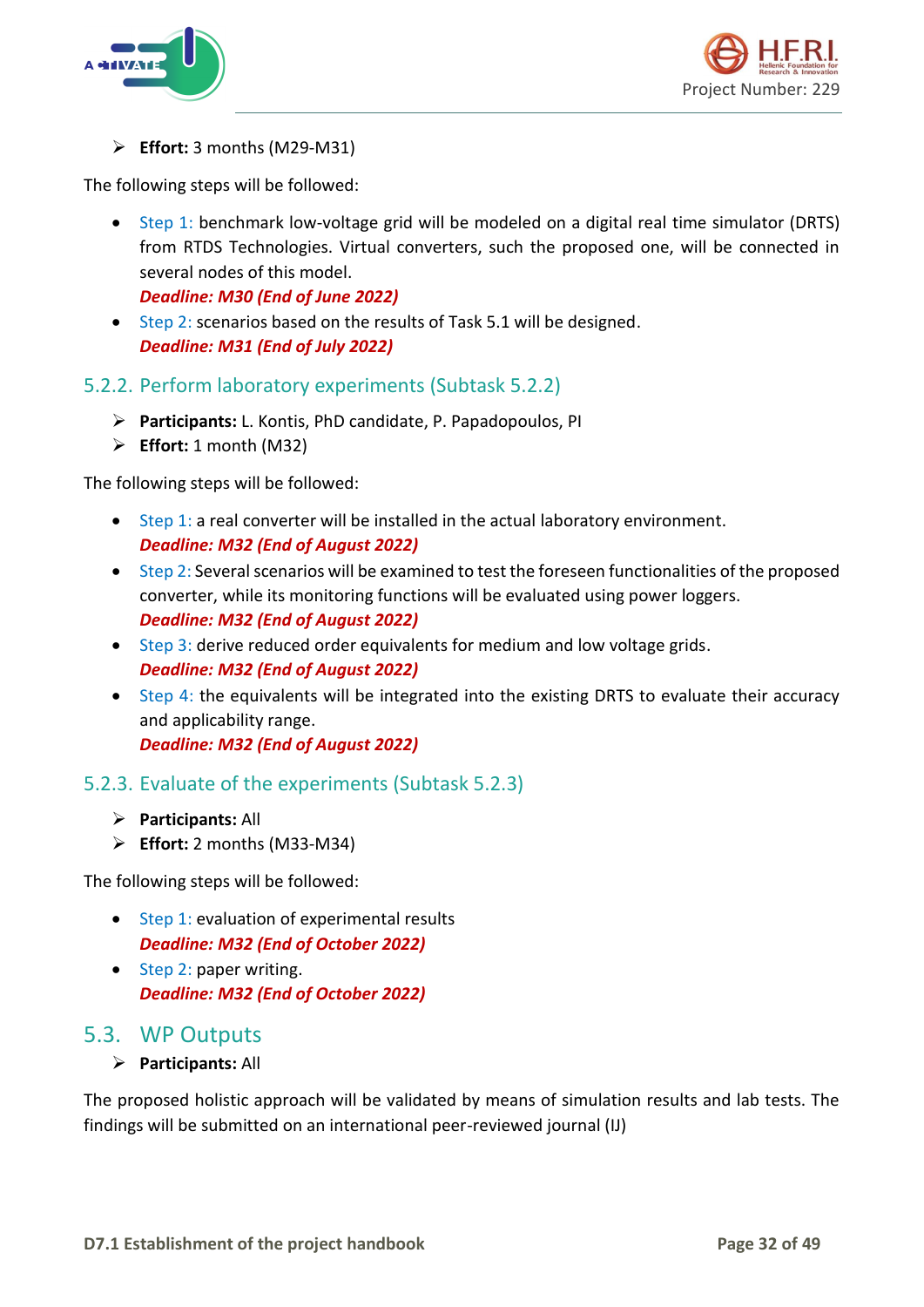



*Table 25: WP outputs.*

- **Output 1:** Paper regarding the validation of the proposed approach (IJ) **[All, PI] (M34)**.
- **Output 2 (MS8)**: Definition of lab experiments.
- **Output 3 (MS9)**: Validation of the holistic approach.

|              |    |    |    |    |    |    | 2021 |    |    |     |    |    |    |    |    | 2022 |    |    |
|--------------|----|----|----|----|----|----|------|----|----|-----|----|----|----|----|----|------|----|----|
|              |    | A  |    | O  | N  | D  |      |    | M  | A   | M  |    |    | A  |    | O    | N  | D  |
| <b>Month</b> | 19 | 20 | 21 | 22 | 23 | 24 | 25   | 26 | 27 | 28  | 29 | 30 | 31 | 32 | 33 | 34   | 35 | 36 |
| WP5          |    |    |    |    |    |    |      |    |    | MS8 |    |    |    |    |    | MS9  |    |    |
| Task5.1      |    |    |    |    |    |    |      |    |    |     |    |    |    |    |    |      |    |    |
| Task5.2      |    |    |    |    |    |    |      |    |    |     |    |    |    |    |    | D5.1 |    |    |

*Table 26: WP 5 schedule.*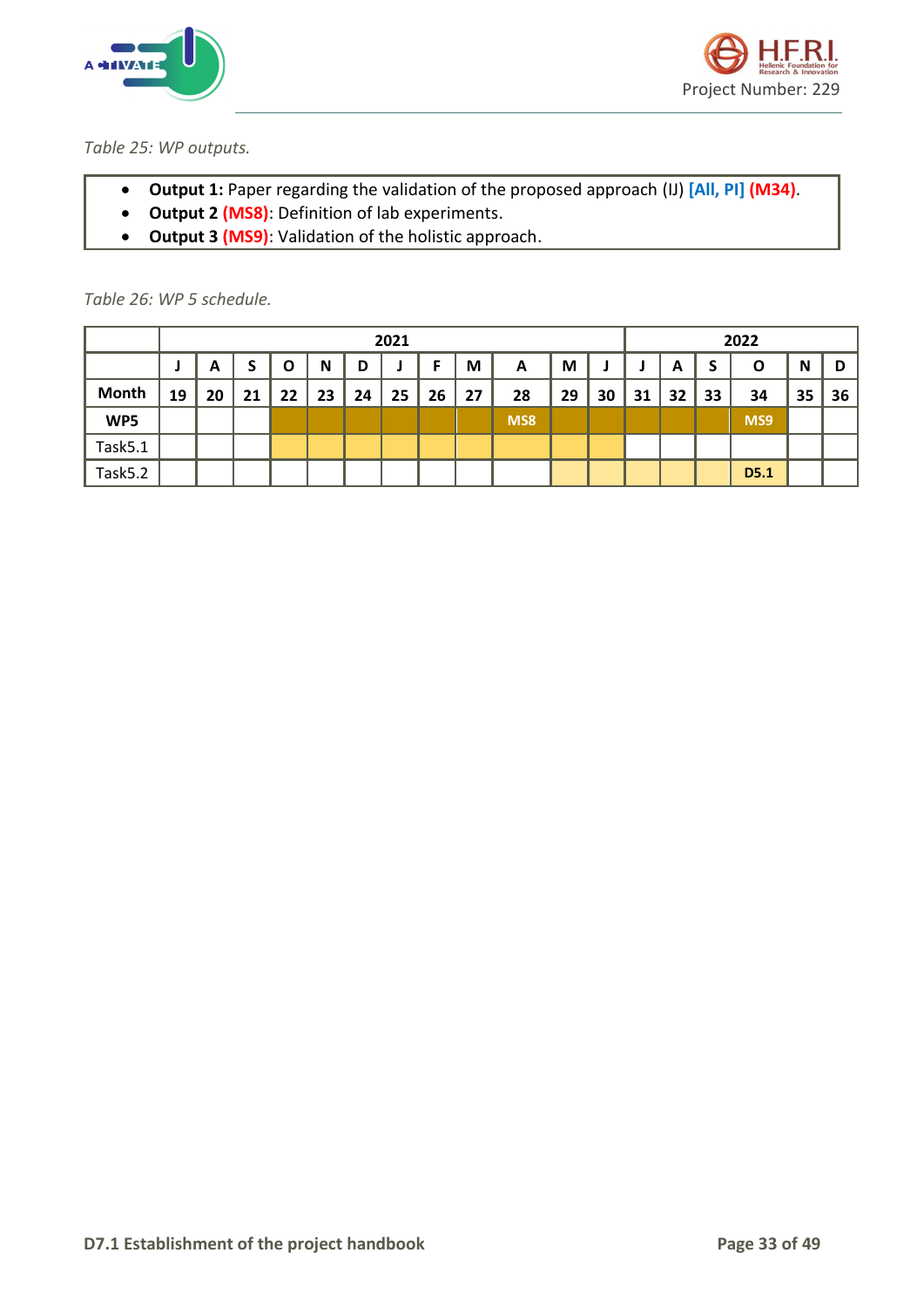



# <span id="page-33-0"></span>**WP6 – Dissemination of results and exploitation**

The horizontal activities for dissemination and exploitation are intended to be active throughout the project's lifetime. A continuous monitoring of the advances, outcomes, achievements and conclusions is considered crucial for raising maximum external awareness as well as defining a realistic and viable exploitation plan. Updated/revised versions of the defined reports will also be delivered publicly to increase project's awareness and activity sense to external end-points.

## <span id="page-33-1"></span>6.1. Setting up the dissemination plan (Task 6.1)

- ➢ **Participants:** All
- ➢ **Effort:** 3 months (M01-M03)

Disseminating ACTIVATE's goals, achievements and final results will be one of the tools to attract stakeholders, getting into contact with the core group and joining information. The dissemination plan describes which specific tools will be developed to reach specific target groups and when and where actions will be taken. ACTIVATE will draw up and follow systematically a concrete dissemination policy to raise awareness, highlighting the opportunities of ancillary services in ADNs.

*Table 27: Task 6.1 output.*

• **Output 1:** List of target groups (TSOs and DSOs, partners in academia, research centers, industry, students, trainers, teachers, policy makers, wider public). **[A. Nousdilis., L. Kontis, G. Kryonidis, PI] (M03)**.

### <span id="page-33-2"></span>6.2. Designing and maintaining the ACTIVATE website (Task 6.2)

- ➢ **Participants:** PI
- ➢ **Effort:** 36 months (M01-M36)

This task aims to increase public awareness and communicate the project advances and outcomes through the project web-site accompanied and interlinked with its respective social media accounts: Researchgate and Facebook Page. The project website alongside with the social media profiles and channels will be launched early in the project and will continuously be updated and refined to ensure maximized exploitation of web-based communication possibilities. All relative activities will be reported and demonstrated in D6.3 newsletters. This newsletter will be periodically updated (every 6 months) with any additional material generated in-between its delivery dates.

Moreover, this task includes the design and development of project material used for dissemination purposes, such as: project logo, project leaflet, project banners, project posters and multimedia content (mainly videos) for YouTube. Finally, a standalone annual report monitoring the scientific peer-reviewed publications as well as the participation in two (2) international conferences.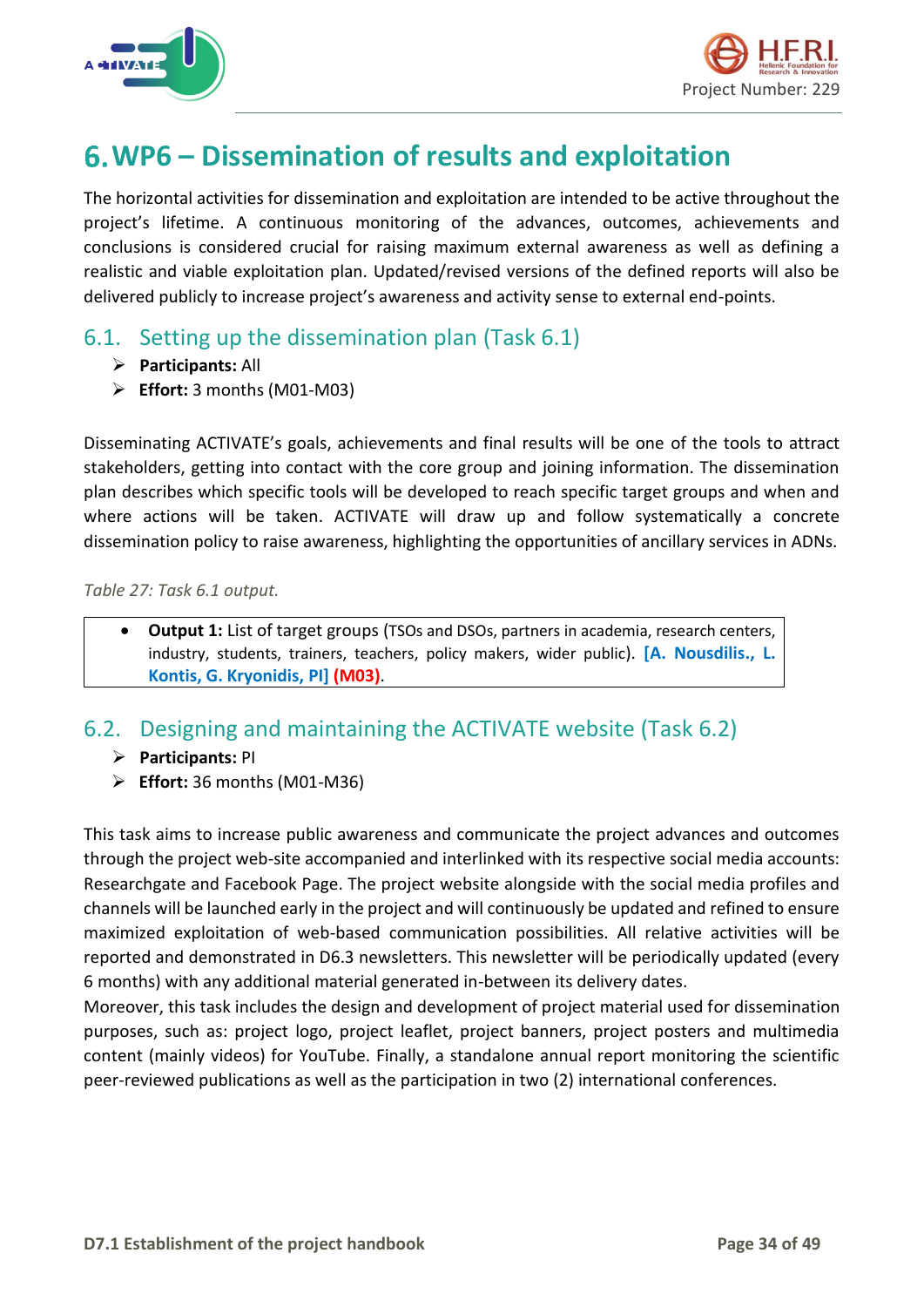



#### *Table 28: Task 6.2 output.*

- **Output 2:** Project website and facebook, researchgate, linkedin pages. As well as logo, etc **[PI] (M02)**.
- **Output 3 (D6.3)**: Newsletter **(M36)**

## <span id="page-34-0"></span>6.3. Organizing international workshop (Task 6.3)

- ➢ **Participants:** All
- ➢ **Effort:** 2 months (M35-M36)

The dissemination of the project results includes also a scientific international workshop that will be take place in DUTH facilities located in the campus of Kimmeria, Xanthi, including presentations to selected group of enterprises and organizations followed by discussions and demonstration of case studies. Therefore, potential end users, participating in the workshop will have the opportunity to experience the **ACTIVATE** functionality and review application prototypes in selected case studies. All members of the research team of DUTH will participate in the international workshop, as well as three members of AUTH.

*Table 29: Task 6.3 output.*

- **Output 4:** International workshop **[All] (M36)**.
- <span id="page-34-1"></span>6.4. Deployment of project results (Task 6.4)
	- ➢ **Participants:** All
	- ➢ **Effort:** 4 months (M33-M36)

The current task considers activities focusing on the design of the potential exploitation strategy related to the outcomes of the project. Scope of this task is to ensure a successful commercialisation of the project results and the continuation of the research after the end of this project. The following activities will minimally be performed: A) discussion of future research publications, B) collaborations in projects, C) organisation of further dissemination and exploitation activities and D) exploitation plans alongside with identified future work steps will be presented in the closing event (D6.4).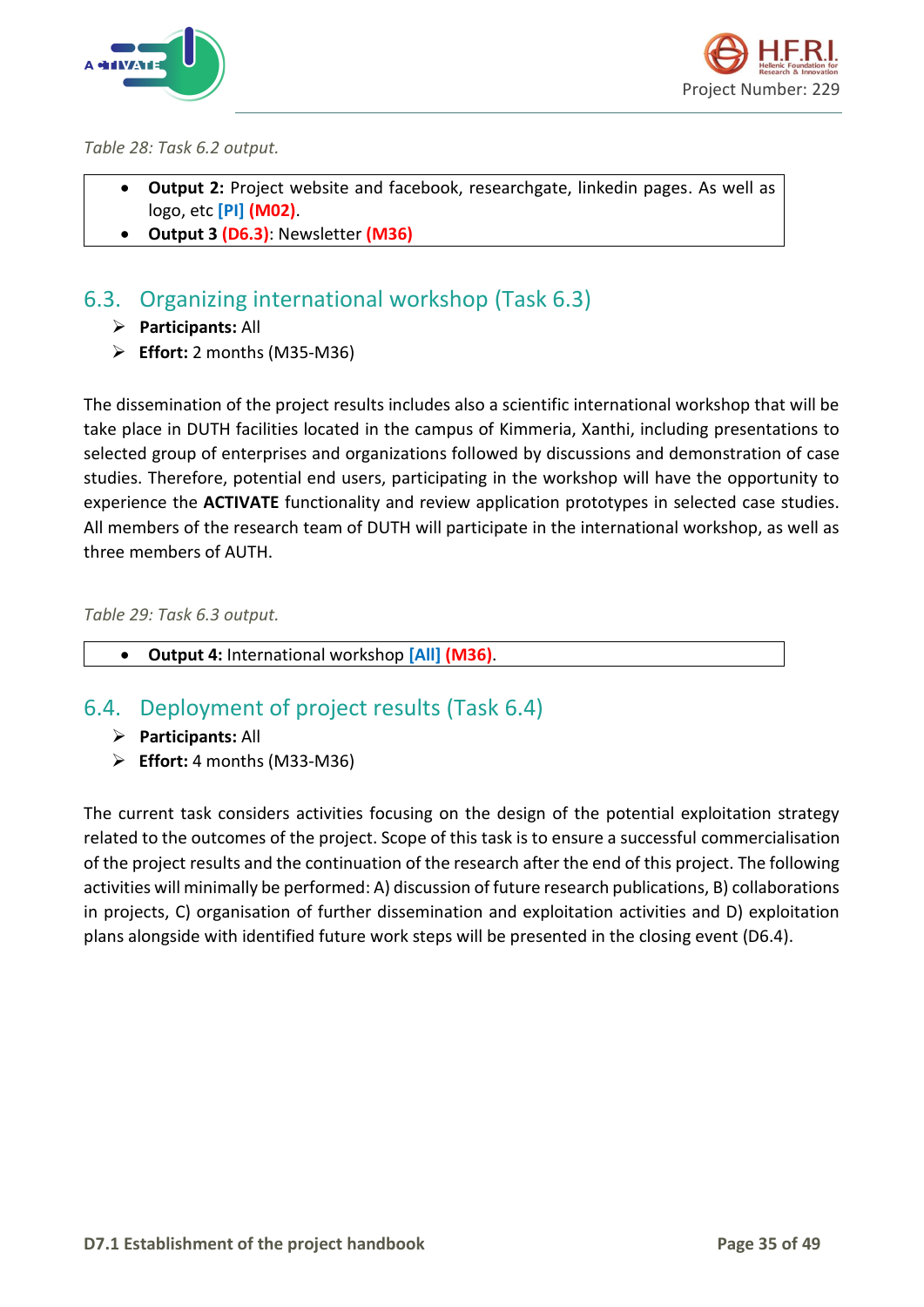



## <span id="page-35-0"></span>6.5. WP Outputs

*Table 30: WP outputs.*

- **Output 1:** List of target groups (TSOs and DSOs, partners in academia, research centers, industry, students, trainers, teachers, policy makers, wider public). **[A. Nousdilis., L. Kontis, G. Kryonidis, PI] (M03)**. **Output 1 (D6.1):** First accessible version of social media accounts. **[PI] (M02)**
- **Output 2 (D6.2)**: List of published scientific papers **[ALL] (M36)**
- **Output 3 (D6.3)**: Newsletter **[ALL] (M36)**
- **Output 4 (D6.4)**: Closing event. International workshop **[ALL] (M36)**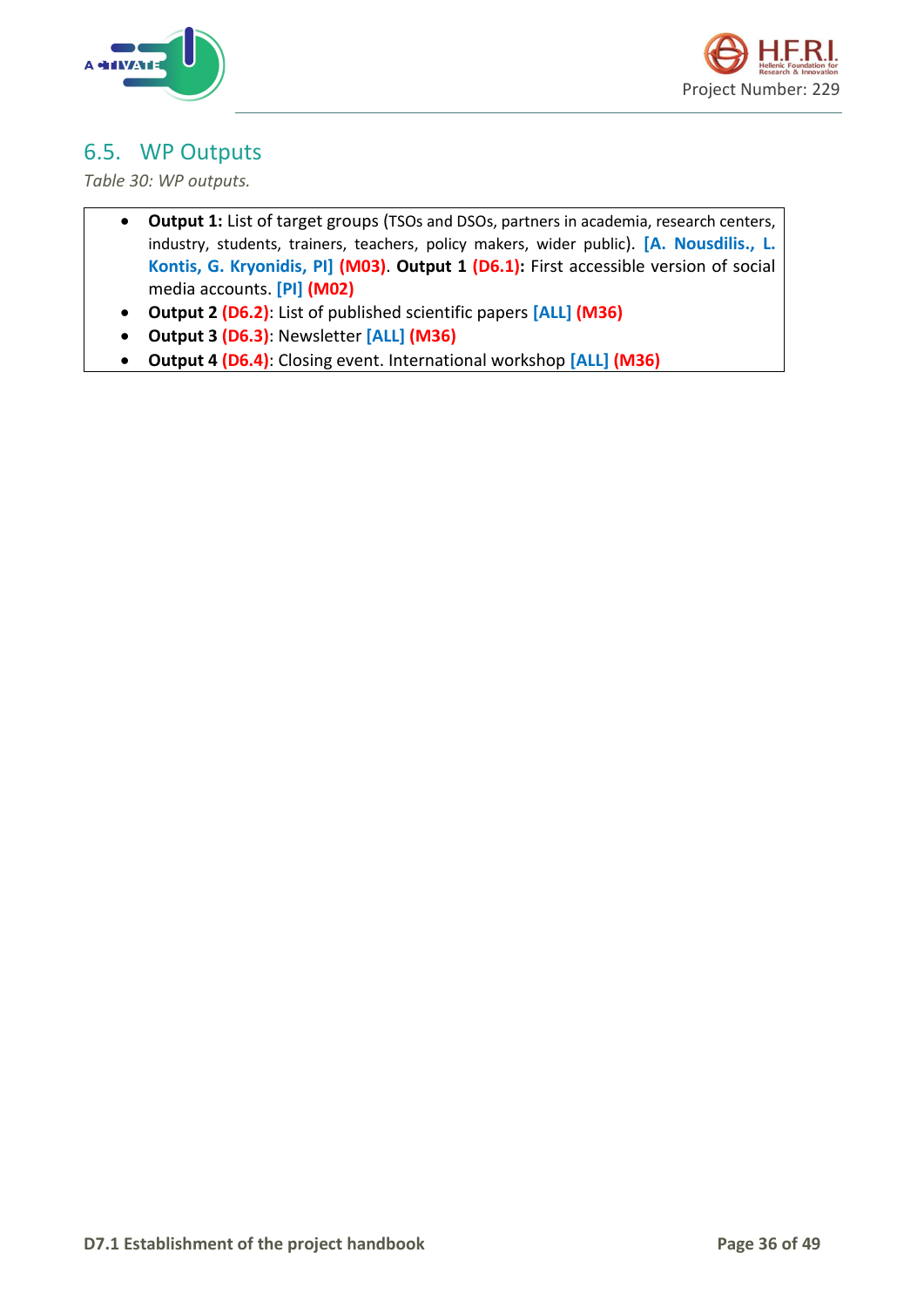



# <span id="page-36-0"></span>**Project management**

This WP is related to managerial and coordination activities throughout the project's lifetime. The PI will continuously monitor the outcomes' quality from a technical perspective, the on-time achievements, the on-time delivery of the material as well as the smooth evolution of the project financial resources. Quality management and Risks mitigation plans will be established at early stage in the framework of this WP, as a roadmap for ensuring high quality project outcomes.

*Table 31: WP outputs.*

- **Output 1 (D7.1):** Establishment of the project handbook **[PI] (M02)**
- **Output 2 (D7.2)**: Project final report **[ALL] (M36)**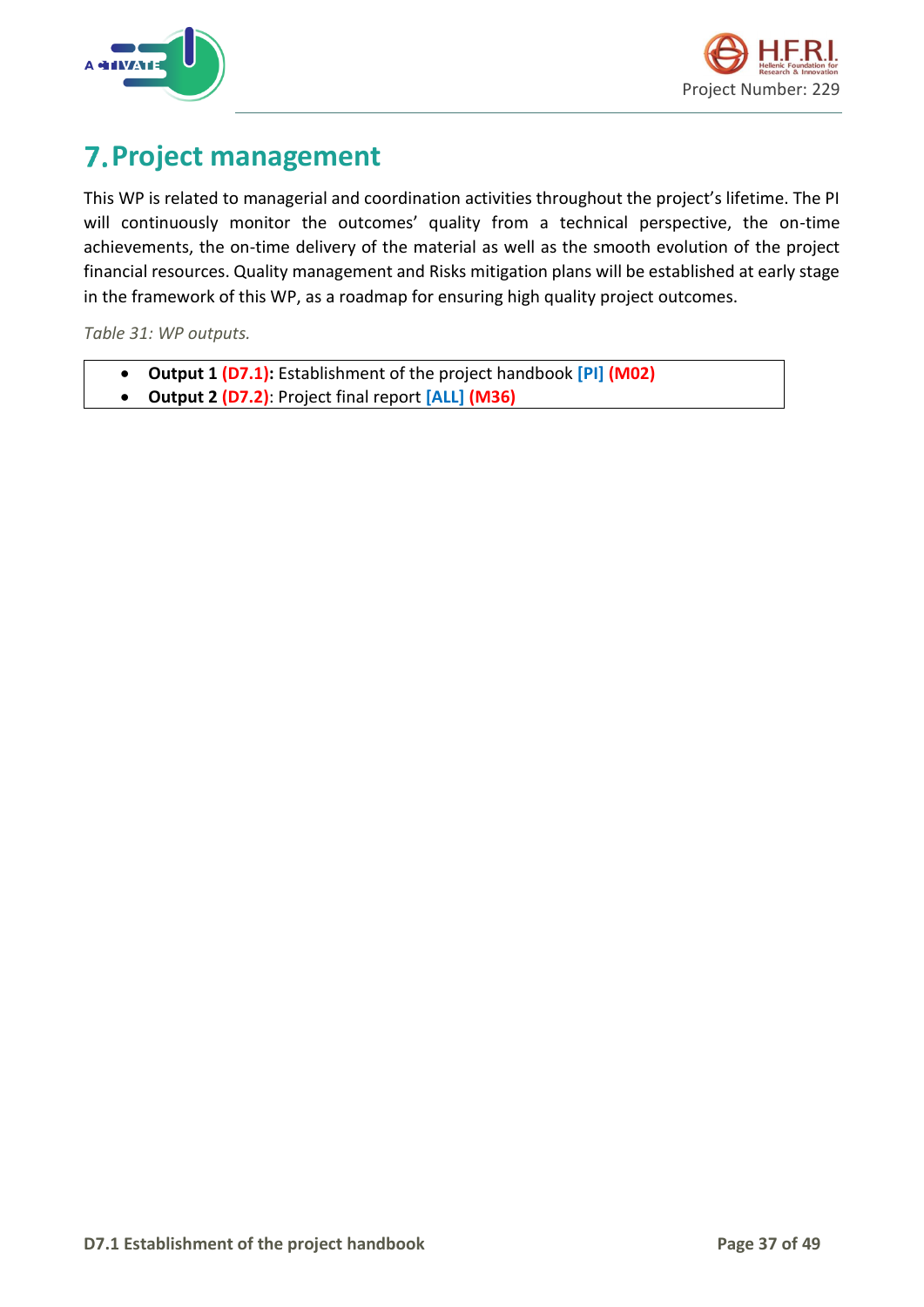



# <span id="page-37-0"></span>**Appendix A. List of Deliverables**

*Table 32: List of Deliverables.*

| <b>Deliverable</b> | <b>Deliverable Name</b>                                                                                  | <b>Related</b>  | <b>Dissemination</b> | <b>Delivery</b> |
|--------------------|----------------------------------------------------------------------------------------------------------|-----------------|----------------------|-----------------|
| <b>Number</b>      |                                                                                                          | <b>WP</b>       | <b>Level</b>         | <b>Date</b>     |
| D7.1               | Establishment of the project handbook                                                                    | WP7             | R(PR)                | M02             |
| D6.1               | First accessible version of social media<br>accounts                                                     | WP6             | P (media)            | M02             |
| D1.1               | Review of state-of-the-art and technical<br>solutions                                                    | WP1             | R(PR)                | M03             |
| D2.1               | A unified control strategy for optimal voltage<br>regulation and congestion management in<br><b>ADNs</b> | WP <sub>2</sub> | R(II)                | M20             |
| D3.1               | Multi-channel measurement-based<br>identification methods for the analysis of ADNs                       | WP3             | R(IC)                | M20             |
| D <sub>2.2</sub>   | Power smoothing control strategies using ESSs                                                            | WP <sub>2</sub> | R(IC)                | M24             |
| D4.1               | Patent of the developed converter for voltage<br>and frequency regulation of ADNs                        | WP4             | (P)                  | M27             |
| D3.2               | A three-level distributed architecture for the<br>real-time monitoring of ADNs                           | WP3             | R(II)                | M24             |
| D5.1               | Validation of the proposed holistic approach                                                             | WP5             | R(II)                | M34             |
| D6.2               | List of published scientific papers published                                                            | WP <sub>6</sub> | R(PR)                | M36             |
| D6.3               | <b>Newsletters</b>                                                                                       | WP6             | P (media)            | M36             |
| D6.4               | Closing event. International workshop                                                                    | WP6             | Workshop             | M36             |
| D7.2               | Project final release                                                                                    | WP7             | R(PR)                | M36             |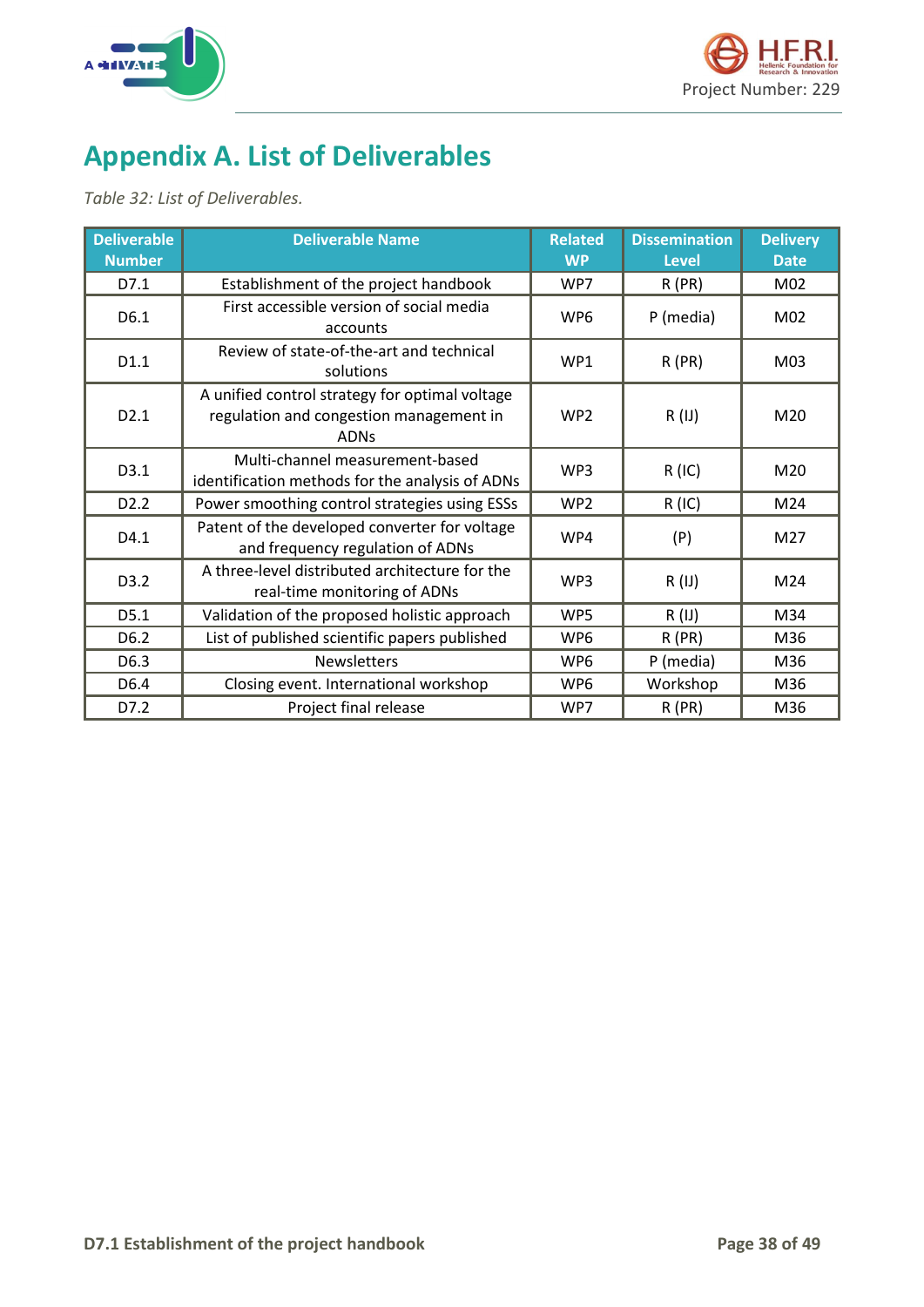



# <span id="page-38-0"></span>**Appendix B. List of Milestones**

*Table 33: List of Milestones.*

| <b>Milestone</b><br><b>Number</b> | <b>Milestone Name</b>                              | <b>Related</b><br><b>WP</b> | <b>Delivery</b><br><b>Date</b> | <b>Means of Verification</b>                                                                    |  |
|-----------------------------------|----------------------------------------------------|-----------------------------|--------------------------------|-------------------------------------------------------------------------------------------------|--|
| <b>MS10</b>                       | Set up the website of the project                  | WP <sub>6</sub>             | M02                            | Web site is online                                                                              |  |
| MS1                               | Literature review - State-of-the-art               | WP1                         | M <sub>03</sub>                | The literature review will be<br>published to the web site                                      |  |
| MS4                               | Decentralized monitoring<br>techniques             | WP3                         | M09                            | Models of monitoring<br>algorithms                                                              |  |
| MS <sub>2</sub>                   | Initial control strategies framework               | WP <sub>2</sub>             | M15                            | Models of the control<br>strategies                                                             |  |
| MS3                               | Fined tuned control strategies                     | WP <sub>2</sub>             | M <sub>23</sub>                | The control strategy will be<br>implemented and tested by<br>means of the prototype<br>inverter |  |
| MS5                               | Network monitoring architecture                    | WP3                         | M <sub>24</sub>                | Model of the ADN monitoring<br>architecture                                                     |  |
| MS <sub>6</sub>                   | Implementation of converter (beta<br>release)      | WP4                         | M24                            | Success of preliminary<br>operational tests                                                     |  |
| MS7                               | Tested and fine-tuned converter<br>(final release) | WP4                         | M27                            | Prototype which can be tested                                                                   |  |
| MS8                               | Definition of lab experiments                      | WP5                         | M28                            | Lab experiments plan will be<br>available to all research<br>members                            |  |
| MS9                               | Validation of the holistic approach                | WP5                         | M34                            | Results of the simulation of<br>selected test cases, compared<br>with lab tests                 |  |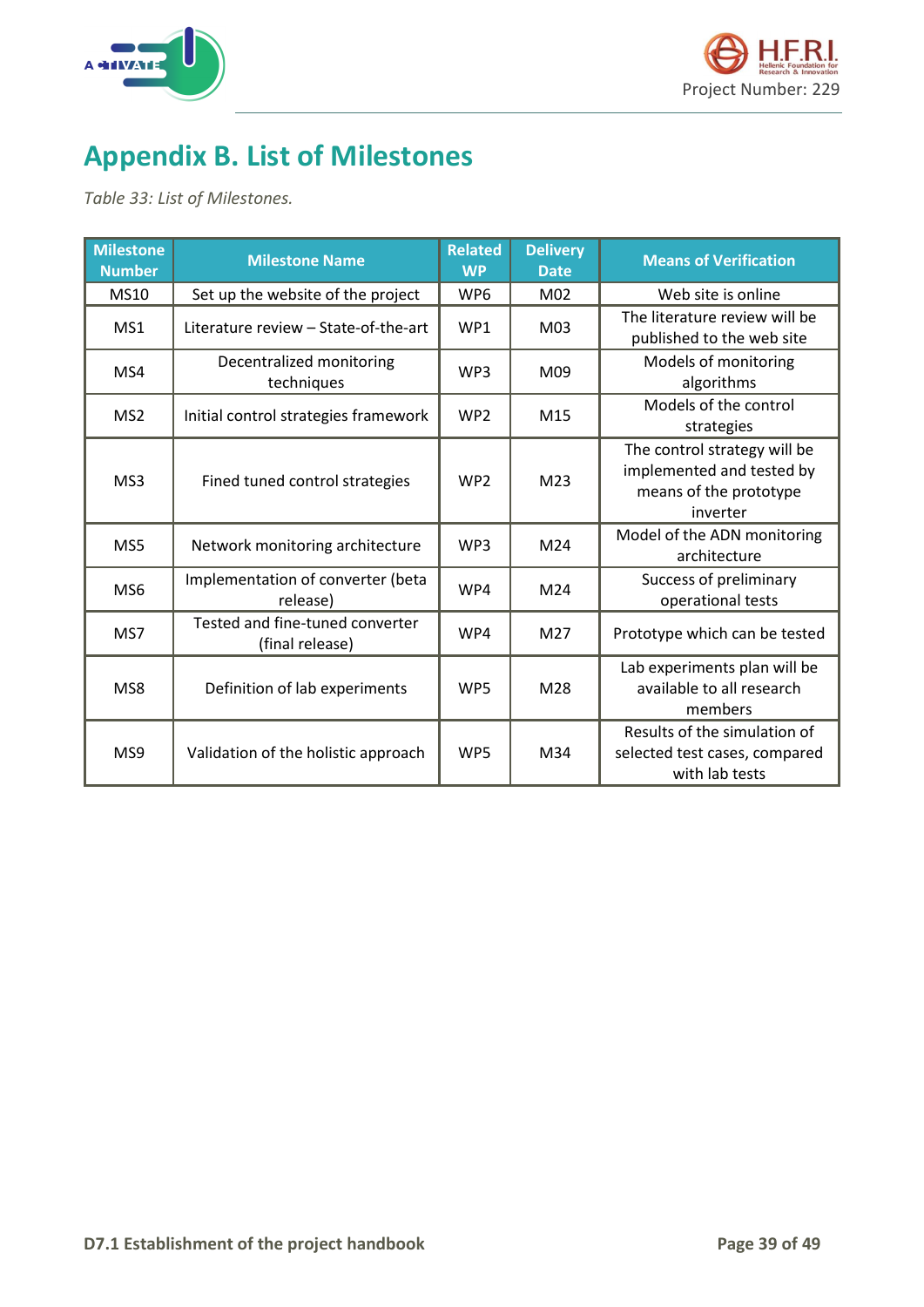



# <span id="page-39-0"></span>**Appendix C. Risks and contingency plans (mitigation measures)**

*Table 34: Risks and contingency plans.*

| <b>Description of risk</b><br>(indicate level of likelihood:<br>Low/Medium/High)                                 | <b>WPs</b><br>involved | <b>Proposed risk - Mitigation measures</b>                                                                                                                                                                                                                                                                                                                                               |
|------------------------------------------------------------------------------------------------------------------|------------------------|------------------------------------------------------------------------------------------------------------------------------------------------------------------------------------------------------------------------------------------------------------------------------------------------------------------------------------------------------------------------------------------|
| No suitability of available tools<br>WP2, WP3<br>(Low)                                                           |                        | Research group and project external collaborators have<br>the necessary skills to adapt available tools for the needs<br>of ACTIVATE project. Some of the available tools to be<br>used in ACTIVATE have also been developed by the<br>research group members.                                                                                                                           |
| Difficulties for engaging the<br>providers of necessary hardware<br>components (Low)                             | WP4                    | Mapping of available related providers will be conducted.<br>Various hardware providers will be reached to offer their<br>solutions to the research team.                                                                                                                                                                                                                                |
| Dependency on systems of<br>external laboratories (Low)                                                          | WP5                    | PHIL experiments will be conducted to UoS. NTNU will<br>serve as a back-up lab. Both labs are external<br>collaborators of ACTIVATE.                                                                                                                                                                                                                                                     |
| Safety conditions during<br>converter development and<br>laboratory tests (Low)                                  | WP4, WP5               | PI and research group members are experienced on<br>laboratory experiments related to power systems. Safety<br>and security plans of the involved laboratories will be<br>strictly adopted by the research team.                                                                                                                                                                         |
| Challenges during lab tests<br>validation for the applicability of<br>the developed prototype<br>converter (Low) | WP5                    | Converter development will be closely monitored and<br>validated through regular lab tests, during the whole<br>period of development, so that problems are identified<br>and tackled at early stage, while in this way future<br>incompliances will be prevented.                                                                                                                       |
| <b>All WPs</b><br>Unrealistic effort estimates (Low)                                                             |                        | PI is experienced in managing research projects and<br>estimates have been made based on projects of similar<br>complexity. Mitigation measures are:<br>. Research group members provide the extra effort<br>required to ensure objectives are met.<br>• Task reallocation amongst partners.<br>• Later time delivery, provided that overall plan delivery<br>is not seriously affected. |
| Research team member leaves<br>the project (Low)                                                                 | <b>All WPs</b>         | PI will ensure appropriate management of the work in<br>progress, so that the remaining members can complete<br>the work, until a new member is found from the host<br>institution or the external collaborations (in case that<br>this is considered necessary).                                                                                                                        |
| Project objectives become<br>obsolete (No risk)                                                                  | All WPs                | The project deals with emerging research topics.                                                                                                                                                                                                                                                                                                                                         |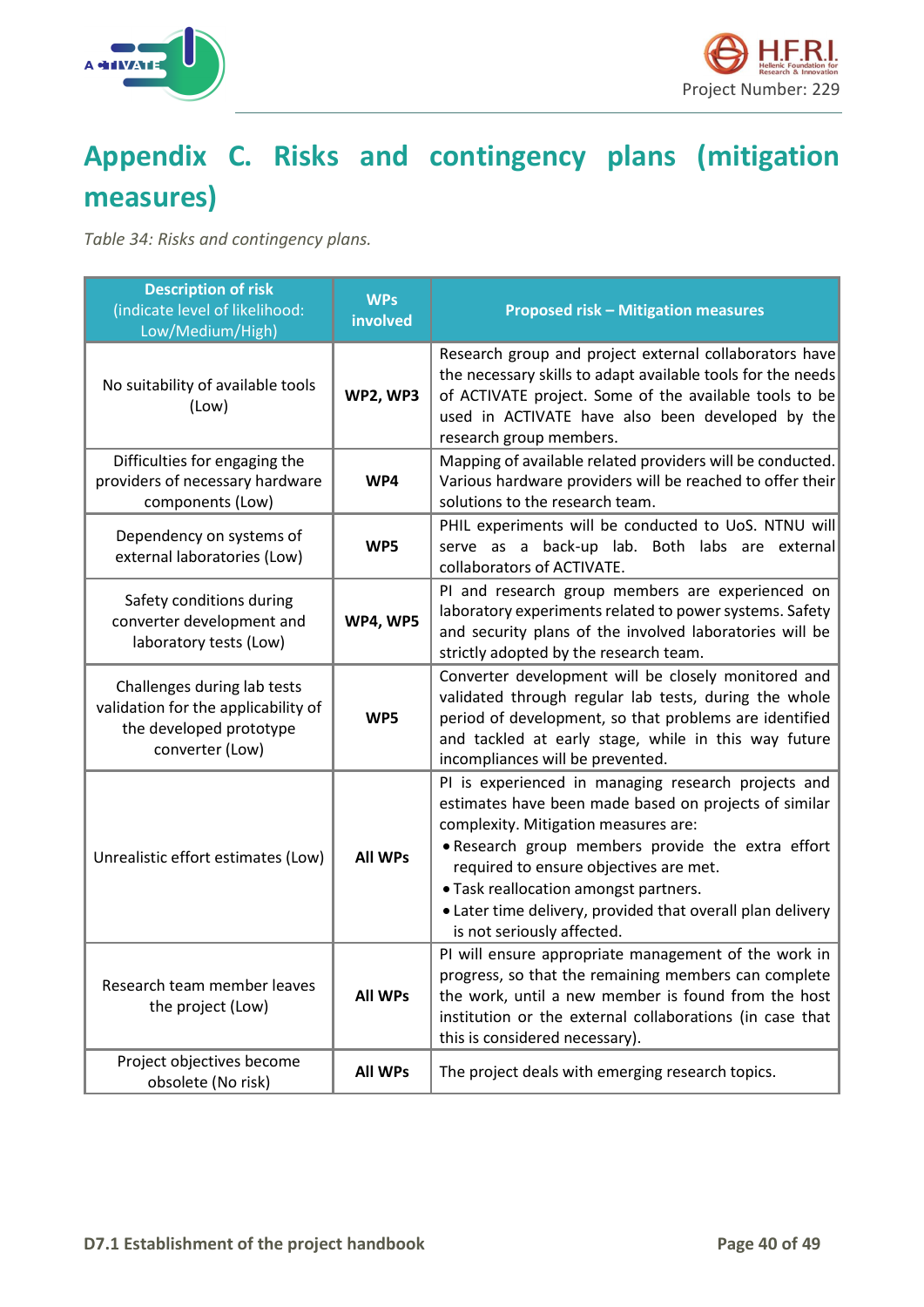



# <span id="page-40-0"></span>**Appendix C. Project template**



# **Ancillary services in aCTIVe distribution networks bAsed on moniToring and control tEchniques**

Project: **ACTIVATE** Deliverable number: **1.2** Deliverable Name: **Project Management Plan**

| <b>Document Properties</b>    |                       |  |  |
|-------------------------------|-----------------------|--|--|
| <b>Dissemination level</b>    | Public / Confidential |  |  |
|                               | Author (affiliation)  |  |  |
| <b>Prepared by</b>            | DD/MM/YYYY            |  |  |
| <b>Checked by PI</b>          | DD/MM/YYYY            |  |  |
| <b>Submission due date</b>    | DD/MM/YYYY            |  |  |
| <b>Actual submission date</b> | DD/MM/YYYY            |  |  |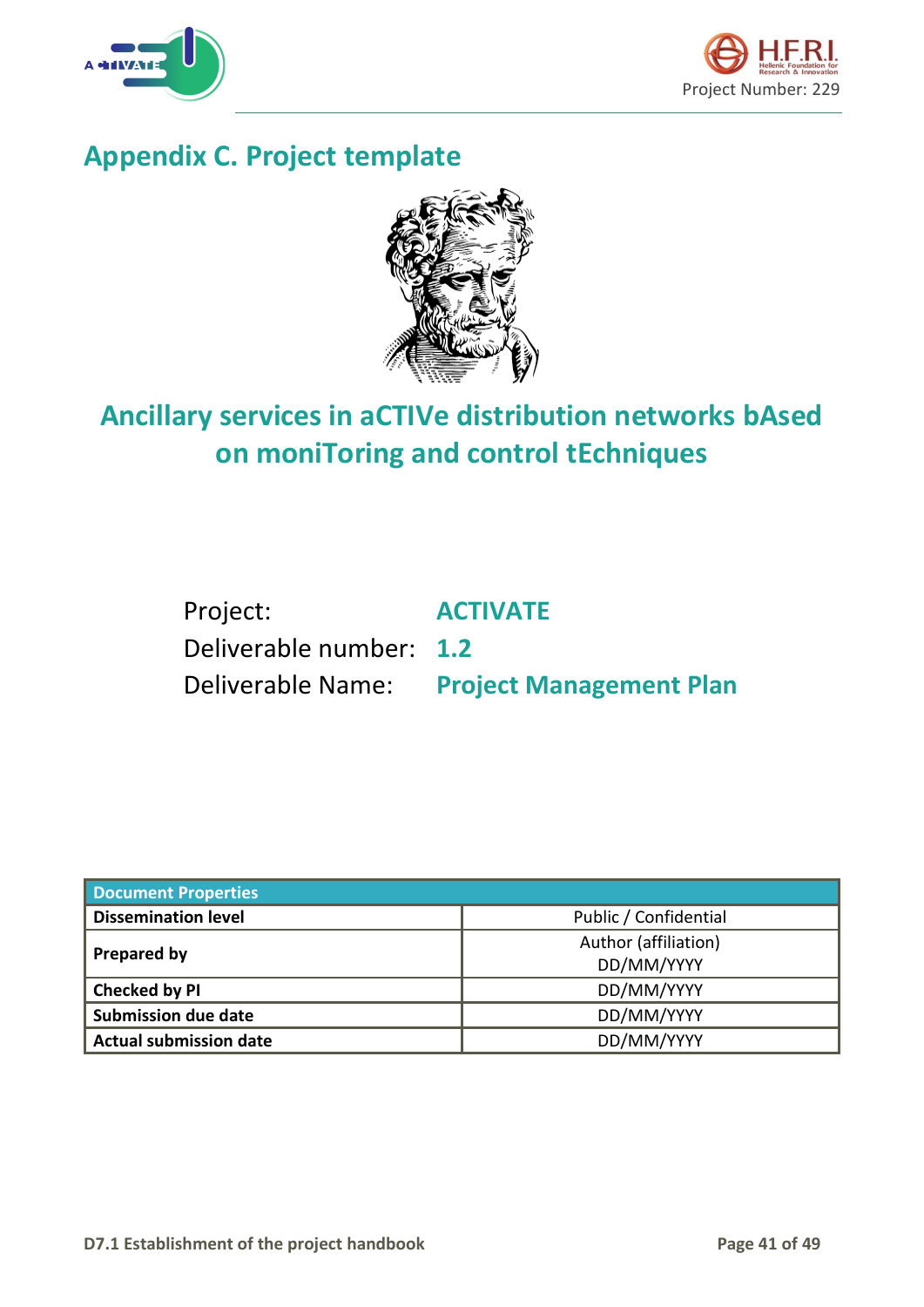



### **Document History**

| <b>Version</b> | <b>Date</b> | Contributor(s) | <b>Description</b>  |
|----------------|-------------|----------------|---------------------|
| 1.0            | DD/MM/YYYY  | Author's name  | Version description |
| 2.0            | DD/MM/YYYY  | Author's name  | Version description |

### **List of Acronyms**

| <b>Acronym</b> | Meaning        |  |  |
|----------------|----------------|--|--|
| AΒ             | Advisory board |  |  |
| <b>WP</b>      | Work Package   |  |  |

Disclaimer: "*This document has been prepared in the context of ACTIVATE project, funded by the Hellenic Foundation for Research and Innovation (H.F.R.I.) under the "First Call for H.F.R.I. Research Projects to support Faculty members and Researchers and the procurement of high*cost research equipment grant". This document reflects only the authors' views and *H.F.R.I. are not responsible for any use that may be made of the information it contains."*

## **Table of contents**

**D7.1 Establishment of the project handbook Page 42 of 49**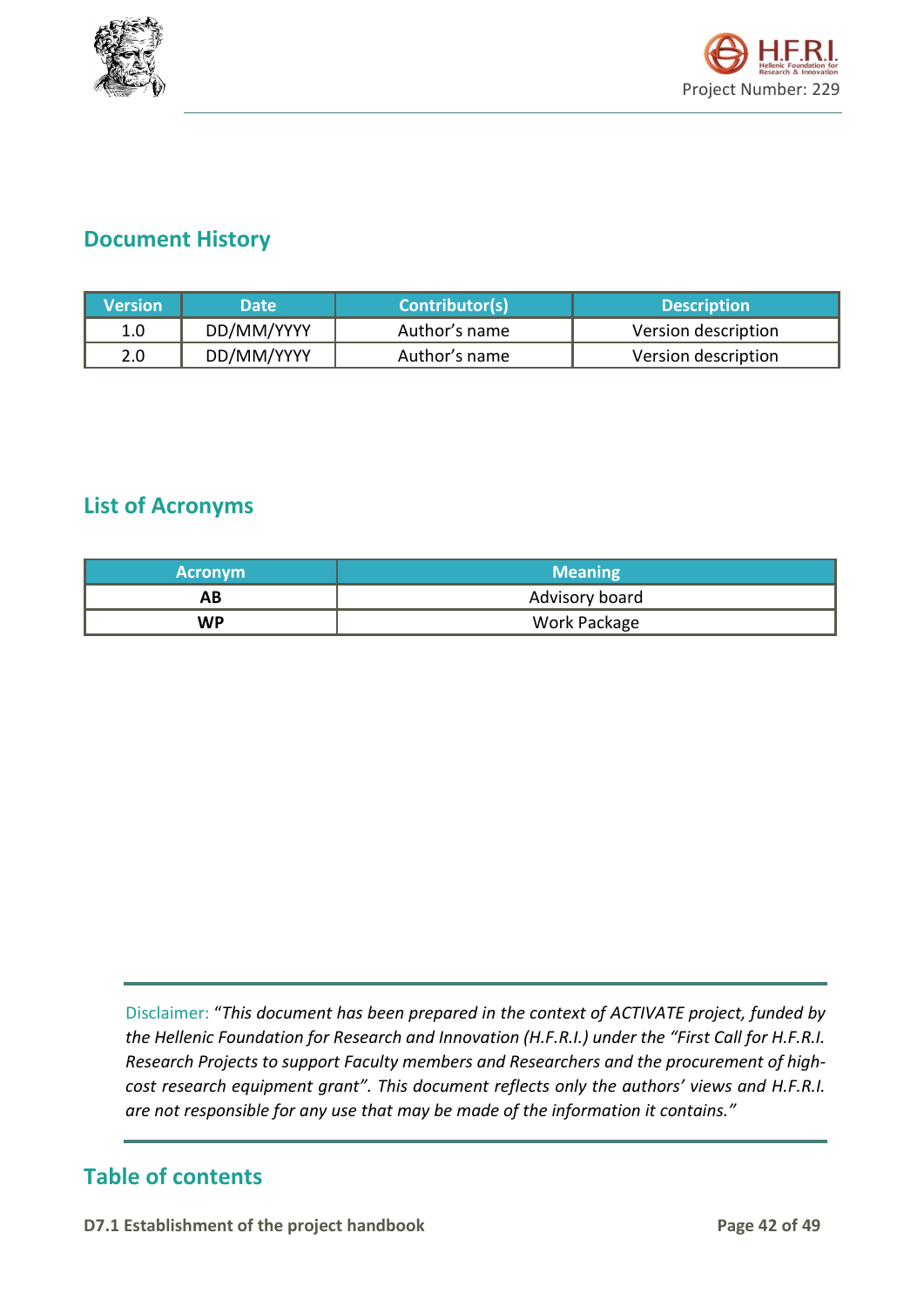

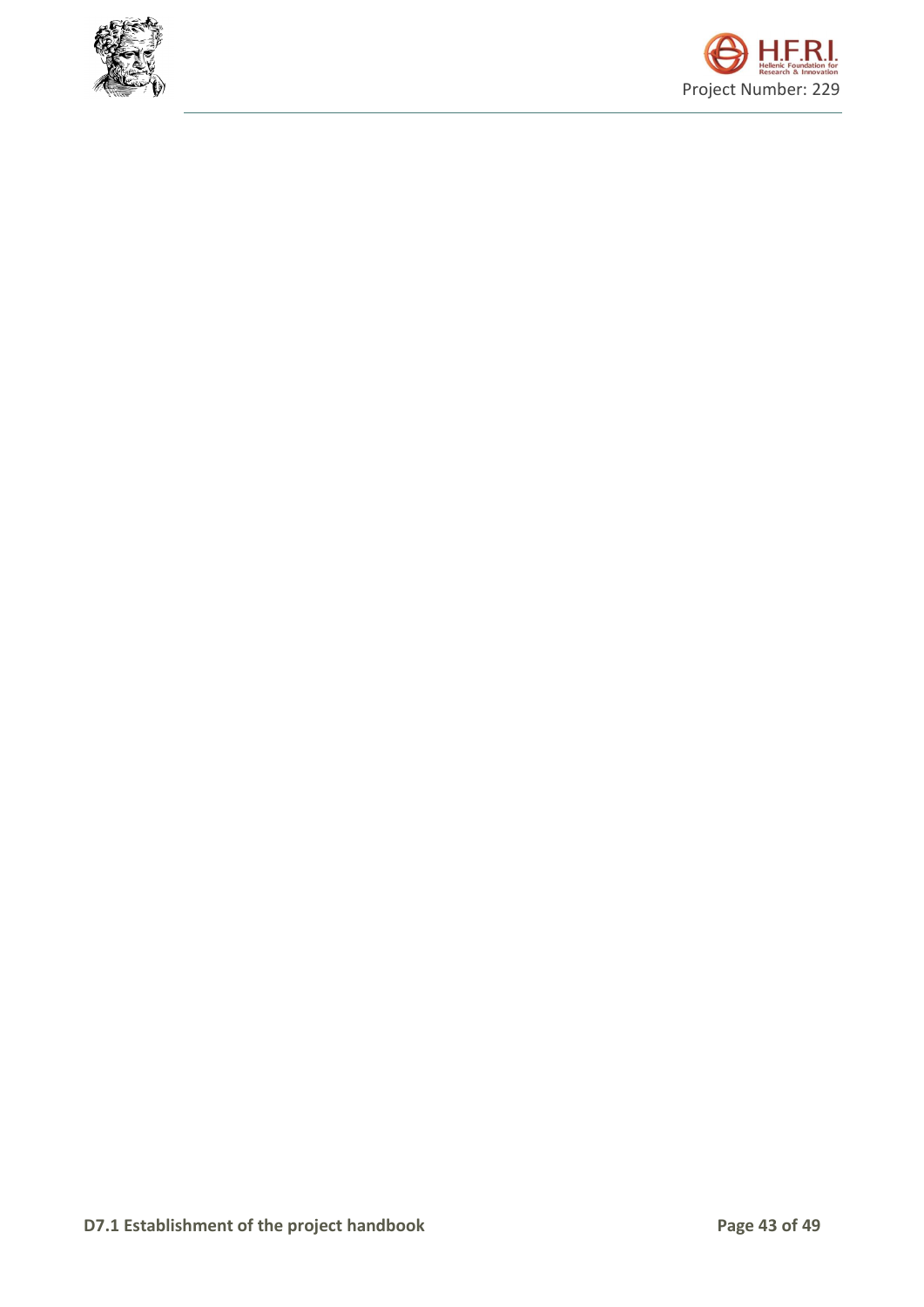



# **Table of figures**

|--|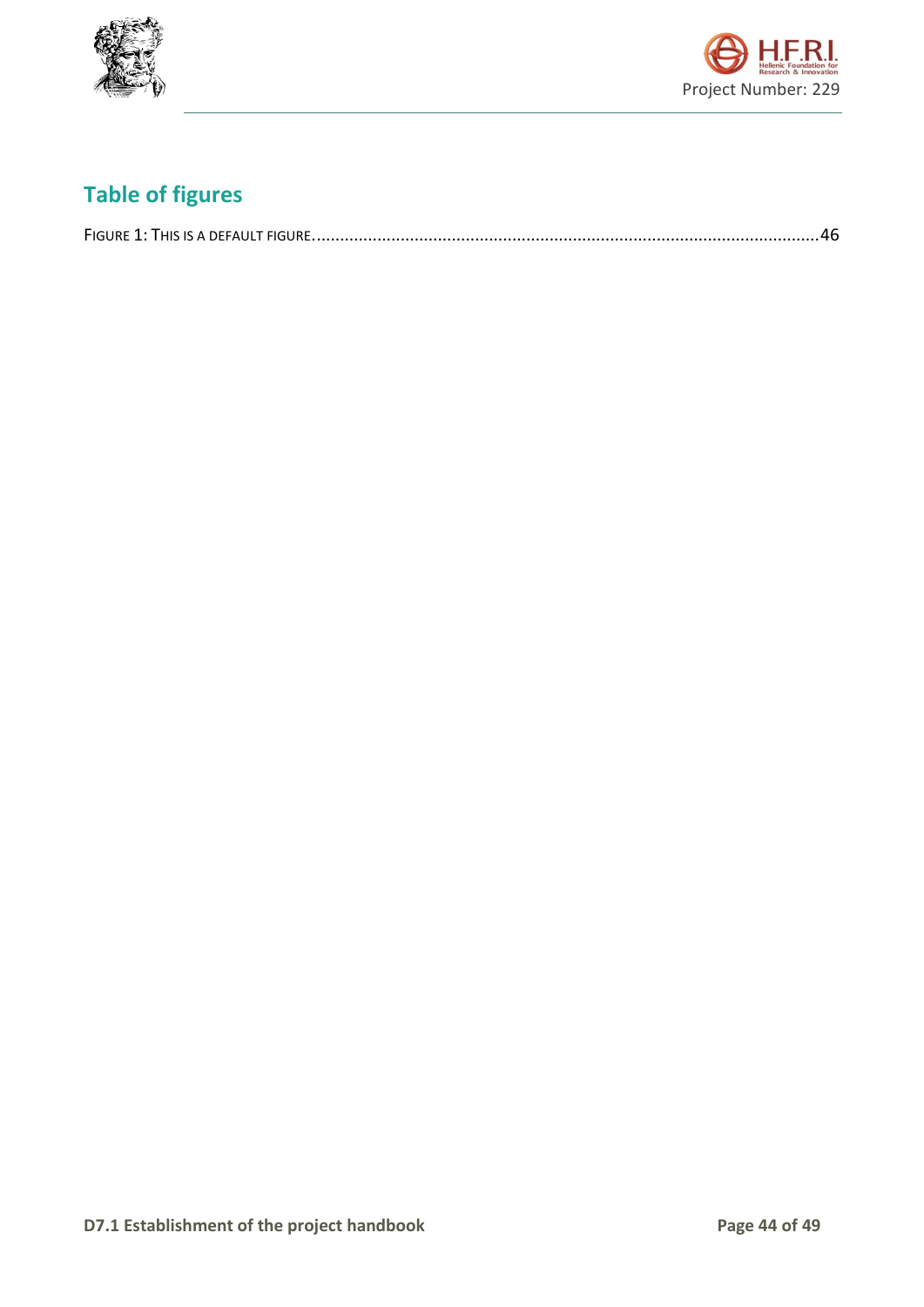



# **Executive summary**

This is a brief summary describing the scope of the deliverable.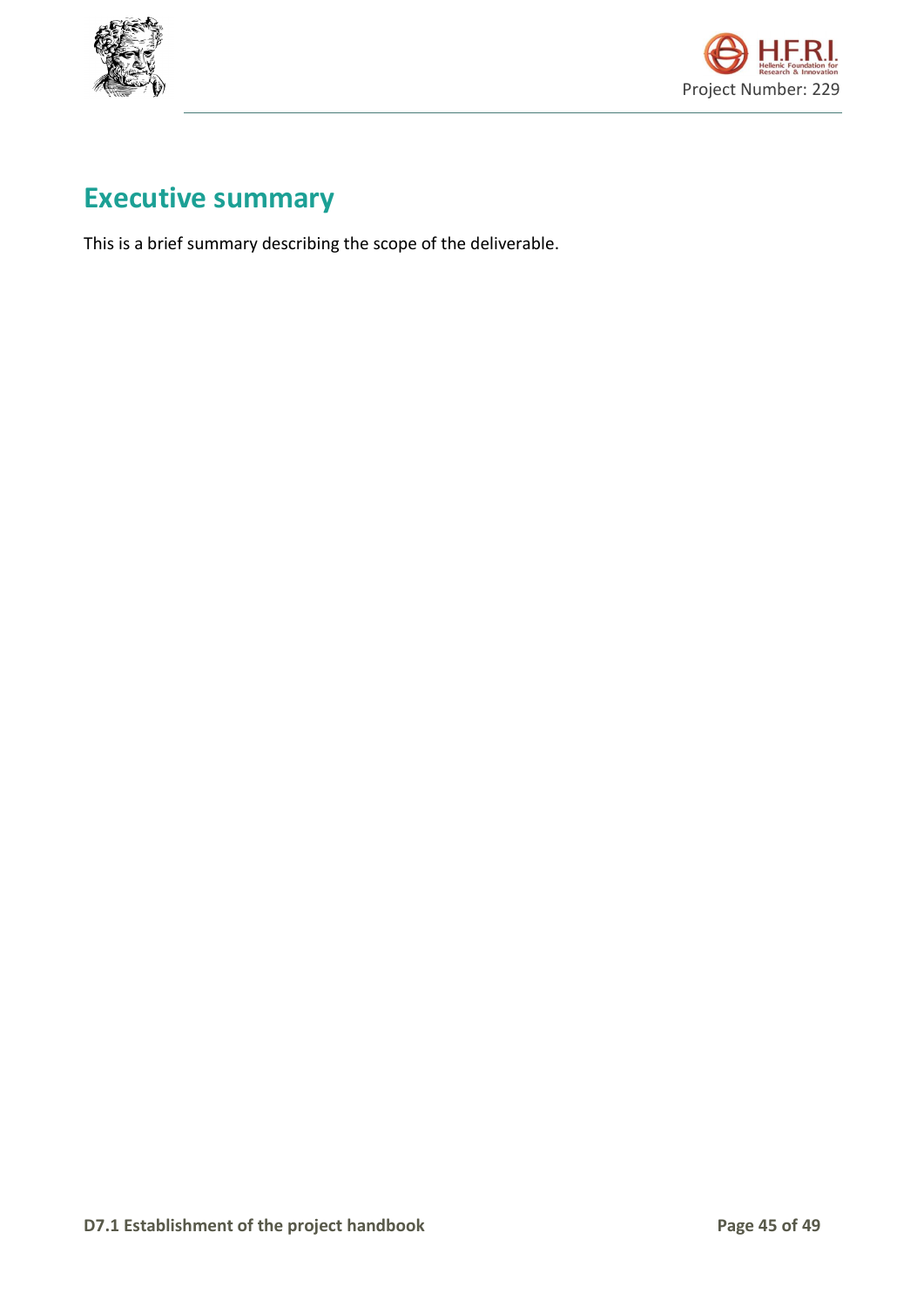![](_page_45_Picture_0.jpeg)

![](_page_45_Picture_1.jpeg)

# **8. Header 1**

Plain text, plain text, Plain text, plain text, Plain text, plain text, Plain text, plain text, Plain text, plain text, Plain text, plain text, Plain text, plain text, Plain text, plain text, Plain text, plain text,…..

## **8.1 Header 2**

Plain text, plain text, Plain text, plain text, Plain text, plain text, Plain text, plain text, Plain text, plain text, Plain text, plain text, Plain text, plain text, Plain text, plain text, Plain text, plain text, plain text, plain text, plain text,

- Bullet 1
	- o Sub-bullet 1
	- o Sub-bullet 2
- Bullet 2

Plain text, plain text, Plain text, plain text, Plain text, plain text, Plain text, plain text, Plain text, plain text, Plain text, plain text, Plain text, plain text, Plain text, plain text, Plain text, plain text, plain text.

$$
N_j = G_j - C_j \tag{1}
$$

## <span id="page-45-0"></span>8.1.1 Header 3

![](_page_45_Picture_13.jpeg)

*Figure 1: This is a default figure.*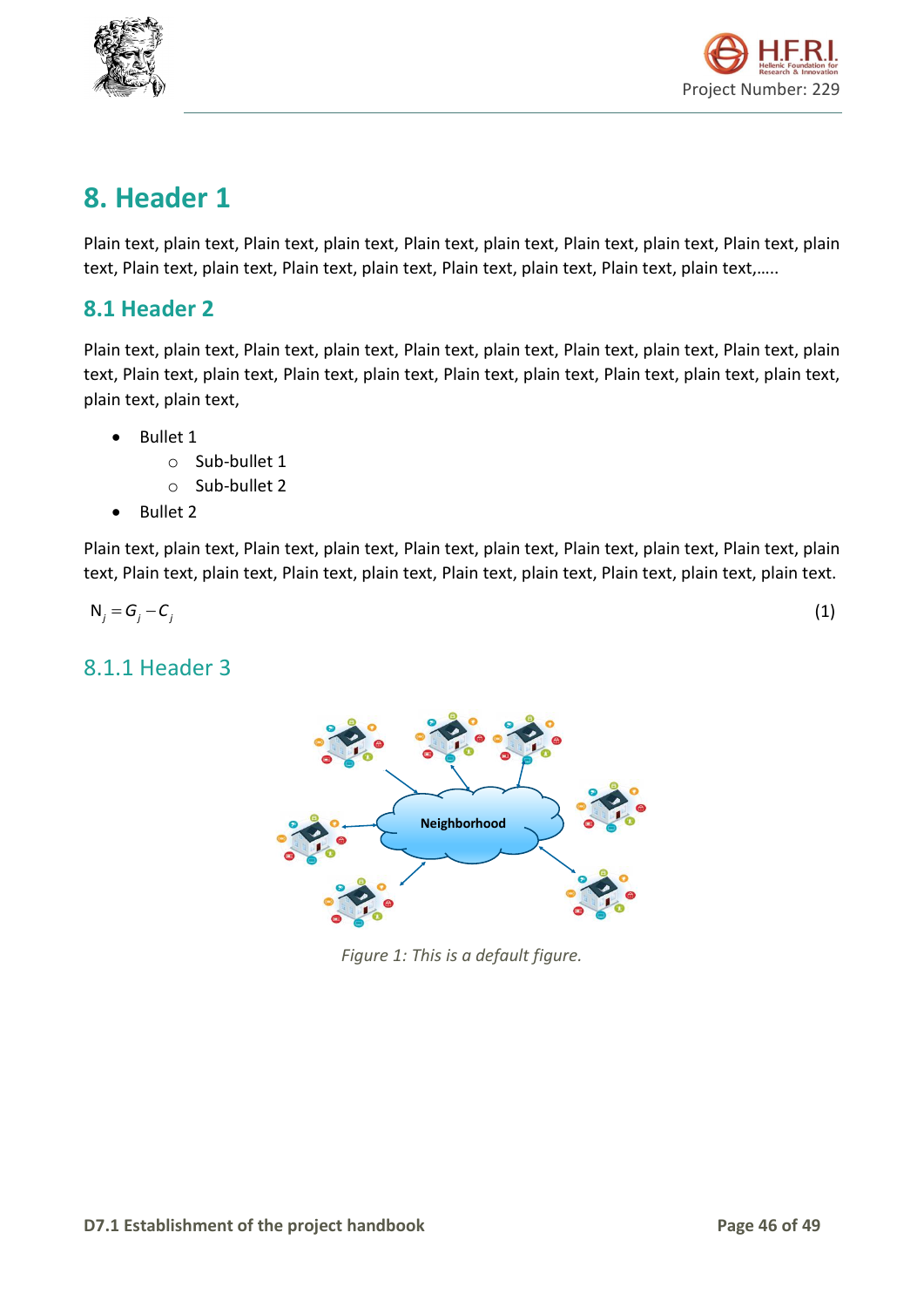![](_page_46_Picture_0.jpeg)

![](_page_46_Picture_1.jpeg)

*Table 35: This is the default ACTIVATE table.*

| ,我们也不能会在这里,我们的时候,我们也不能会在这里,我们也不能会在这里,我们也不能会在这里,我们也不能会在这里,我们也不能会在这里,我们也不能会不能会不能会不 |                                                                                                                         |                                                                                                                        |                                                                                 |  |
|----------------------------------------------------------------------------------|-------------------------------------------------------------------------------------------------------------------------|------------------------------------------------------------------------------------------------------------------------|---------------------------------------------------------------------------------|--|
| the contract of the contract of the contract of the                              | <u> The Communication of the Communication of the Communication of the Communication of the Communication of the Co</u> | <u> 1989 - Johann Stoff, deutscher Stoffen und der Stoffen und der Stoffen und der Stoffen und der Stoffen und der</u> | the contract of the contract of the contract of the contract of the contract of |  |
|                                                                                  |                                                                                                                         |                                                                                                                        |                                                                                 |  |
|                                                                                  |                                                                                                                         |                                                                                                                        |                                                                                 |  |
|                                                                                  |                                                                                                                         |                                                                                                                        |                                                                                 |  |
|                                                                                  |                                                                                                                         |                                                                                                                        |                                                                                 |  |
| the control of the control of the control of the control of the control of       |                                                                                                                         | the control of the control of the control of the control of the control of the control of the control of the c         |                                                                                 |  |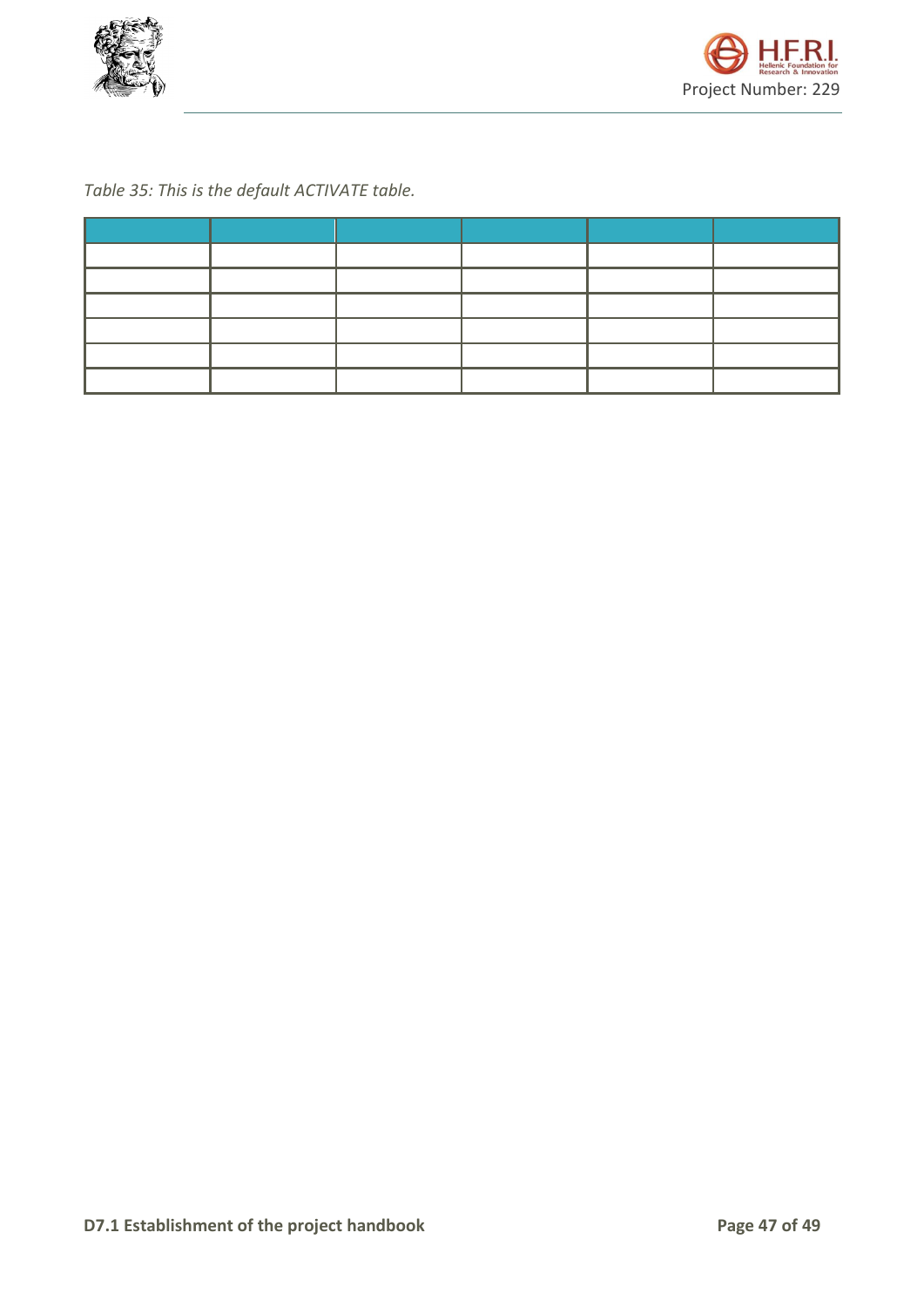![](_page_47_Picture_0.jpeg)

![](_page_47_Picture_1.jpeg)

## <span id="page-47-0"></span>**References**

- <span id="page-47-1"></span>[1] K. Strunz, et al., Benchmark Systems for Network Integration of Renewable and Distributed Energy Resources, Tech. Brochure 575, CIGRE (Apr. 2014).
- <span id="page-47-2"></span>[2] IEEE PES. (2016, Feb.) Distribution test feeders. [Online]. Available: http://www.ewh.ieee.org/soc/pes/dsacom/testfeeders/index.html
- [3] A. Samadi, L. Soder, E. Shayesteh, and R. Eriksson, "Static Equivalent of Distribution Grids with High Penetration of PV Systems"
- [4] W. Dai, J. Yu, X. Liu, W. Li, "Two-tier static equivalent method of active distribution networks considering sensitivity, power loss and static load characteristics", International Journal of Electrical Power & Energy Systems, vol. 100, pp 193-200, Sept. 2018.
- [5] L. Robitzky, et. al, "Impact of Active Distribution Networks on Voltage Stability of Electric Power Systems"
- [6] M. R. Arrieta Paternina, et. al, "Identification of electromechanical oscillatory modes based on variational mode decomposition", Electric Power Systems Research, vol. 167, pp 71-85, Feb. 2019.
- [7] Xue Li, et. al, "An eigensystem realization algorithm based data-driven approach for extracting electromechanical oscillation dynamic patterns from synchrophasor measurements in bulk power grids"
- [8] Xue Li, et. al, "Multichannel continuous wavelet transform approach to estimate electromechanical oscillation modes, mode shapes and coherent groups from synchrophasors in bulk power grids"
- [9] P.G. Joice, J. Trapti, "An Improved stochastic subspace identification based estimation of low frequency modes in power system using synchrophasors"
- [10] J. Khazaei, et. al, "Distributed Prony analysis for real-world PMU data"
- [11] R. Schumacher, G. H. C. Oliveira, and R. Kuiava, "A multi-signal instrumental variable vector fitting method for estimating inter-area elecromechanical modes of power systems"
- [12] D. P. Wadduwage, U. D. Annakage, and K. Narevdra "Identification of dominant low-frequency modes in ring-down oscillations using multiple Prony models"
- [13] K. Tuttelberg, et. al, "Estimation of Power System Inertia From Ambient Wide Area Measurements"
- [14] P. M. Ashton, et. al, "Inertia Estimation of the GB Power System Using Synchrophasor Measurements"
- [15] P. Wall, V. Terzija, "Simultaneous Estimation of the Time of Disturbance and Inertia In Power Systems"
- [16] G. Kryonidis, "Advanced and οptimized control techniques for smart grids with high distributed generation penetration," PhD thesis, AUTH, Thessaloniki, 2018.
- <span id="page-47-3"></span>[17] Technische Richtlinie Erzeugungsanlagen am Mittelspannungsnetz, "Richtlinie f¨ur anschluss und parallelbetrieb von erzeugungsanlagen am mittelspannungsnetz, ausgabe juni 2008," Bundesverband der Energie-und Wasserwirtschaft e.V. (BDEW), Tech. Rep., June 2008.
- [18] Comitato Elettrotecnico Italiano, "Regola tecnica di riferimento per la connessione di Utenti attivi e passivi alle reti AT ed MT delle imprese distributrici di energia elettrica," Tech. Rep. CEI 0-16, Sept. 2014.
- <span id="page-47-9"></span>[19] National Grid Electricity Transmission plc, "The Grid Code," Tech. Rep. Issue 5, Revision 21, Mar. 2017.
- <span id="page-47-4"></span>[20] North American Electric Reliability Corporation (NERC), "Interconnection requirements for variable generation," Tech. Rep., Sept. 2012.
- <span id="page-47-5"></span>[21] K. Strunz et al., "Benchmark Systems for Network Integration of Renewable and Distributed Energy Resources," CIGRE, Tech. Brochure 575, Apr. 2014.
- <span id="page-47-6"></span>[22] M. E. Baran, F. F. Wu, "Network reconfiguration in distribution systems for loss reduction and load balancing," in IEEE Transactions on Power Delivery, vol. 4, no. 2, pp. 1401-1407, April 1989.
- <span id="page-47-7"></span>[23] D. Bozalakov, et al., Voltage dip mitigation capabilities of three-phase damping control strategy, Elect. Power Syst. Res., 121 (2015)192-199.
- <span id="page-47-8"></span>[24] E. O. Kontis, G. C. Kryonidis, A. I. Nousdilis, K. Malamaki, G. K. Papagiannis, "A two-layer control strategy for voltage regulation of active unbalanced LV distribution networks", Int. J. Elect. Power Energy Syst., vol. 111, Oct. 2019, pp. 216-230.